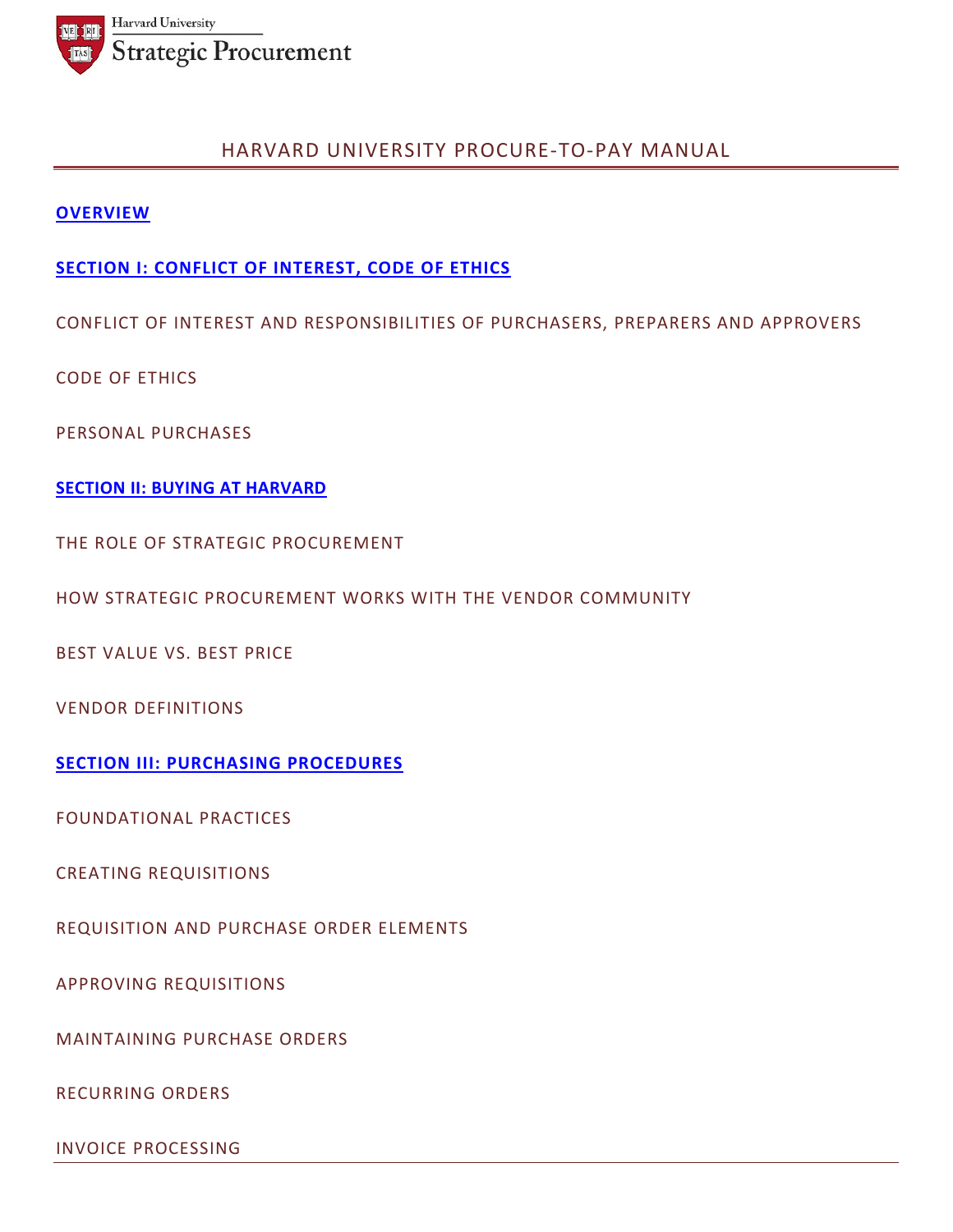

# INVOICE HOLD RESOLUTION PROCESS

TAXES AND EXEMPTIONS

CREDIT APPLICATIONS AND TRADE REFERENCES

**SECTION IV: GENERAL GUIDELINES ON PURCHASING PRACTICES**

PHYSICAL RECEIPT OF GOODS

HCOM FOUNDATIONAL PRACTICES - RECEIVING

MANAGING VENDOR RELATIONSHIPS

HOW TO MANAGE A VENDOR ISSUE FOR DEFECTIVE EQUIPMENT

**SECTION V: ADVANCED PURCHASING PRACTICES**

HOW TO SELECT AND QUALIFY A VENDOR

PREPARING AND EVALUATING A BID

PREPARING AND EVALUATING A CONTRACT

NEGOTIATION TECHNIQUES

PURCHASING CAPITAL EQUIPMENT

EQUIPMENT MAINTENANCE AND SERVICE AGREEMENTS

# **SECTION VI: SPECIAL PURCHASES**

## PURCHASING TAX-FREE ALCOHOL FOR LAB USE

Page **2** of 43 Harvard University Strategic Procurement Revised: 7/2018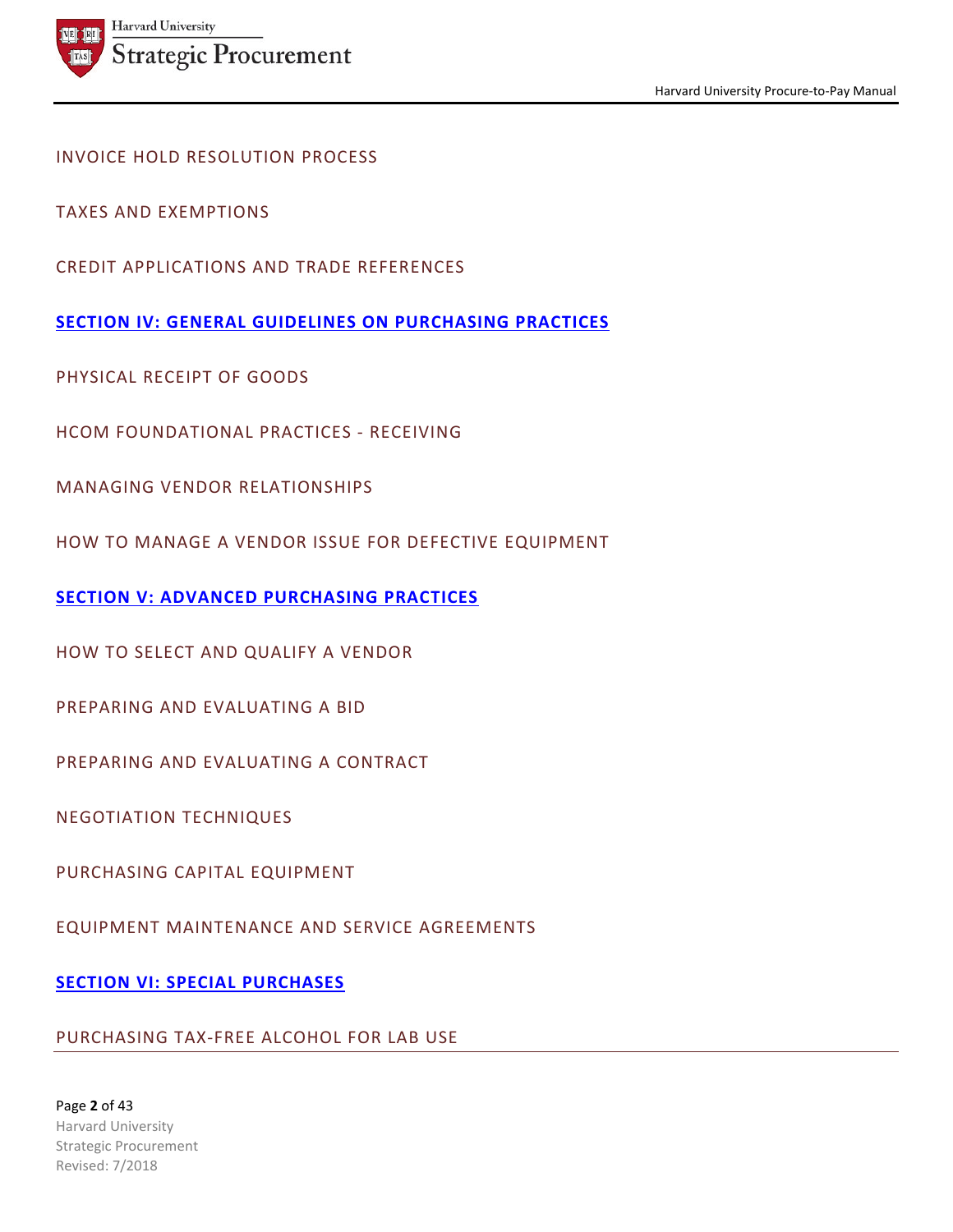

# CUSTOMS BROKERAGE INFORMATION

**SECTION VII: FEDERAL PROCUREMENT REQUIREMENTS**

OVERVIEW OF FEDERAL PROCUREMENT REQUIREMENTS

PURCHASING WITH FEDERAL FUNDS

SUBCONTRACTING PLANS FOR SMALL AND SMALL DISADVANTAGED BUSINESSES

DEBARMENT

**APPENDIX**

Page **3** of 43 Harvard University Strategic Procurement Revised: 7/2018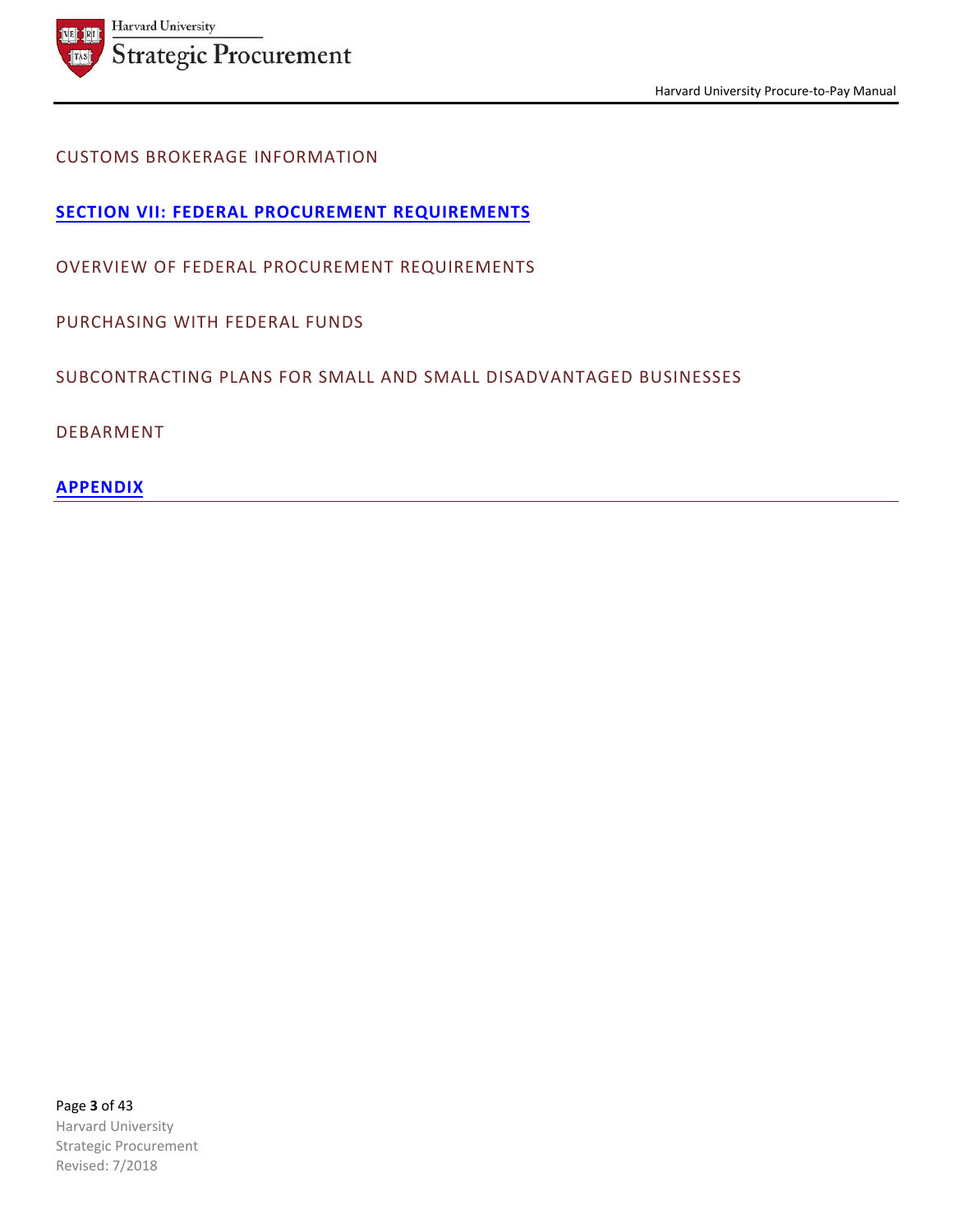

# **OVERVIEW**

The Harvard University Procure-to-Pay Manual is a resource for faculty, staff and students, or other individuals who plan for or purchase products, equipment, supplies and/or services with University funds. This includes purchases made with a Purchasing Card (PCard), Corporate Card, purchase orders and payment requests generated using the Harvard Crimson Online Marketplace (HCOM), petty cash or electronic commerce, other systems used by Harvard (e.g., Aleph, Sutherland Global, PRESTO, etc.) as well as legitimate purchases of goods and services purchased with personal funds and later reimbursed.

At Harvard University, buying decisions are often made by faculty and staff in the schools and departments. The University expects these individuals to base purchases on sound business practice, best value, accountability, and compliance with donor, sponsor and regulatory requirements. Individuals planning for or making purchases must follow established Harvard University policies and procedures.

The Strategic Procurement department exists to help the University obtain the best quality and value for goods and services. One way we do this is by establishing Preferred Vendors for major commodities. Harvard Preferred Vendors have been selected through a formal sourcing process resulting in a contract and/or pricing agreement with negotiated pricing, terms and conditions favorable to Harvard. **Using Preferred Vendors meets the Uniform Guidance requirements for small purchases (purchases between \$10,000 - \$250,000) when using federal, cost-share, or other expenses transferred to federal funds.** By ordering goods and services from these Preferred Vendors whenever possible you receive the best value for your dollar through a combination of competitive pricing, effective service, and appropriate quality. In addition, the use of Harvard's Preferred Vendors reduces administrative burden and maximizes the University's buying power. The list of Harvard Preferred Vendors may be found on the **Strategic Procurement** website.

**Through purchasing decisions, University controlled funds are committed and the buyer is assuring the University that you:**

- identified a legitimate need for your purchase,
- competitively bid or negotiated your purchases, when appropriate,
- met Federal procurement requirements,
- complied with the Conflict of Interest and Code of Ethics,
- selected qualified vendors,
- dealt with vendors professionally,
- received and inspected your purchases,
- sourced minority and women-owned vendors where appropriate,
- sourced local and small business vendors where appropriate,
- met documentation requirements to support your purchase,
- will review and process your invoices promptly.

Page **4** of 43 Harvard University Strategic Procurement Revised: 7/2018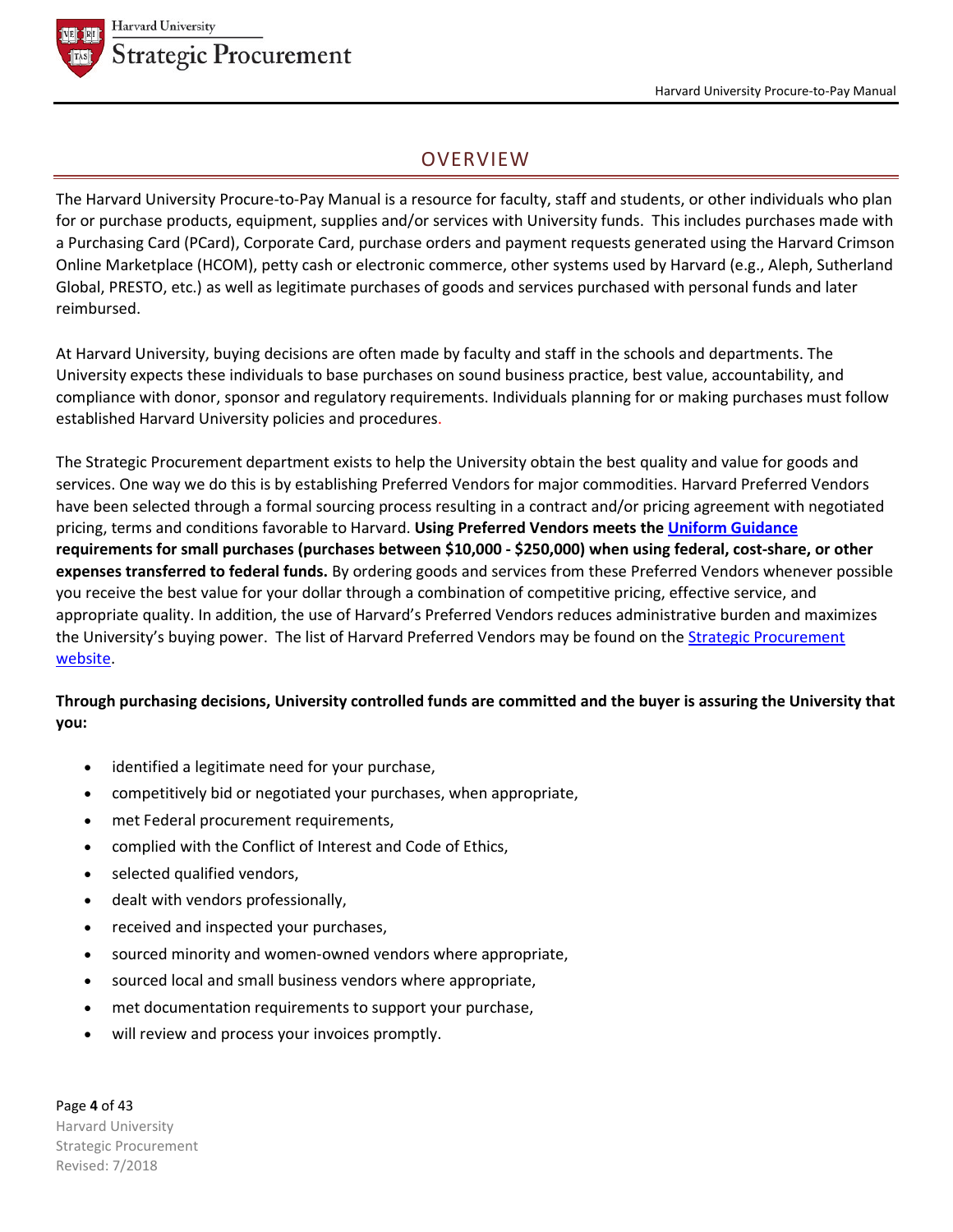

Note: Schools or Units may have more restrictive requirements. Contact your Finance Office for guidance. Additional requirements may apply based on donor, sponsor and regulatory regulations. For example, Harvard receives substantial research funding from federal agencies and is obligated to comply with federal and grant requirements. See Section VII: Federal Procurement Requirements.

# SECTION I: CONFLICT OF INTEREST AND RESPONSIBILITIES, CODE OF ETHICS, PERSONAL PURCHASES

## CONFLICT OF INTEREST AND RESPONSIBILITIES OF PURCHASERS, PREPARERS AND APPROVERS

All purchasing activities conducted on behalf of Harvard University, whether performed by Strategic Procurement or other University employees and non-employees, and whether made with federal or non-federal funds, must follow the Conflict of Interest Standards listed below. These standards are intended as a supplement to Harvard's existing conflict of interest policies.

In addition, individuals who make purchases with University funds, or who prepare or approve transactions using Concur, Corporate Card, HCOM, or PCard as well as any transactions that feed into the Oracle e-business suite from other systems (e.g., Aleph, Presto, Sutherland Global, etc.) must follow the Responsibilities of Purchasers, Preparers and Approvers Policy (ROPPA). New users to the HCOM and PCard systems as well as approvers in the Concur system must complete an on-line training prior to using the system(s). Other systems that have an approver component may require ROPPA Training. Contact your local Finance Office for guidance. Faculty ROPPA training requirements are at each School's discretion.

- Avoid the intent, appearance, and conduct of unethical or compromising practice in relationships, actions, and communications, including with affiliates or subsidiaries, or organizations that President and Fellows of Harvard College controls. For the most part, this does not include area hospitals and clinics with whom we work closely but are not part of Harvard. When transacting with an affiliate or subsidiary, you must abide by the same standards within this section.
- Demonstrate loyalty to Harvard University by diligently following the applicable laws, policies and procedures using reasonable care and only the authority granted as an agent purchasing on behalf of the University.
- Refrain from any private business or professional activity that would create a conflict between personal interests and the interests of Harvard University. A conflict of interest would arise when the employee, officer, or agent, any member of his or her immediate family, his or her partner, or an organization which employs or is about to employ any of the parties indicated herein, has a financial or other interest in or a tangible personal benefit from a firm considered for a contract.
- Avoid procuring goods or services from a vendor who participated in advising, developing or drafting the request for proposals or bidding criteria.

Page **5** of 43 Harvard University Strategic Procurement Revised: 7/2018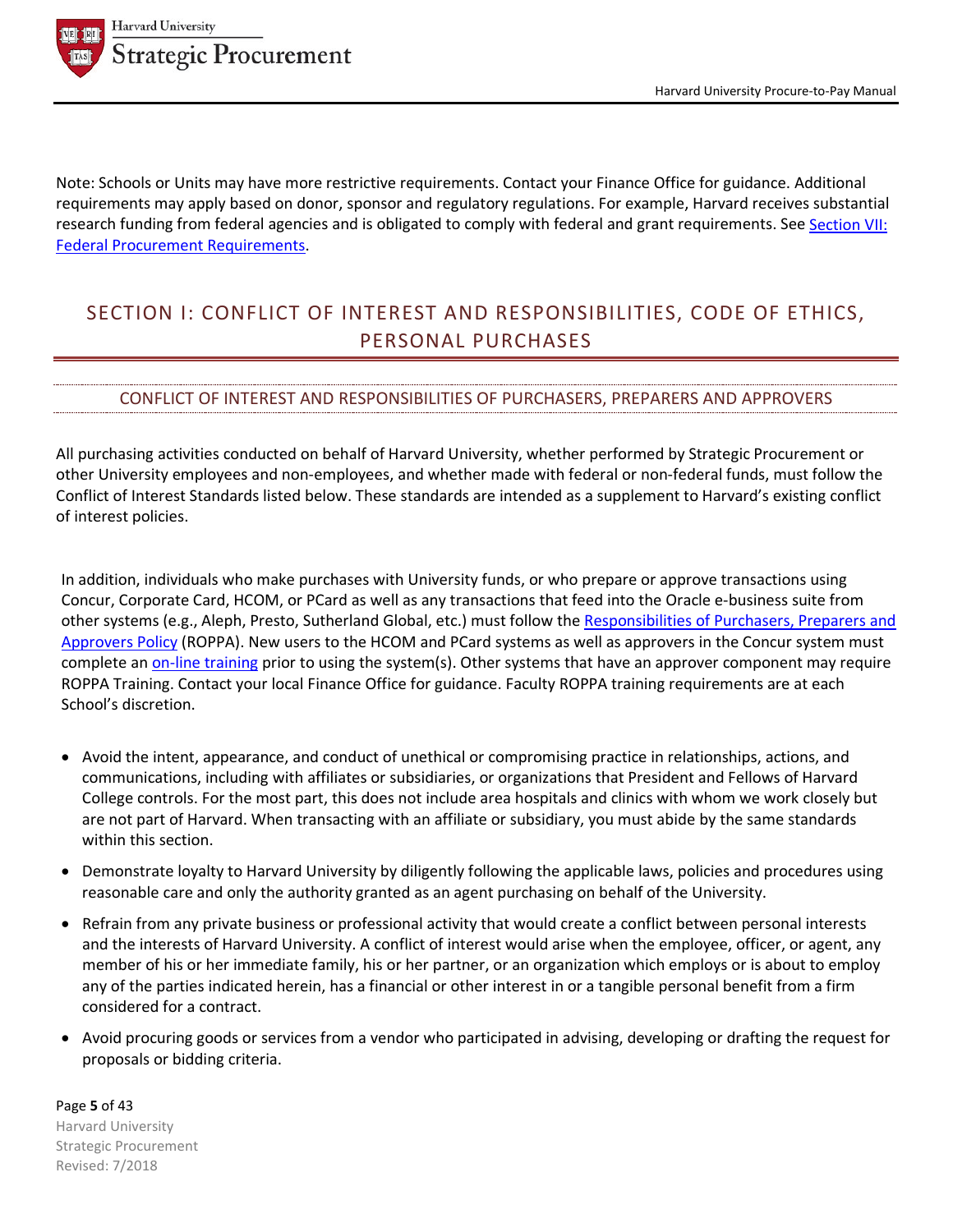

- Refrain from soliciting or accepting money, loans, credits, or prejudicial discounts; such as the acceptance of material gifts or entertainment, or any kind of favors or services from present or potential suppliers that might influence, or appear to influence procurement decisions.
- Handle information of a confidential or proprietary nature to Harvard University and/or suppliers with due care and proper consideration of ethical and legal ramifications and governmental regulations. Bids and quotes submitted to the University are to be held in strictest confidence. Under no circumstances may Harvard personnel give suppliers information about bids or quotes from competing sources.
- Promote positive supplier relationships through courtesy and impartiality in all phases of the procure-to-pay cycle.
- Do not use Harvard University procure-to-pay systems for personal purchases, or use Harvard University buying power for personal benefit.
- University funds cannot be used for personal expenses and purchases that are not made on behalf of the University or for use by the University. Purchases must be for the use and benefit of Harvard University, regardless of intent to reimburse the University.

If an individual believes that they may have a conflict of interest, the individual **must promptly and fully disclose the conflict to their supervisor** and **suspend participation on the purchase** until conflict question has been resolved. The supervisor is responsible for documenting the conflict and elevating it to the school Financial Dean's office or other office as appropriate. The supervisor in conjunction with other relevant offices will assess the conflict and determine if the purchaser can resume participation or if a management plan is needed. This section is not meant to replace or detract from the existing Harvard Faculty Financial Conflict of Interest Policies.

Violations of the above standards are considered serious misconduct and will be referred to the appropriate office for disciplinary action.

# CODE OF ETHICS

Individuals purchasing goods and services on behalf of Harvard University should conduct business in a manner that is **consistent with the educational and research goals of the University**. Purchasing activities should be conducted in a professional manner and be based on sound business practice, best value, accountability, and compliance with donor, sponsor and regulatory requirements. Individuals planning for or making purchases must follow this and other established Harvard University policies and procedures.

Harvard University personnel must purchase goods and services using practices that are compliant with applicable laws, regulations and obligations, and aligned with Harvard's policies and objectives. The Federal Uniform Guidance mandates that purchases made with federal funds follow specific procedures and the University requires all purchases made with federal funds to follow these procedures. In addition, all purchases must comply with all terms and conditions of the funding source. Finally, the University strongly encourages best practices for purchases made with non-federal funds.

Whenever possible, all individuals purchasing on behalf of Harvard University should purchase goods and services from Harvard Preferred Vendors to reduce administrative burden and maximize the University's buying power.

Page **6** of 43 Harvard University Strategic Procurement Revised: 7/2018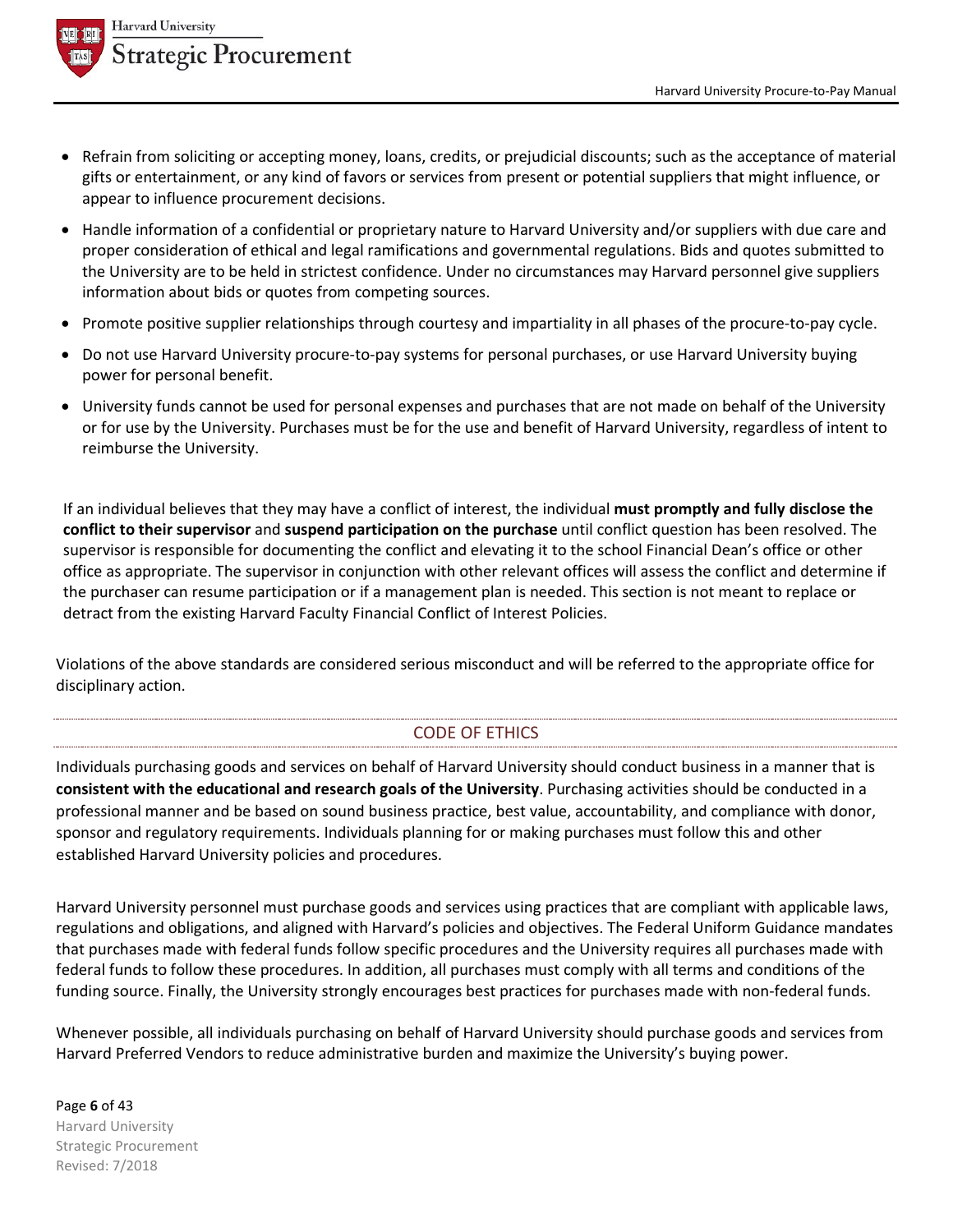

Efforts should be made to maintain positive and professional relations with vendors. Business should be conducted in good faith and disputes resolved quickly and equitably. Vendors doing business with the University should be held to standards promoting sound and ethical business practices.

# **Procurement decisions should be made with integrity and objectivity, free from any personal considerations or benefits.**

# PERSONAL PURCHASES

University funds cannot be used for personal expenses and purchases that are not made on behalf of the University or for use by the University. Purchases must be for the use and benefit of Harvard University, regardless of intent to reimburse the University.

Do not use Harvard University procure-to-pay systems for personal purchases, or use Harvard University buying power for personal benefit.

In no case may Harvard's tax exempt status be used for personal purchases.

Inappropriate use of Harvard's tax exempt number may jeopardize the University's tax exempt status. In addition, inappropriate use may also be subject to disciplinary action up to and including termination of employment.

# SECTION II: BUYING AT HARVARD

# THE ROLE OF STRATEGIC PROCUREMENT

#### **The mission of Strategic Procurement is to:**

*Deliver procurement services and support to the Harvard University community that furthers the strategic objectives of the schools and administrative organizations. Provide value to the University by:*

- *Engaging with and advising Schools and Units across the University to meet their strategic objectives through procurement services and support*
- *Leveraging University buying power through supplier management, contract negotiation, adoption of technologies, and collaborative buying*
- *Supporting the University's commitments to supplier diversity, the local business community, and sustainability*
- *Comply with appropriate federal, state, and University regulatory and required policies.*

Page **7** of 43 Harvard University Strategic Procurement Revised: 7/2018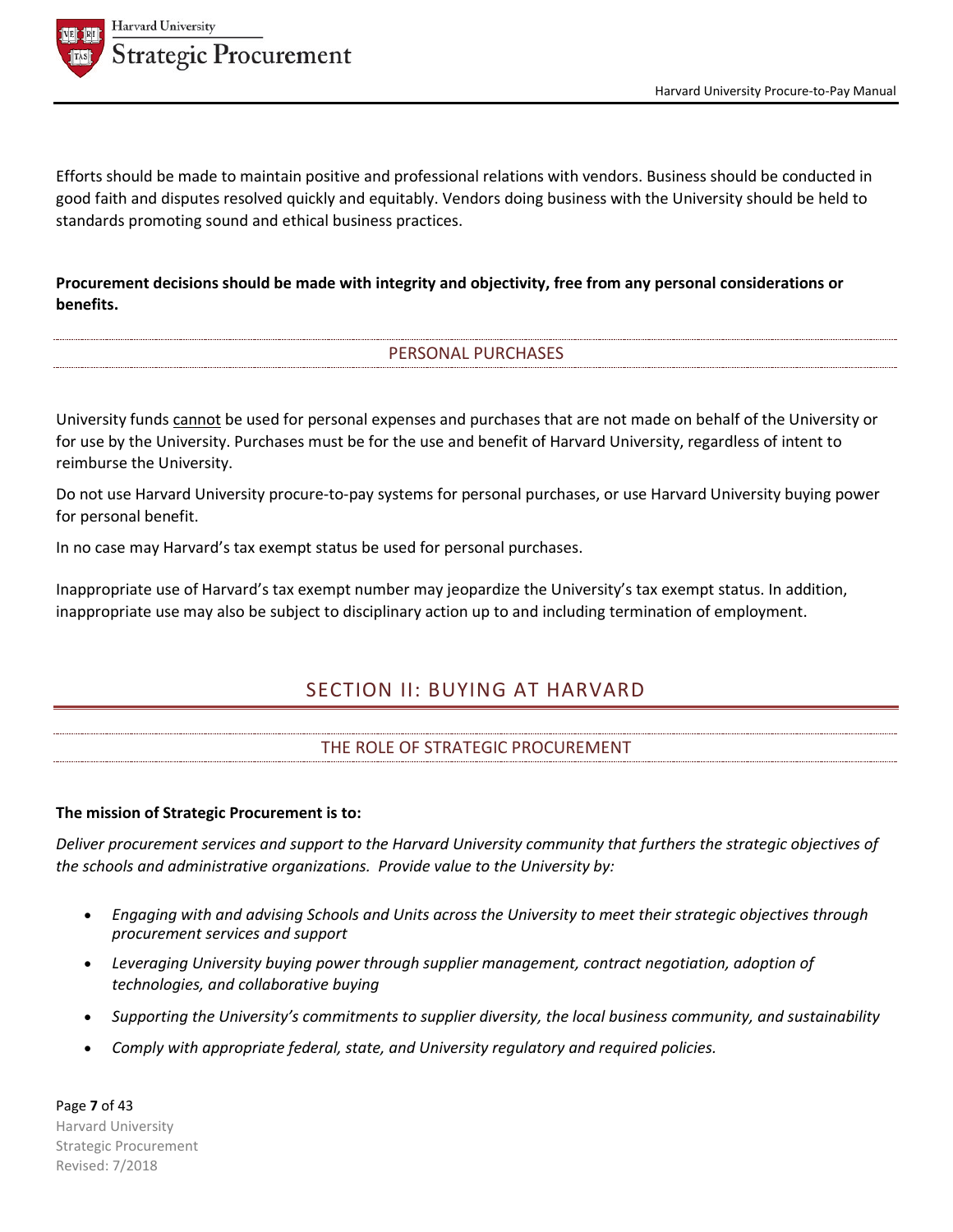

#### HOW STRATEGIC PROCUREMENT WORKS WITH THE VENDOR COMMUNITY

Strategic Procurement works with the vendor community on several different levels depending upon:

- Overall University expenditures
- Prevalence of spend throughout the Harvard community
- Recognized opportunity for leveraged buying
- Perceived risk factors
- User request or interest
- Other considerations, including diverse and small businesses

Note: In some cases, vendor relationships are managed by other Harvard departments or units outside of Strategic Procurement.

# BEST VALUE VS**.** BEST PRICE

The best price does not always reflect the best value. Best value can be determined by evaluating the factors listed below. Any or all of these may be taken under consideration prior to committing to a significant/complex purchase:

- The price of the product or service
- Provisions for on-going maintenance (e.g. life cycle costing)
- Quality of the product or service, or its technical competency
- Reliability of delivery and implementation schedules
- Warranties, guarantees and return policy
- Supplier financial stability
- Industry and program experience
- Prior record of supplier performance
- Supplier expertise with engagements of similar scope and complexity
- Proven development methodologies and tools
- Innovative use of current technologies and quality results
- Risk to the University
- Key Performance Metrics and Service Levels

Page **8** of 43 Harvard University Strategic Procurement Revised: 7/2018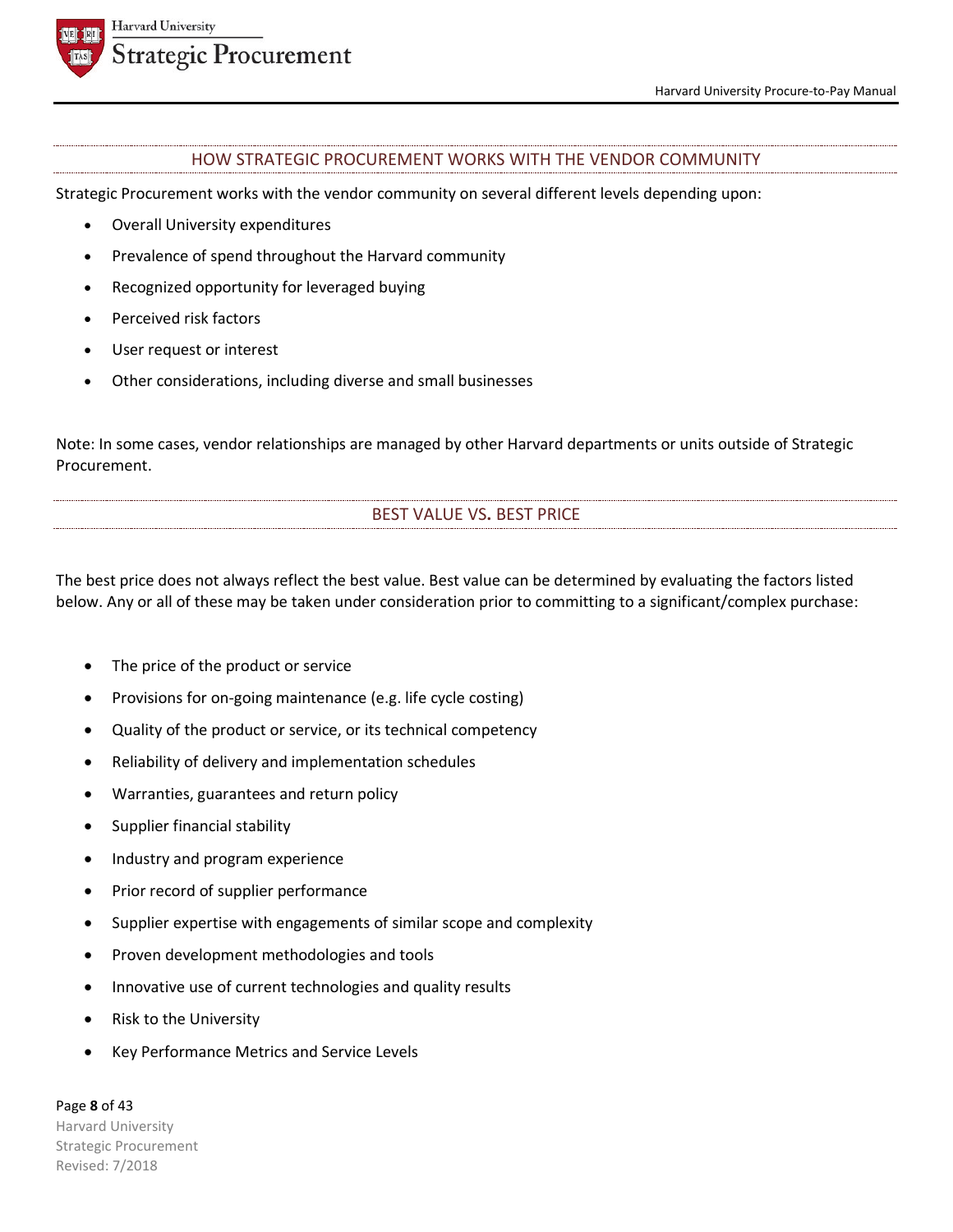

## VENDOR DEFINITIONS

In an effort to leverage Harvard's vendor spend across the University and ensure we are receiving the best value and superior service from our vendor partnerships Strategic Procurement has established a network of **Preferred Vendors**. In addition to our Preferred Vendors there are many other **Contract Vendors** who have a signed, negotiated contract with Harvard that may not have gone through a full sourcing process. Utilizing these contracts can save time and money and should be considered before selecting a vendor.

#### **Preferred Vendor (PV)**

Preferred Vendors are vendors that have been awarded a contract and/or pricing agreement with negotiated terms and conditions and pricing favorable to Harvard, for use by University schools or units, after successfully completing a formal sourcing process.

The Strategic Procurement Office is the sole office which can assign the designation of Preferred Vendor. Selection of a PV includes stakeholder representation in the evaluation and decision making process.

**Using Preferred Vendors meets the Uniform Guidance requirements for small purchases (purchases between \$10,000-** \$250,000). The list of Preferred Vendors is included on the **Strategic Procurement website**.

In addition, Harvard may access competitively bid contracts conducted by different group purchasing organizations (GPO) and consortia - some examples are E & I, Mass Higher Education Consortium (MHEC) and U.S. Communities based on evidence of consortia's sound competitive and ethical procurement practices.

Preferred Vendor relationships typically include the following characteristics or outcomes:

- Products/services provided impact a large section of the community with significant spend
- The sourcing process involves a comprehensive RFP (Request for Proposal) process, coordinated by a Procurement office involving key stakeholders
- A University contract is developed and executed
- Vendor activity and performance is managed, measured and monitored on campus through regular meetings and reporting
- Procurement and the vendor actively seek opportunities to add value and reduce costs.
- Procurement works to keep apprised of shifting market factors and the competitive market place in the commodity the vendors represent. Vendors may be subject to benchmarking and auditing.

Page **9** of 43 Harvard University Strategic Procurement Revised: 7/2018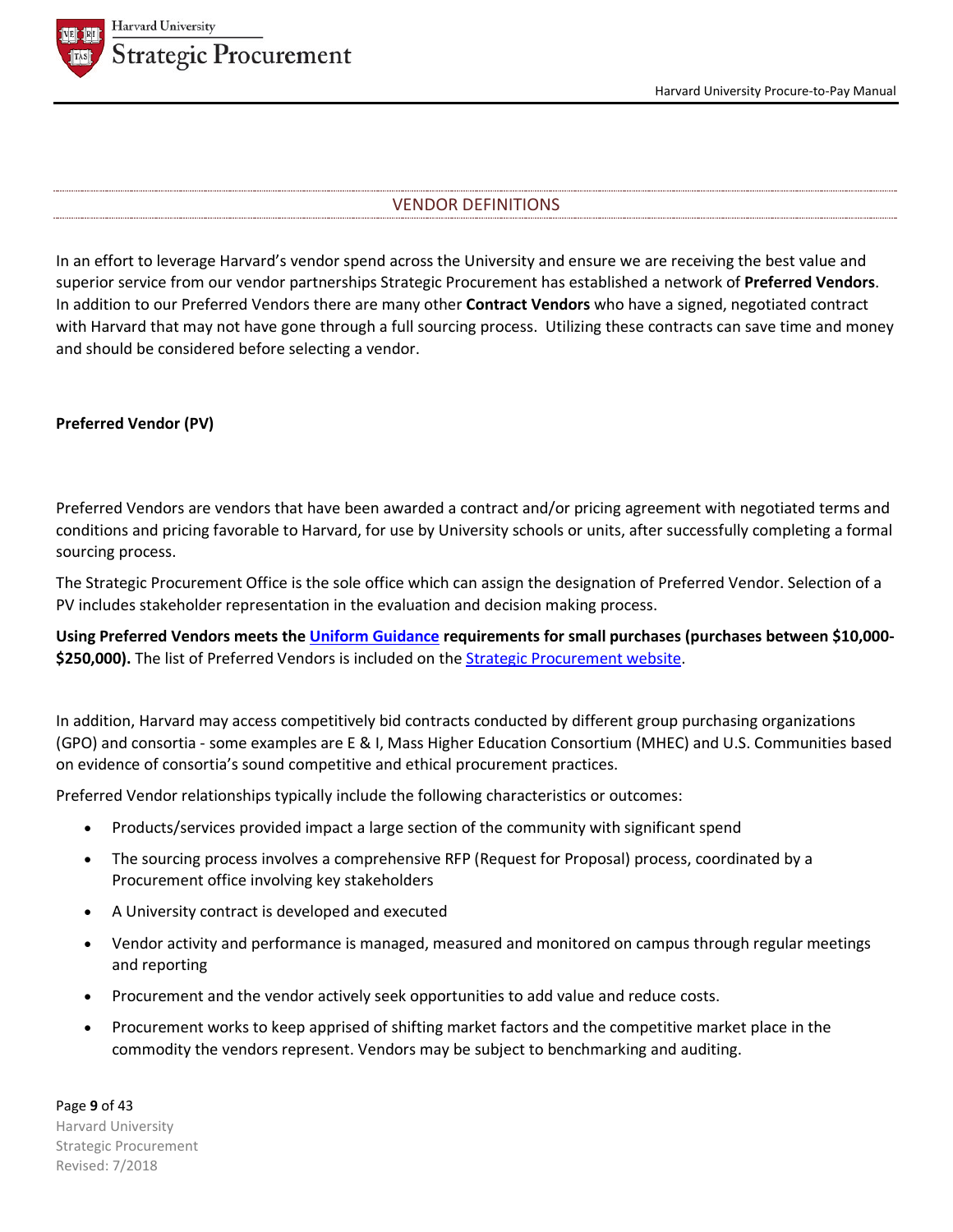

• Stakeholders may meet periodically to review the status of the relationship and provide feedback

## **Contract Vendors**

**Contract Vendors (CV)** are vendors with whom Procurement has negotiated a favorable contract and/or pricing agreement with, but do not meet **Uniform Guidance** requirements for a purchases made with federal or cost-share funds, or expenses transferred to federal funds.

Contract Vendors can be used for both non-federal and federal purchases. If you are using federal or cost share funds for purchases between \$10,000 and \$250,000 from a Contract Vendor please refer to Appendix: "*Summary of Purchasing Procedures for Standard Purchases"* of the Procurement Policy, for purchasing instructions and required documentation.

The list of Contract Vendors is included on the Strategic Procurement website.

## **Diverse and Small Business Owned Vendors**

Historically, Harvard has championed the principle of Equal Opportunity. The University continues to make efforts to promote diversity throughout the student and employee populations as well as increase the level of participation by minority- and women-owned business enterprises (MWBEs), and small businesses enterprise (SBE) in the University's procurement process. Harvard seeks to create a climate that encourages minority- , women-owned business, and small businesses to compete for University business, and it strives to eliminate potential obstacles to small business participation in University purchasing activities.

- See *Minority and Women-Owned Business Enterprise Program*
- In cases where Diverse and Small Business vendors are available to meet a targeted need, Strategic Procurement may work with the vendor to develop a program specific to Harvard and highlight it to the University community.

# SECTION III: PURCHASING PROCEDURES

# FOUNDATIONAL PRACTICES

# Requisitions are used to initiate four different types of orders in HCOM:

Page **10** of 43 Harvard University Strategic Procurement Revised: 7/2018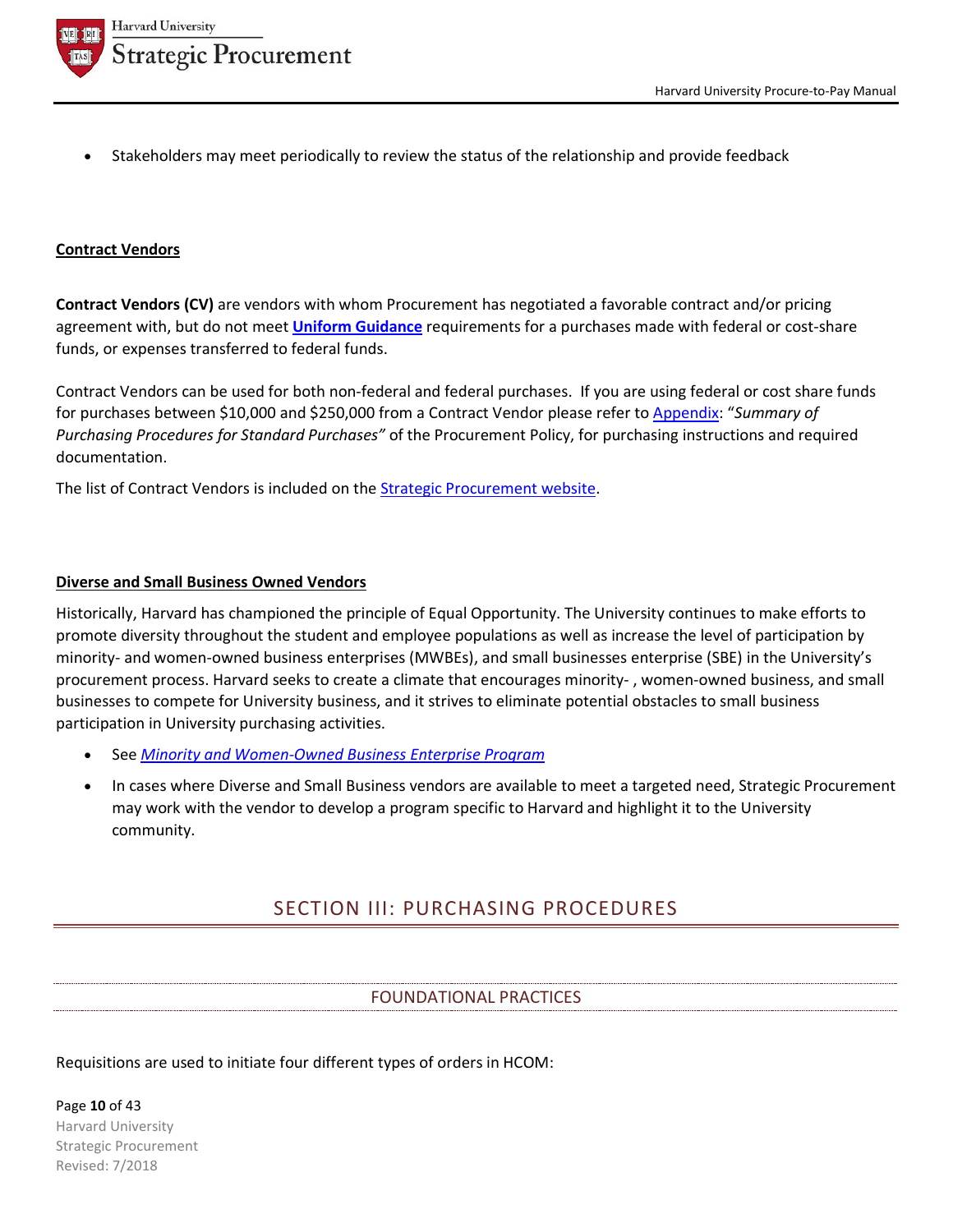

**Marketplace Order** (also known as a "Punchout Request" or a "Catalog Request"): A Marketplace order is placed with one of Harvard's vendors directly in the HCOM Marketplace. Vendors who appear in the Marketplace have Harvard specific pricing.

**Non-Catalog Request**: A Non-Catalog Request is created when a good, service or desired supplier is unavailable in the Marketplace When using a Non-Catalog Request, the local unit takes all responsibility for researching pricing, item details and obtaining the quote from the vendor prior to creating a Non-Catalog Request.

# The **staff member is responsible for sending the order to the vendor**.

- For a one-time order for goods, the staff member can call, fax, mail or email the order. The invoice Remit To address will be Strategic Procurement – Accounts Payable.
- For a one-time order for services (or for an HCOM Recurring Order or Standing Order), the staff member must **change** the remit-to address from Strategic Procurement to that of the local unit. The local unit will review the invoice for accuracy, receive the order in the system (if the PO total exceeds \$2500), and then forward the invoice to Strategic Procurement – AP for payment.

**Payment Request**: Payment requests are intended to initiate payment for one-time transactions and often occur when the invoice has been received. See the Quick Reference Guide for further information. The user creates a Payment Request by attaching the invoice, other applicable documentation, or an "In Lieu of" invoice form to the request in HCOM. The request follows the HCOM approval workflow. Once final approval is complete, the user forwards the invoice to Central Accounts Payable for processing and payment. When sending the invoice to AP, be sure to note the PR number to tie the documents together.

**Non-Employee Reimbursement (NR):** Non-Employee Reimbursements are intended to reimburse Harvard business expenses for non-employees and Harvard individuals in certain categories. Visit Processing NRs in HCOM for further details.

# **PCard & Corporate Card Usage**

PCards and Corporate Cards may be used instead of Requisitions and Purchase Orders as a purchasing mechanism in certain circumstances.

The University's PCard is issued to employees at the request of schools and local units in accordance with the University's PCard policy. The intent of the card is to streamline the purchase of and payment for certain commodities by reducing disbursements of petty cash, payment requests, employee reimbursements and the processing costs associated with these transactions.

The University's PCard and Corporate card should not be used to transact with vendors enabled within the HCOM Marketplace. For a complete, current list of enabled vendors, while in the Marketplace on the main Shop page, click on the link marked Browse: Suppliers. See the HCOM Marketplace Quick Reference guide for details.

Page **11** of 43 Harvard University Strategic Procurement Revised: 7/2018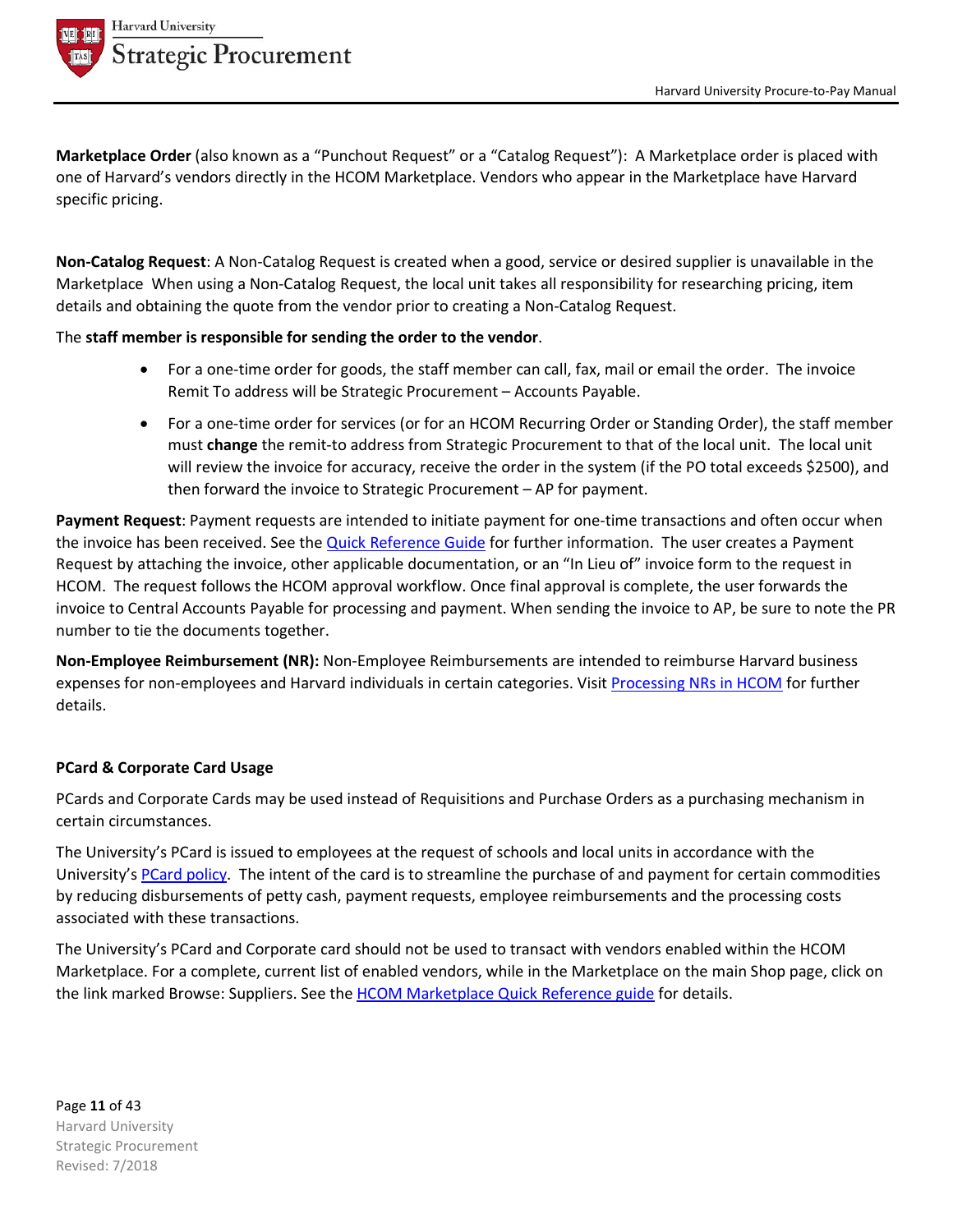



# CREATING REQUISITIONS

For detailed instructions on how to place orders with vendors in the HCOM Marketplace, see the Harvard Training Portal.

## **Business Purpose**

Shoppers and approvers are responsible for ensuring that the appropriate level of detail is provided in the designated fields in HCOM to support a valid business purpose.

## **High Risk Confidential Information (HRCI)**

Shoppers and approvers should not attach documents that contain **HRCI data** or enter HRCI data in free form text fields. Please note that Central Accounts Payable does not pre-audit invoices for confidential information. If a vendor invoice contains confidential data, Shoppers should remove any confidential data before forwarding the invoice to Central Accounts Payable.

## **Payment Request**

Payment request may be submitted for direct payment to non-employees and other direct payments that cannot be made using the PCard (See below). Shoppers and Approvers are responsible for ensuring that a payment request is the appropriate payment method as defined in the purchasing matrix, prior to initiating and approving the transaction.

## **"After the fact" Purchase Order**

HCOM requires a purchase order be created for all goods and services except those payments that are appropriate for processing via the Payment Request. Purchase orders should be created **prior** to placing an order.

# REQUISITION AND PURCHASE ORDER ELEMENTS

A Purchase Order (PO) is a unique document used to communicate a purchase of goods and/or services to a vendor. These typically start as a requisition that flows through the appropriate approval channels. The order may be placed with the vendor only after the requisition is fully approved.

To ensure efficient ordering and payment, Shoppers should make sure the following data is complete on the Purchase Order (PO):

• **Bill To Address:** Address where the invoice(s) related to this Purchase Order is to be sent.

Page **12** of 43 Harvard University Strategic Procurement Revised: 7/2018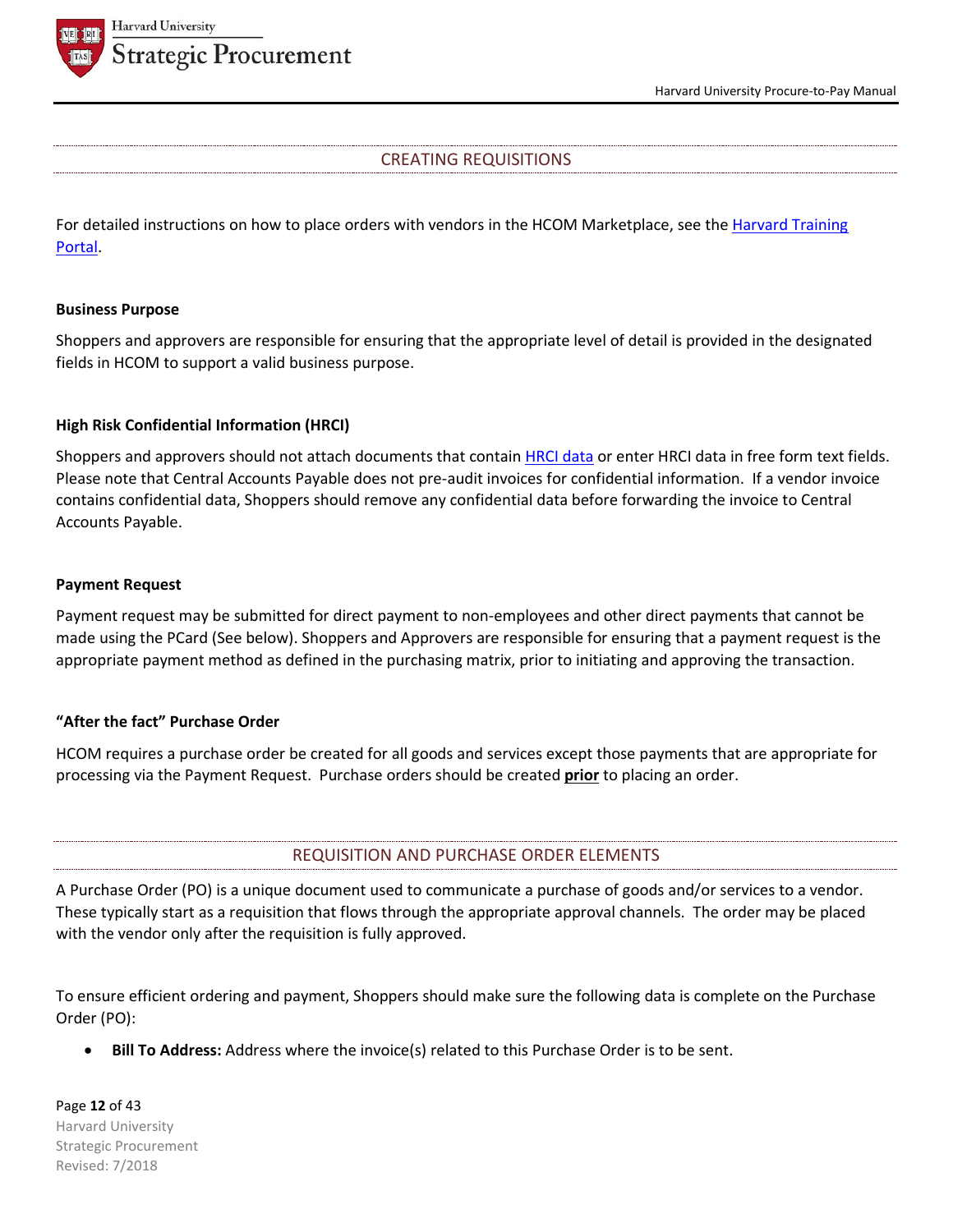

- **Body of the Purchase Order:** Specify exact quantity, manufacturer part number, vendor part number, description, and price. A record of the quoted price is helpful for comparison with the invoice.
- **Harvard 33 Digit Code:** Also known as Chart of Accounts (CoA), the budget line where this purchase is to be charged.
- Purchase Order Date: The date the Purchase Order was generated.
- **Purchase Order Number:** The unique number identifying the Purchase Order document. Effective for tracking the purchase from order through to payment.
- **Required Delivery Date:** Be as specific as possible. Avoid using ASAP, Urgent or Immediately. These instructions leave the actual delivery date up to the vendor.
- **Ship To Address:** Provide the vendor with a complete address. Include the school, street address, department, laboratory, room number, and the name of the person receiving the order. For compliance purposes, the Ship To address should be a Harvard facility (as opposed to a home/personal address).
- **Notes to Supplier:** Specify any other additional information necessary for the vendor to process the order, if applicable. Note: When "Notes to supplier" are added to the PO, they become part of the legal document.

## **Payment Terms**

Harvard's standard payment terms are Net 30, meaning Harvard will pay the Seller on/before the 30th calendar day (including weekends and holidays) from the date of the original invoice. If more favorable terms are negotiated, Harvard may be eligible for early payment discounts.

**Note:** Individuals are typically set up with Immediate payment terms (e.g. students or independent contractors).

**Note:** Purchases made with **Federal funds** require vendors to adhere to additional requirements such as the Procurement Policy, Travel Policy, Business Expense Policy, and the Office for Sponsored Programs Policies.

# **Confirming/Original Orders**

To avoid duplicate shipments, a purchase order should indicate whether the order is new or to pay for an existing order.

## **Record Retention**

While requisitions and POs accommodate attachments in HCOM, departments are responsible for managing their own record retention. See RMS website for further instructions.

## APPROVING REQUISITIONS

Page **13** of 43 Harvard University Strategic Procurement Revised: 7/2018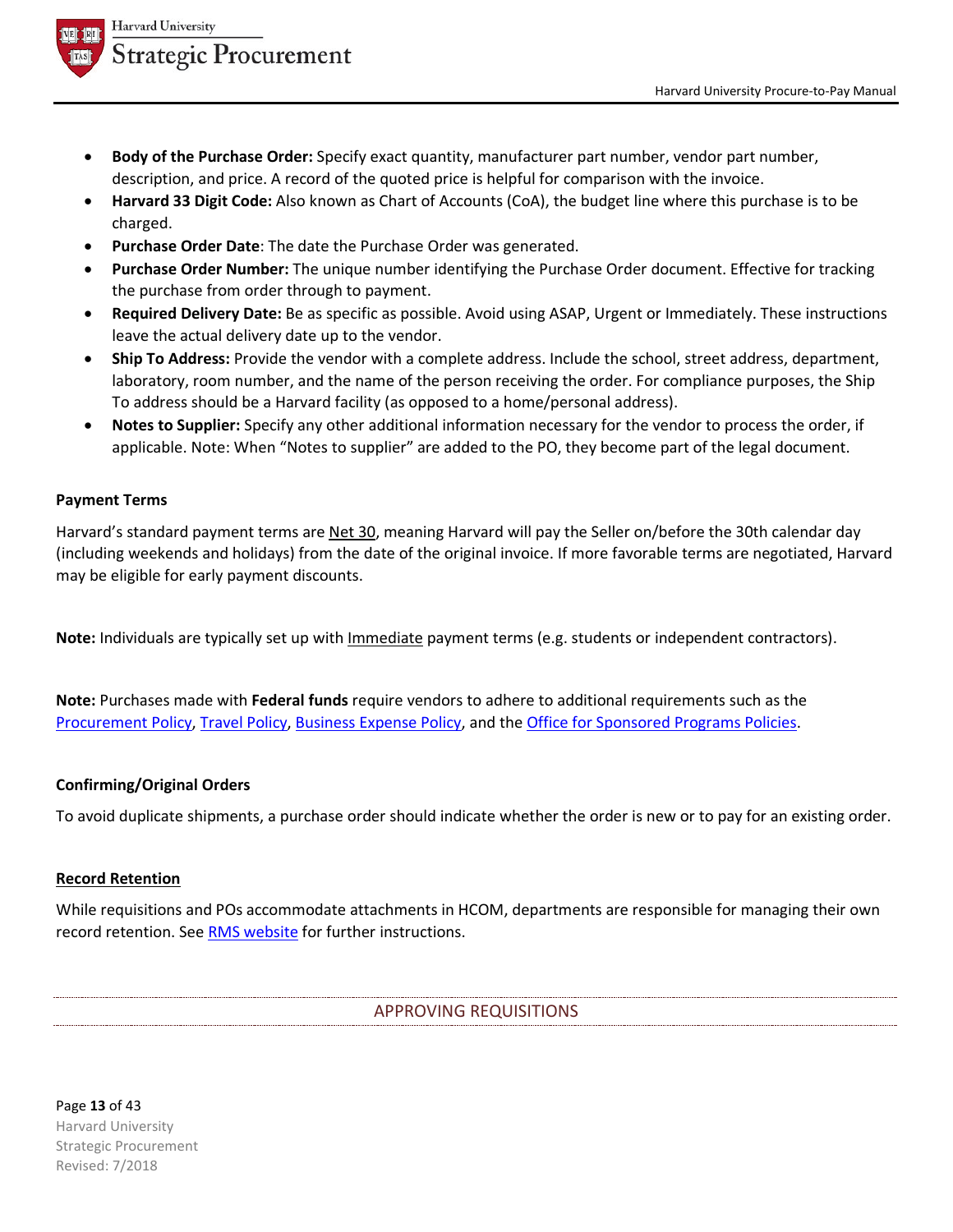

#### **Approval Thresholds**

University approval thresholds are defined by the Office of the Controller. School financial offices are responsible for assigning approval thresholds to individuals. The shopper is responsible for selecting the appropriate approver(s). All purchases greater than \$250,000 will require approval by Strategic Procurement.

#### **Self-Approval Threshold**

It is not a recommended Best Practice for individuals to approve transactions where they are also the purchaser or preparer ("self-approval"), or where their direct or indirect supervisor is the purchaser or preparer. In some units, however, strict separation of duties may be impractical. In these cases, units should work with their TUB finance office and/or RMAS to assess the risks and if necessary, develop an alternative means of review and approval (e.g., approval by TUB finance office, TUB finance office monitoring of spending, etc.). The local unit has the discretion to set the threshold to \$0 for Approvers. Self-approval for sponsored awards is highly discouraged.

#### **Delegation of Approval Authority**

Approvers have the ability to systemically delegate their approval authority to an appropriate resource in their absence (Vacation Rule) or to share the workload (Shared Worklist). The initial approver is accountable for delegating approval authority to the appropriate individual, and for the decisions made by their delegate.

# MAINTAINING PURCHASE ORDERS

## **3.1 PO Edit, Close, and Cancel**

Who Can Edit, Close, and Cancel Purchase Orders?

Changes can be made through the Strategic Procurement – AP Customer Service line (617) 495-8500 or ap\_customerservice@harvard.edu. A process has been developed to expedite requests for any changes or deletions of purchase orders. PO Edit and Cancel is a Central System Administration only function and is not available to Schools or departments.

#### What Types of PO Edits are not allowed?

**Account Coding Changes are not allowed after a requisition has been approved and a PO has been generated.** Changes should be made by processing a journal entry through the GL and the invoice number should be included in the description. For Sponsored Funds, the Cost Transfer Policy (CTP) will apply to transactions that have been posted to the general ledger.

PO editing is not permitted for Marketplace orders as these POs contain negotiated, pre-determined pricing on catalog/punchout items, but these types of orders can still be Closed or Canceled.

#### Page **14** of 43

Harvard University Strategic Procurement Revised: 7/2018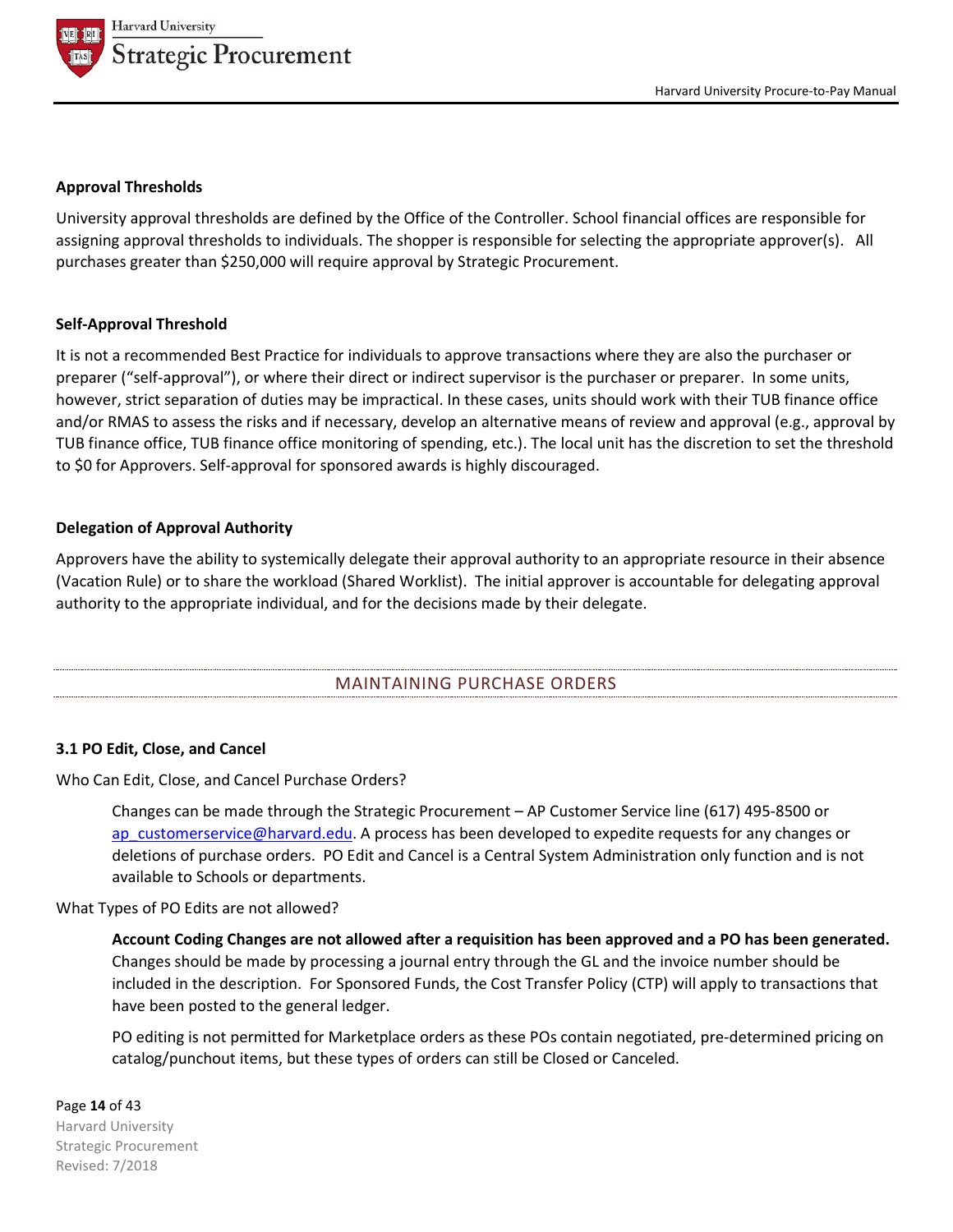

# RECURRING ORDERS

An HCOM Recurring Order is a single or multiline Purchase Order created for pre-negotiated services where payments are made throughout the fiscal year against a static account code. This means that in HCOM:

- Recurring Orders are sent for services only
- While more than one 33-digit number can be used to create the Standing Order, the account coding cannot change while invoices are received against the order
- The Recurring Order should not be placed for longer than a single fiscal year

In HCOM, a Recurring Order is created via a Non-Catalog Request. As with all Non-Catalog Requests:

- The school/unit is responsible for researching pricing, item details and obtaining the quote from the vendor prior to creating a Non-Catalog Request. See the section on Advanced Purchasing Practices in this manual for some helpful information concerning this topic.
- In a Non-Catalog Request, the Item Description is manually entered into HCOM by the school/unit creating the request. It is imperative that the Item Description(s) match the quote received from the Vendor as close as possible, so the Purchase Order will be matched to the invoice when the invoice is received and entered by Strategic Procurement - AP. Failure to input this information accurately will most likely result in an Invoice Hold.

See Quick Reference Guide for **Standing Order** information.

# INVOICE PROCESSING

For **HCOM Marketplace orders** that have completed requisition approval workflow, a purchase order is automatically generated and transmitted to the vendor (excludes non-catalog), designating a specific Strategic Procurement AP PO Box as the remit-to address. The vendor will send the invoices directly to Central Accounts Payable (excluding services, as mentioned previously). Once a staff member acknowledges the receipt of goods in HCOM (only required for purchase orders of \$2,500 or more), and AP successfully matches the price, quantity, and description of all items on the invoice, AP will pay that invoice.

In the case of an **HCOM Non-Catalog Order**, the staff member creates the Requisition and the Purchase Order is generated upon departmental approval. The staff member is then required to send the Purchase Order directly to the vendor.

- a. In case of a one-time order for goods, the vendor will send the invoice directly to Central AP as indicated in the Bill To section of the Purchase Order.
- b. In the case of a one-time order for services or for an HCOM Recurring Order, the shopper must instruct the vendor to send the invoice directly to the local unit. The local unit will review the invoice, complete receiving (if required), and forward it to Central AP for processing.

In the case of a **Payment Request**, the local unit will already have access to an invoice and/or other appropriate documentation. Once the Payment Request has been processed and approved in HCOM, the user will clearly state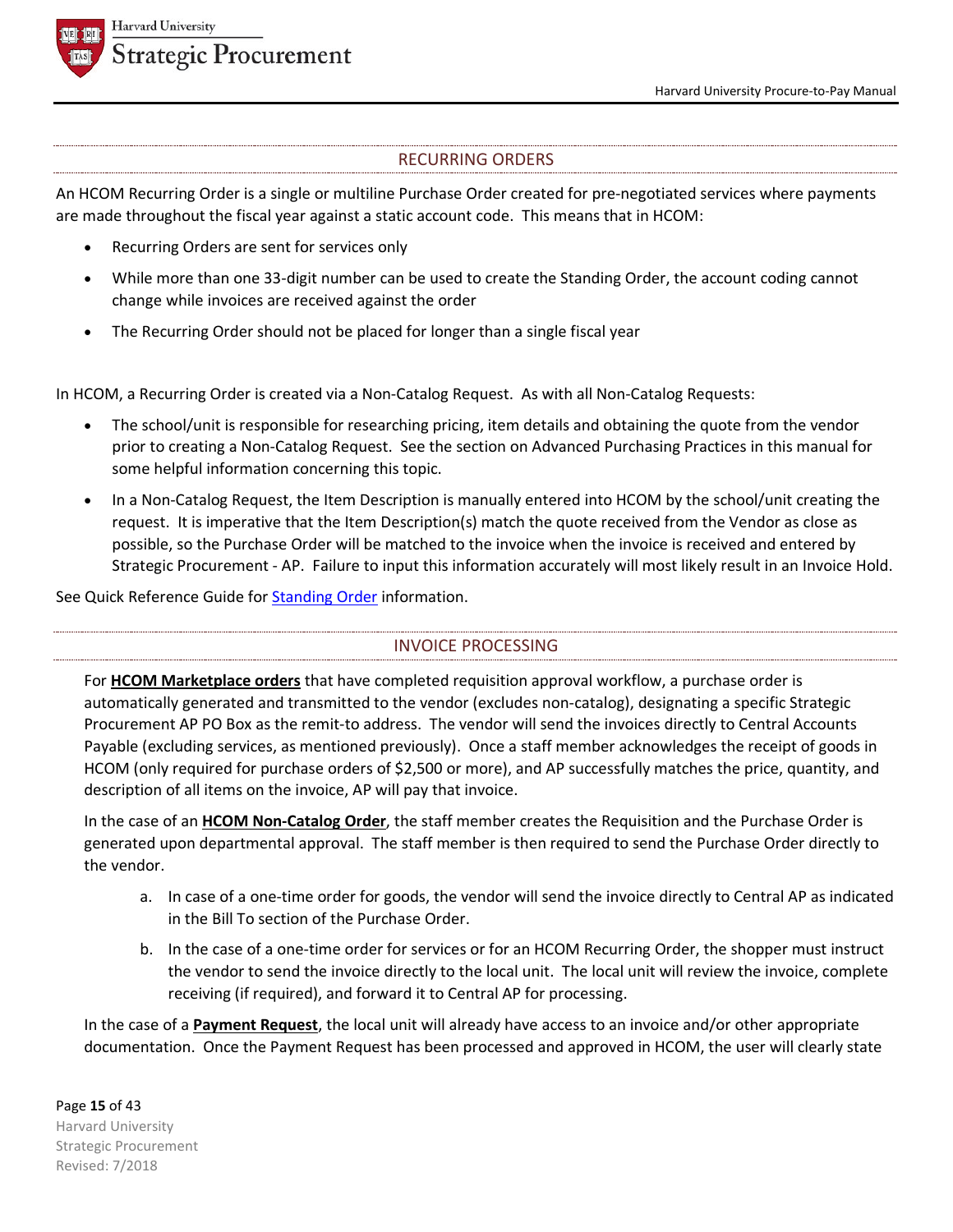



the Payment request number on the invoice and forward the invoice and all supporting documentation (containing no confidential data) to Strategic Procurement – AP for processing.

In the case of **Nonemployee Reimbursements**, the local unit will create a reimbursement request in HCOM. Once the Nonemployee Reimbursement (NR) Request has been processed and approved in HCOM, the user will clearly state the NR number on the invoice and forward the invoice and all supporting documentation (containing no confidential data) to Strategic Procurement – AP for processing.

# INVOICE HOLD RESOLUTION PROCESS

When an invoice is received at Central Accounts Payable and entered into Oracle, the system attempts to validate the invoice for payment. In order to validate, each line item must successfully pass a three-way match between purchase order, invoice and receiving (if required).

When one or more line items cannot be validated, the system places the entire invoice in hold status and payment is withheld. Using automated e-mail notifications, Strategic Procurement then initiates a hold resolution process, reaching out to the shopper or final approver of the purchase order in order to resolve the hold and process payment timely and accurately.

Types of Holds:

- 1. **Receiving**: An invoice for a Purchase Order of \$2,500 or more arrives in Central AP and is processed, but electronic receipt for one or more invoice line items is not yet complete.
- 2. **Quantity Ordered**: An invoice bills for a line item at a higher quantity then the quantity ordered or received on the purchase order.
- 3. **Price (Max Tolerance)**: An invoice bills for a line item at an amount over the pricing tolerance established by Financial Administration's Office of the Controller. Pricing overages within the tolerance are not placed on hold. For HCOM Marketplace orders with pricing overages, Central AP processes an internal debit memo to reduce the invoice payment to the guaranteed pricing listed on the purchase order, which releases the price hold.

# **Roles of Strategic Procurement - AP and Local Departments in Resolving Holds:**

There are different types of Invoice Hold methods– Manual holds set by AP (where the department receives an automated notification), Receiving Hold (notification goes to Shopper) and/or Quantity Billed and Price hold (notification goes to Final Approver). Departments should use those AP notifications in conjunction with OBI P2P reporting tools to manage their invoices on hold.

When responding to hold notifications, it is the responsibility of the final approver to review hold details, reach out to the Shopper, Vendor, or others as needed for clarification, then advise Strategic Procurement - AP on payment in a timely manner. Strategic Procurement – AP will attempt to contact the department three times to resolve a hold. After three attempts, hold resolution will be escalated to the TUB's local finance office.

Page **16** of 43 Harvard University Strategic Procurement Revised: 7/2018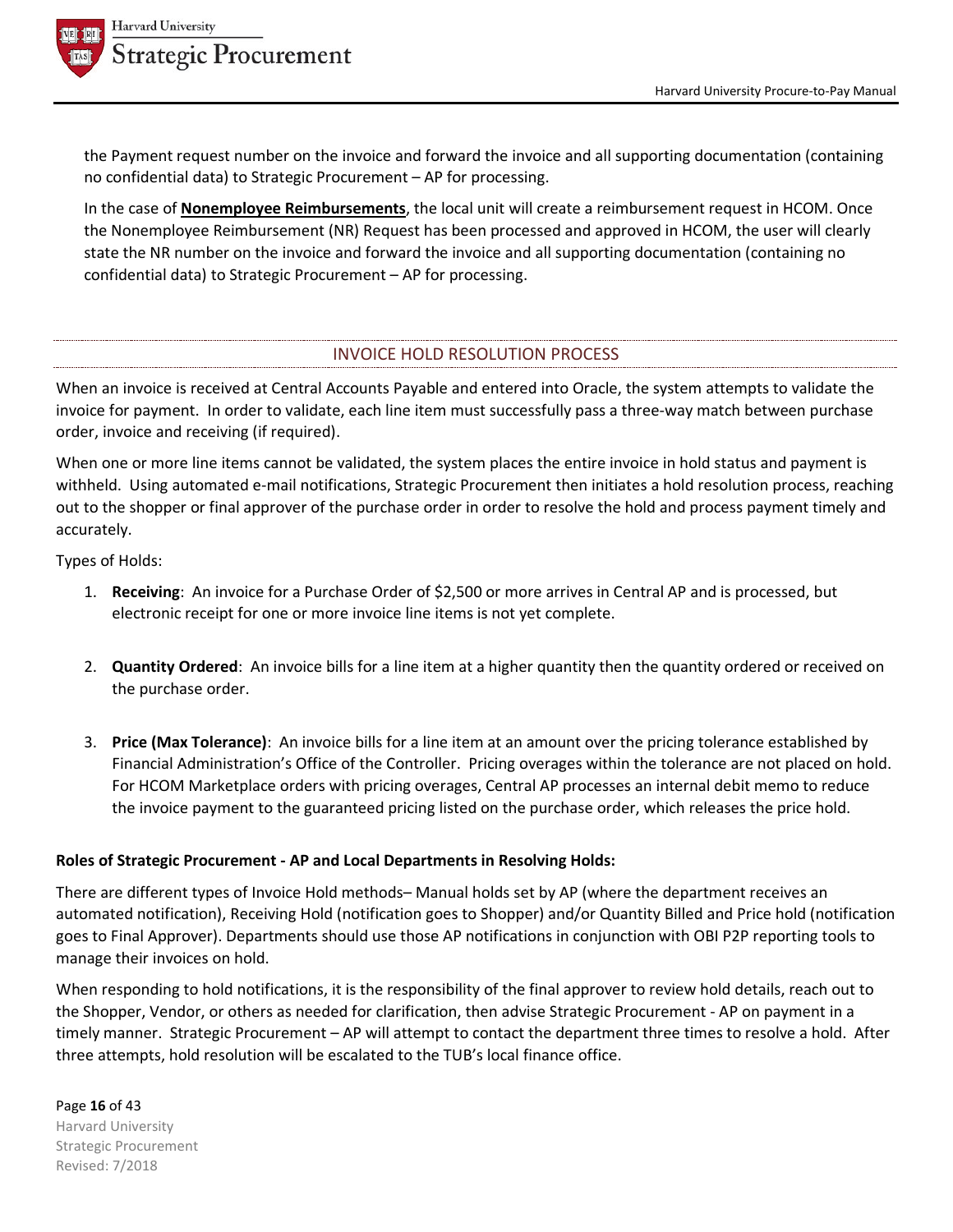



## TAXES AND EXEMPTIONS

Harvard is a Massachusetts tax-exempt corporation and qualifies for tax exemptions in some states on purchases of goods or services (Cert. # E042103580). In Massachusetts, Harvard is exempt from sales and meals tax, but not exempt from room tax. This applies to all purchases; both made via the PCard, Corporate Card, through direct billing or reimbursements to individual for out-of-pocket expenses.

In order to obtain an exemption, the purchaser may need to provide required state forms to the vendor. See the Tax Exemption Write-Up for additional guidance.

**Note:** When using federal funds, cost-share funds, or expenses being transferred onto federal funds, if a purchaser fails to use Harvard's tax exempt status where allowed, the taxes may not be charged to a federal award. The taxes must be charged to non-federal funds using object code 8450. If Harvard is required to pay the taxes (i.e., room tax or other states where Harvard does not have tax exempt status), then the tax may be charged to the federal award using the appropriate expense object code. See the **Sponsored Expenditures Guidelines**.

**Note:** Resale of items may require payments of Unrelated Business Income Tax (UBIT) or sales tax: Contact your local Finance Office for additional guidance.

| <b>Tax Type</b>                                                                                                 | <b>Harvard Expenses</b>                                              |  |
|-----------------------------------------------------------------------------------------------------------------|----------------------------------------------------------------------|--|
|                                                                                                                 | <b>Expenses billed to Harvard, paid by University Corporate</b>      |  |
|                                                                                                                 | Card(s) or PCard, or out-of-pocket reimbursement                     |  |
| <b>Meals Tax</b>                                                                                                |                                                                      |  |
| (also known as food sales tax)                                                                                  |                                                                      |  |
| <b>Purchased in Massachusetts</b>                                                                               | Exempt <sup>1</sup> Provide $ST-2$ and $ST-5$ Forms to vendor as     |  |
|                                                                                                                 | requested                                                            |  |
| <b>Purchased Outside Massachusetts</b>                                                                          | May be Exempt <sup>1 -</sup> See list of exemptions for other states |  |
| <b>Room Tax</b>                                                                                                 |                                                                      |  |
| (also known as occupancy or hotel tax)                                                                          |                                                                      |  |
| <b>Purchased in Massachusetts</b>                                                                               | Not Exempt <sup>2</sup>                                              |  |
| <b>Purchased Outside Massachusetts</b>                                                                          | May be Exempt <sup>2</sup> - See list of exemptions for other states |  |
| <b>Sales Tax</b>                                                                                                |                                                                      |  |
| <b>Purchased in Massachusetts</b>                                                                               | Exempt <sup>3</sup> - Provide ST-2 and ST-5 Forms to vendor as       |  |
|                                                                                                                 | requested                                                            |  |
| Purchased outside of Massachusetts Item to be used                                                              | Exempt <sup>3</sup> - Provide ST-2 and ST-5 Forms to vendor as       |  |
| in Massachusetts                                                                                                | requested                                                            |  |
| Purchased outside of Massachusetts Item to be used                                                              | May be Exempt <sup>3</sup> - See list of exemptions for other states |  |
| outside of Massachusetts                                                                                        |                                                                      |  |
| <b>Value Added Tax (VAT)</b>                                                                                    |                                                                      |  |
| VAT is a general, broadly based consumption tax assessed in many foreign countries on the value added to goods  |                                                                      |  |
| and services. Purchases of goods or services to be used in the US should not have to pay VAT. See Office of the |                                                                      |  |
| Controller Tax Office or contact tax reporting@harvard.edu for additional information.                          |                                                                      |  |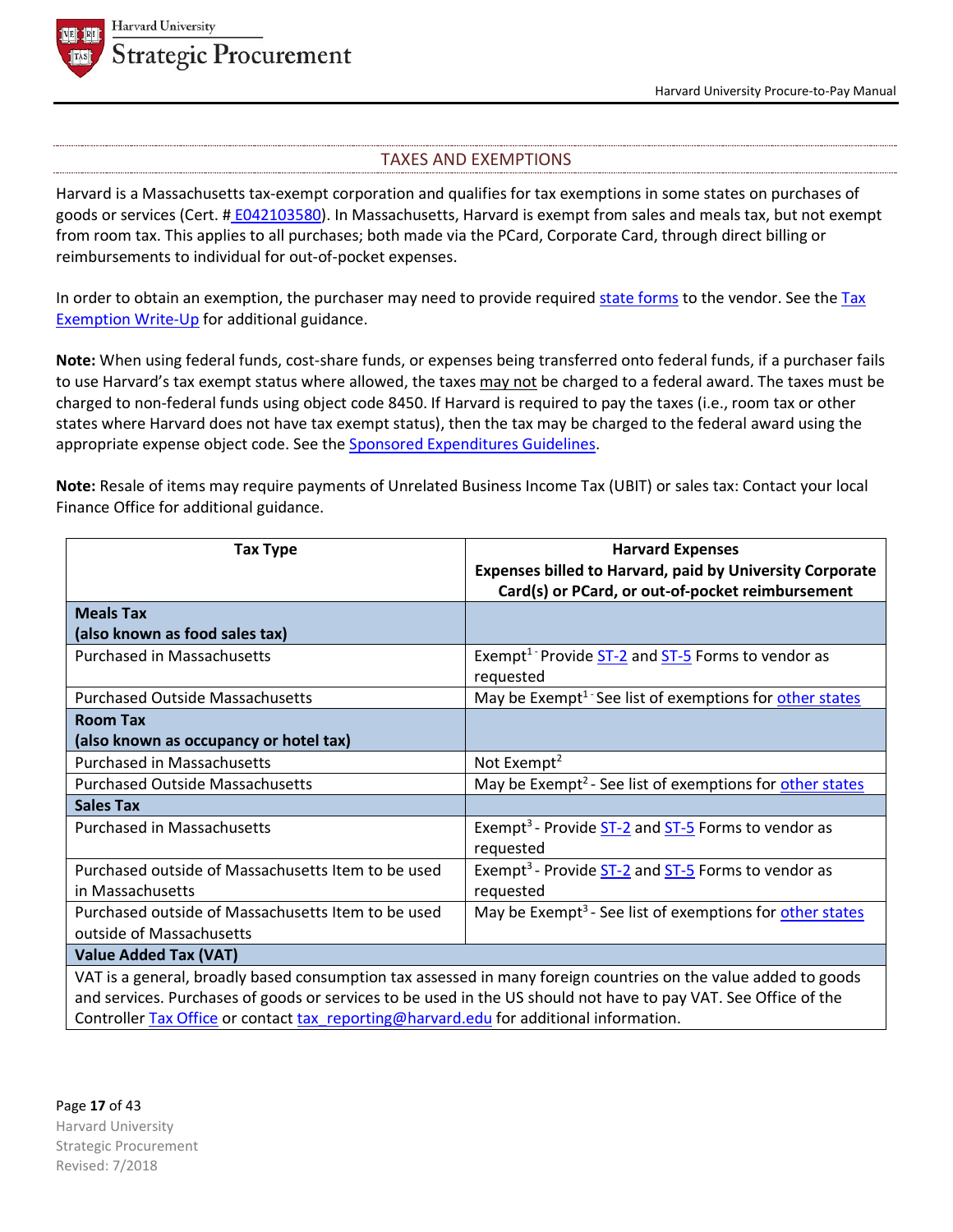

## **1 Meals Tax**

The University is exempt from Massachusetts (and may be exempt in other states) Meals Tax under the following conditions:

- For a catered event or when an outside organization, such as a caterer, restaurant, or hotel is hired to provide meals for students, employees or Harvard guests.
- Individuals paying for a Harvard business meal using a PCard, Corporate Card, invoice or out-of-pocket are exempt from MA Meals and should take advantage of this exemption by presenting ST-2 and ST-5 forms when requested by the vendor.

#### **2 Room Tax (also known as occupancy or hotel tax)**

Harvard is not exempt from Massachusetts room tax or required fees charged by hotels, motels, and inns, but may be exempt in other states. See a list of other state exemptions and required forms.

## 3 **Sales or Use Tax**

- Harvard is exempt from Massachusetts sales tax for purchases made in Massachusetts.
- Harvard is exempt from Massachusetts use tax for purchases made outside Massachusetts but the purchased items are used in Massachusetts. This includes out-of-state on-line or telephone orders of items being shipped to and used in Massachusetts. This also includes items purchased outside of Massachusetts in-person but brought back to Massachusetts for use in Massachusetts.

In-person purchases made outside of Massachusetts may be exempt, see the list of exemptions for other states and use any documents that apply.

# CREDIT APPLICATIONS AND TRADE REFERENCES

When conducting business with Harvard University, outside organizations or vendors may request one or more identification numbers. These numbers are often used to formally identify Harvard as a legally-registered entity for tax exemption purposes or to validate Harvard's financial stability for credit and loan applications. Use of any Harvard identification number is **STRICTLY LIMITED** to official Harvard business.

## **What is the Tax ID/TIN/FEIN/EIN number and when it is used?**

The Federal Employee Identification Number (FEIN), also known as the Employee Identification Number (EIN) or Tax ID number (TIN) is a nine-digit number assigned by the IRS. This number is used for tax reporting purposes, much like an individual's social security number (SSN). Schools and units may be asked for this number, a W-9 or other exemption certificate(s) when purchasing items from vendors in order to claim tax exemption or to have Harvard set up as a vendor.

## **Where can I find Harvard's Tax ID/FEIN/EIN number?**

Harvard's Tax ID/TIN/FEIN/EIN number and other tax exemption forms and certificates can be found on the **Strategic** Procurement (SP) website. Tax ID numbers are managed by the Tax Reporting Office. For questions about the TIN/FEIN/EIN please contact the Tax Reporting Office.

 **← Federal Tax ID (TIN): 04-2103580 (see Office for Sponsored Programs for NIH proposals)** 

Page **18** of 43 Harvard University Strategic Procurement Revised: 7/2018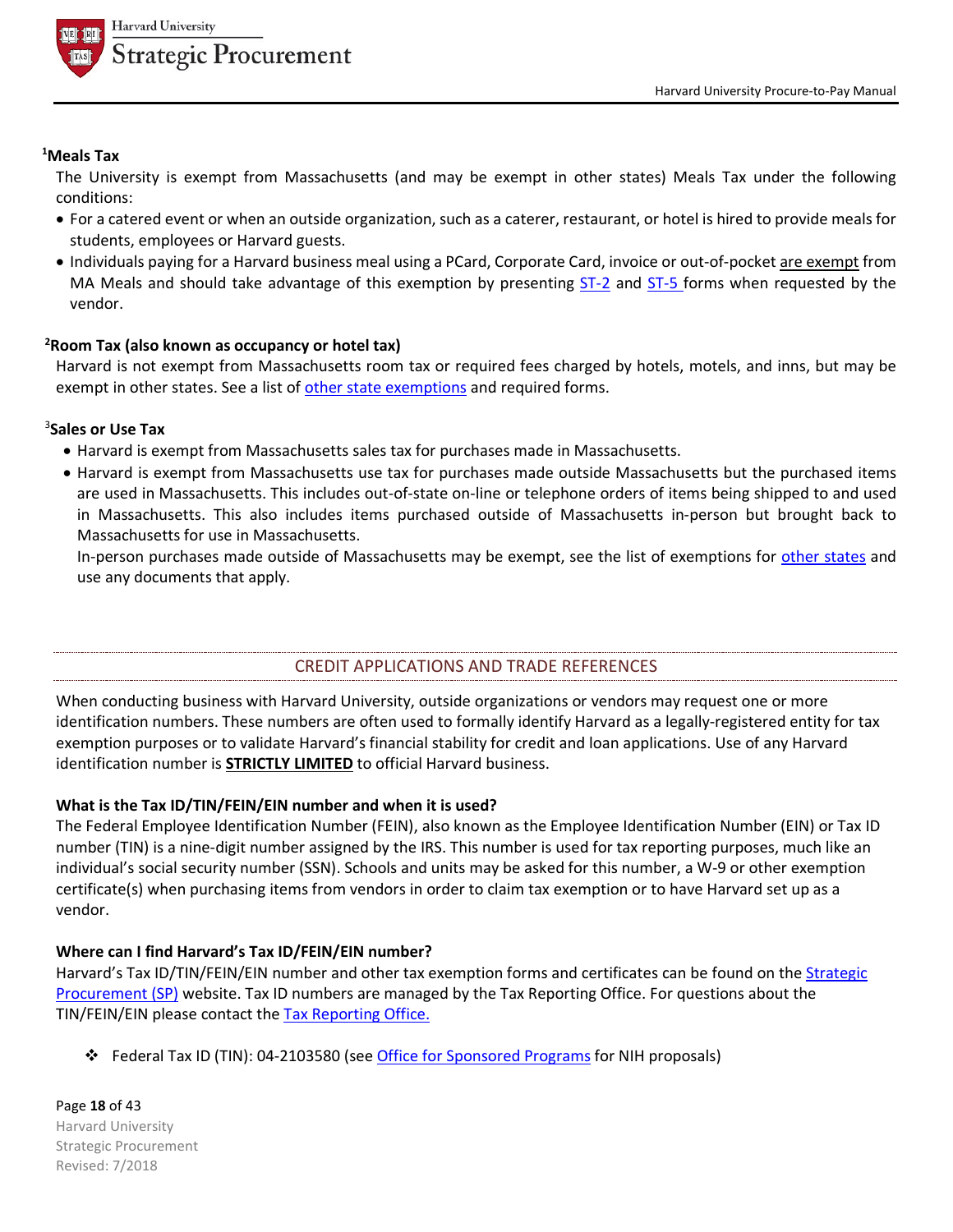

- Massachusetts State Tax Exemption Number: 042103580 Form ST-2
- $\clubsuit$  Harvard also has tax exempt status in other states. For out-of-state tax exemption certificates, go to tax forms when purchasing goods shipped to Massachusetts from another state or if holding an event in certain exempt states.

#### **What is a DUNs number and when it is used?**

A Data Universal Number (DUNs) is a nine-digit number issued by the credit reporting agency Dun & Bradstreet (D&B) and is used to create a business credit file. The DUNs number is used by suppliers and creditors to verify a company's identity and legal status. Similar to a SSN, the DUNs is used for credit reports and ratings. A vendor may request a DUNs number when Harvard is applying for a credit line or loan.

#### **Where can I find Harvard's DUNs number(s)?**

Harvard has multiple DUNs numbers issued for specific purposes and are linked to specific Harvard bank accounts. The Office of Treasury Management (OTM) maintains a master list of DUNs numbers for Harvard. For guidance and instructions on how to apply for a DUNs number, contact OTM **PRIOR** to contacting Dun and Bradstreet for a number.

**Income:** If an external party requests a DUNS number in order to transfer funds to Harvard (e.g., student term bill payment, grant payment, or other type of payment to Harvard), contact Susanne Rossini at OTM. OTM reconciles all income coming in to Harvard and will assign the appropriate DUNS number ensuring the funds are deposited into to the correct bank account.

**New Vendor Requests:** Refer to the credit and trade reference list on the SP website for a DUNS number or other trade reference information requested by a new vendor.

**Sponsored Research Proposals:** Harvard has specific DUNS numbers for sponsored research proposals. See the Office for Sponsored Program's Institutional Information Fact Sheet for appropriate DUNS and EIN numbers.

**Specialty Store Charge Cards:** The University does not authorize departments to apply for and use department or specialty store charge cards (e.g. Home Depot, Kohl's, etc.).

# SECTION IV: GENERAL GUIDELINES ON PURCHASING PRACTICES

# PHYSICAL RECEIPT OF GOODS

Deliveries can be made directly to the end user's office, lab, receiving dock, or any other location specified on the purchase order. All packaging should be **carefully examined for any visible evidence of damage**, particularly if the purchase is fragile or costly. The person 'receiving' the purchase should make a note of the date the order was received, the name of the vendor, the quantity received, and the purchase order number. The receiving and purchase order information can be checked against the invoice to make sure that the quantities received are the same as the quantities being invoiced.

Page **19** of 43

Harvard University Strategic Procurement Revised: 7/2018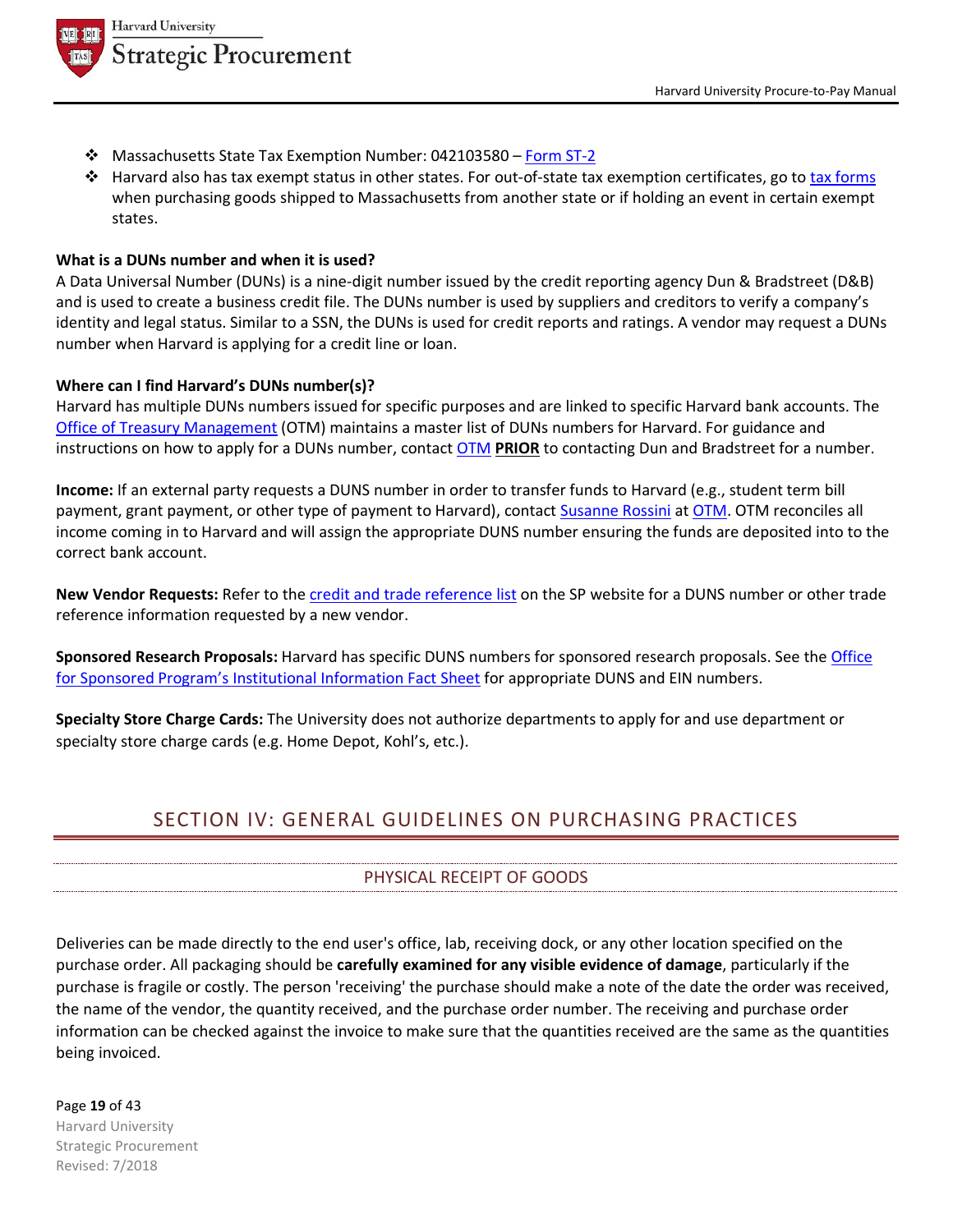

#### **Returning Goods to the Vendor**

Goods should not be returned without first notifying the vendor. Some vendors require the buyer to obtain a **return authorization number** and have procedures as to how and when a return shipment should be made. Some vendors may also charge a restocking fee to offset the cost of returning the item to inventory. The buyer or end user should keep a record of the name of the individual authorizing the return, the authorization number and date, notes of any conversations with the vendor authorizing the return, the date the shipment was returned, the name of the carrier, and the vendor's complete address and the name of the individual receiving the returned goods. If the item being returned is expensive or fragile, it should be insured. Contact the Harvard University Insurance Department (495-8668) for adequate insurance.

#### HCOM FOUNDATIONAL PRACTICES - RECEIVING

#### **Receiving**

**Receipt acknowledgement in HCOM is required for all Purchase Orders of \$2,500 or more** once physical receipt of the good or service is confirmed. Invoices will not be paid for these orders until receiving is completed in HCOM. Although the ability to mark an item as received exists in HCOM, it is only required for purchase orders with a value of \$2,500 or more. If the invoice matches the PO (two-way match), payment will be made to the vendor (no 3 way match requirement) for orders less than \$2,500.

**If required, receipt acknowledgement in HCOM should occur at the time of physical receipt of purchased goods, or receipt of invoice for services.**

For more information on how to receive in HCOM, please see the HCOM Holds, Receiving, and Returns Quick Reference.

# MANAGING VENDOR RELATIONSHIPS

Maintaining good relations with a vendor should be as important to a buyer as getting the best price. A good buyerseller relationship is a partnership, a win-win situation over the long run. A vendor who is treated with courtesy, honesty, and fairness will deliver a quality product at the best price, will provide good service, and will be responsive to emergency situations and special requests.

There is also a public relations aspect to purchasing that should not be overlooked. An organization's public image can be a valuable asset. A vendor who is treated equitably and professionally is likely to communicate their positive experience with your organization to their associates.

Guidelines for Successful Vendor Relationships:

Page **20** of 43 Harvard University Strategic Procurement Revised: 7/2018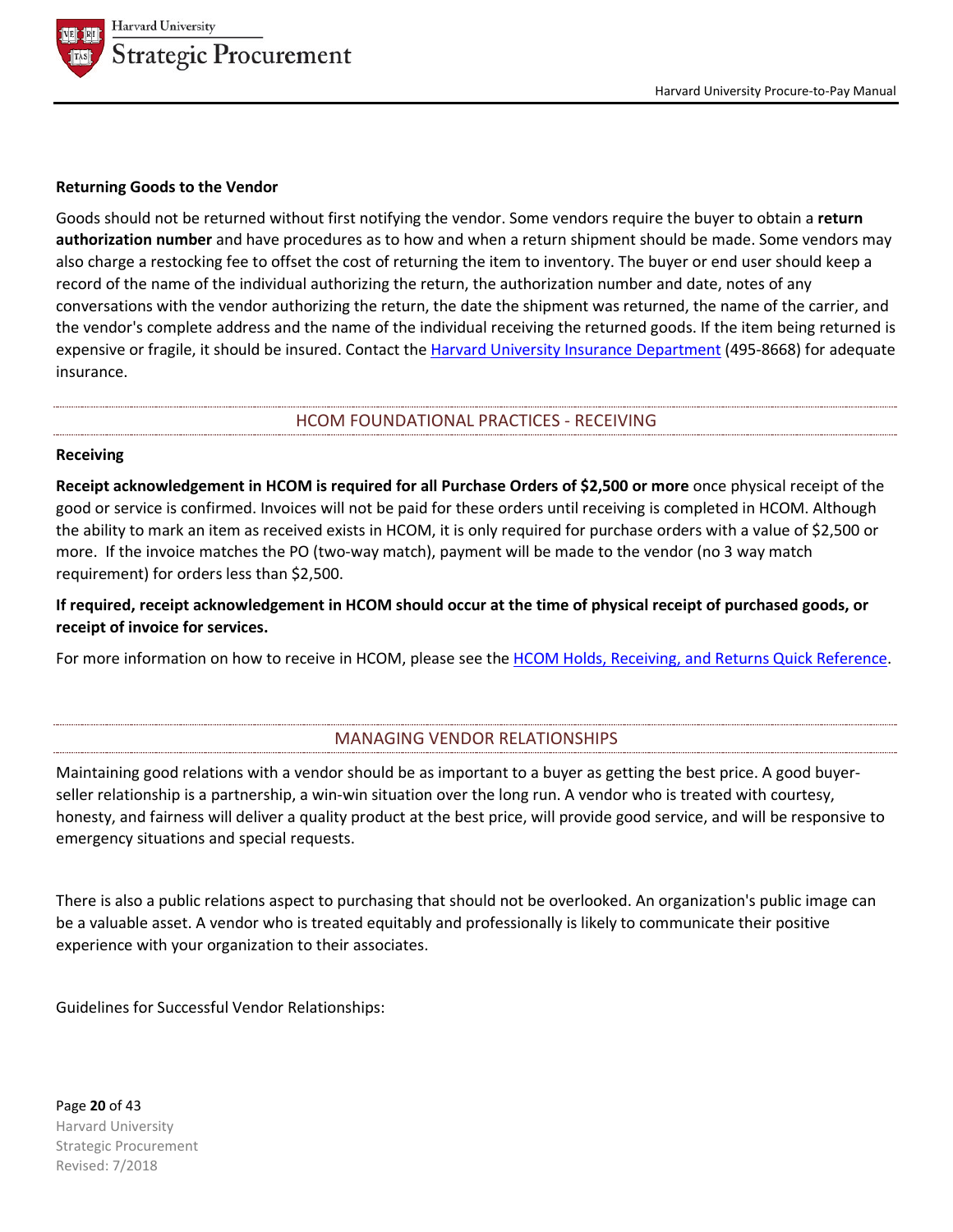



- Use Harvard Preferred Vendors to best leverage the collective University volume to consolidate orders, and to reduce administrative processing costs
- Be fair give qualified vendors an equal opportunity to compete for business
- Maintain integrity -a vendor's pricing is confidential and should never be shared outside of the University for any reason
- Be honest never inflate requirements to obtain better pricing; negotiate in good faith; don't change the requirements and expect the vendor to hold their pricing
- Be ethical procurement decisions should be made objectively, free from any personal considerations or benefits
- Be courteous
- Be reasonable a vendor is entitled to a fair profit
- Pay promptly -the purchase order you issue to the vendor is your promise to pay for goods and services in a timely manner consistent with Harvard's payment terms. When vendors expend additional resources for debt collection it becomes more expensive to do business with Harvard and this is reflected in higher prices and lower service levels for all

# HOW TO MANAGE A VENDOR ISSUE FOR DEFECTIVE EQUIPMENT

Suggested guidelines for resolving equipment failure issues with a vendor:

- Draft written communication via Harvard email address or letterhead to the vendor, and Cc the Director of Strategic Procurement
- Provide specific information on the original purchase date of purchase, PO number, amount of purchase, department account number with vendor, model number and description, invoice number, etc.
- Reference any applicable warranty
- Indicate the instrument or other item has not performed to specification and outline the steps you have taken to get it working properly. Emphasize the amount of time spent and impact on on-going operations. Be as specific as possible with service dates, problems, outcomes etc.
- Recap any promises made prior to the purchase regarding modifications to the instrument's functionality. When and by whom these commitments were made would also be important. Anything you have in writing, or any actions you know the vendor has taken on your behalf, may serve to strengthen your position.
- Discuss what you will accept as a satisfactory resolution to the problem, be it a refund, replacement or other.

Page **21** of 43 Harvard University Strategic Procurement Revised: 7/2018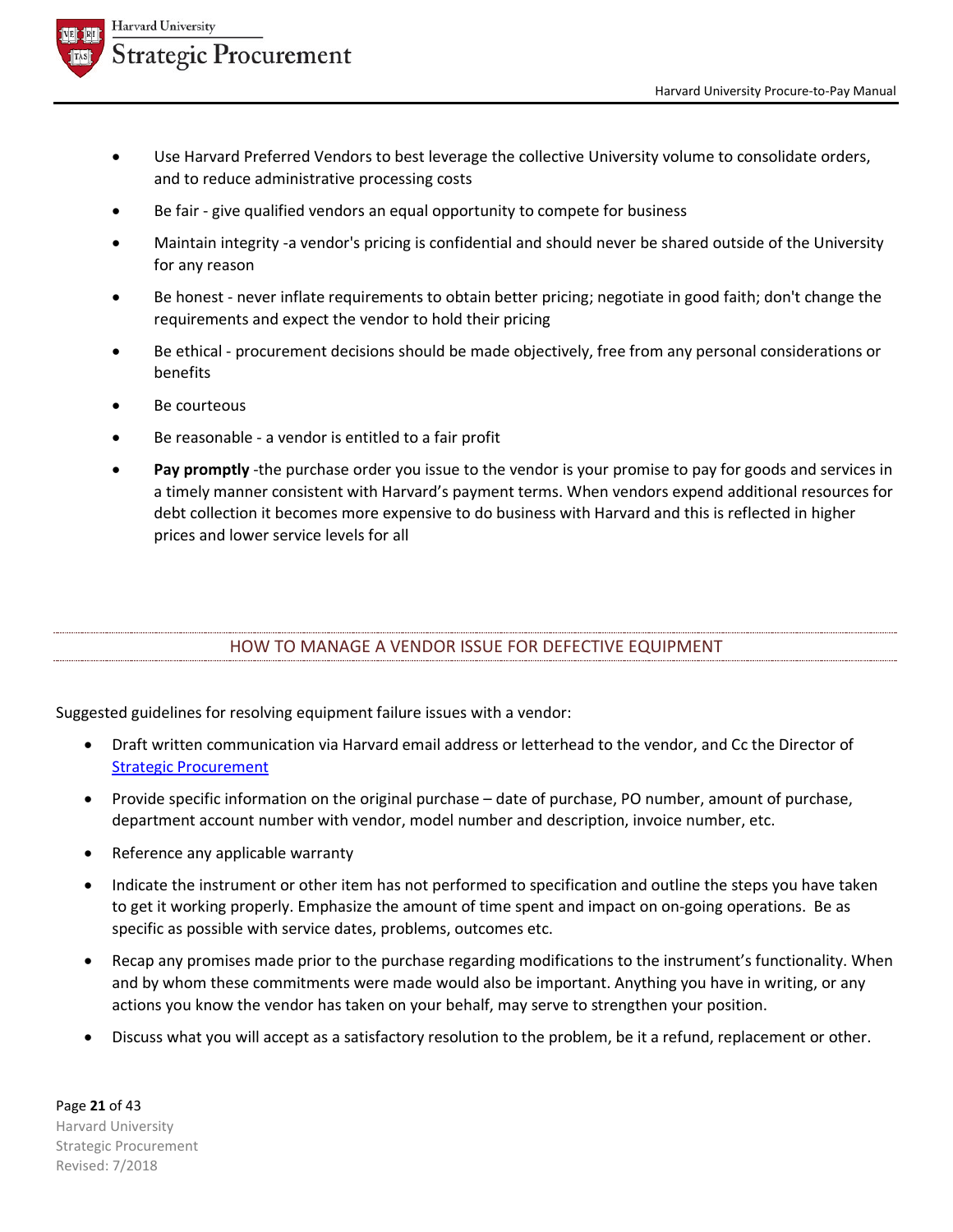

- You may be able to leverage the University's spend, supporting the argument that Harvard is a good and important customer. Contact Strategic Procurement for more information.
- Set a date. Indicate you are hopeful the vendor will contact you (provide name and phone/email) by this date in order to work out a mutually agreeable resolution to this problem. However, if this does not occur, tell them you plan to forward the information to Harvard's Office of the General Counsel for possible further action. (If this becomes necessary and the dollar value of the potential loss is substantial, collect all you have on the purchase and involve the OGC)
- If you have already been in contact with the local sales representative (not the service personnel) and he/she has not offered to make adequate restitution, you can direct the letter to the regional Vice President of Sales or the highest ranking company officer you can identify.

# SECTION V: ADVANCED PURCHASING PRACTICES

# HOW TO SELECT AND QUALIFY A VENDOR

Vendor selection and evaluation is a process that can take some time and energy depending on the product or service, but is well worth the effort when the vendor chosen is competitively priced and responsive to the needs of the University.

- 1. Know what you want. Have a clear and accurate description of the technical requirements for the material, product, or service to be procured. Avoid unnecessary or duplicate items or investigate lease vs. buy options.
- 2. Before looking externally for a vendor check the **Strategic Procurement website to see if a Harvard Preferred** Vendor or Contract Vendor is available.
- 3. If a Harvard Preferred Vendor or Contract Vendor is not available there are a number of other resources to consider:
	- Consult the internet, trade publications, directories, vendor catalogues and professional journals
	- Talk to internal colleagues and peers in other institutions who might have purchased a similar product or service
	- Contact industry analysts or market research firms (e.g. Gartner, Forrester, IDC)
- 4. Once a list of potential vendors has been identified begin evaluating each supplier's capabilities. In some cases obtaining a Dun & Bradstreet financial report ('running a D&B') is a good place to start. However, a D&B contains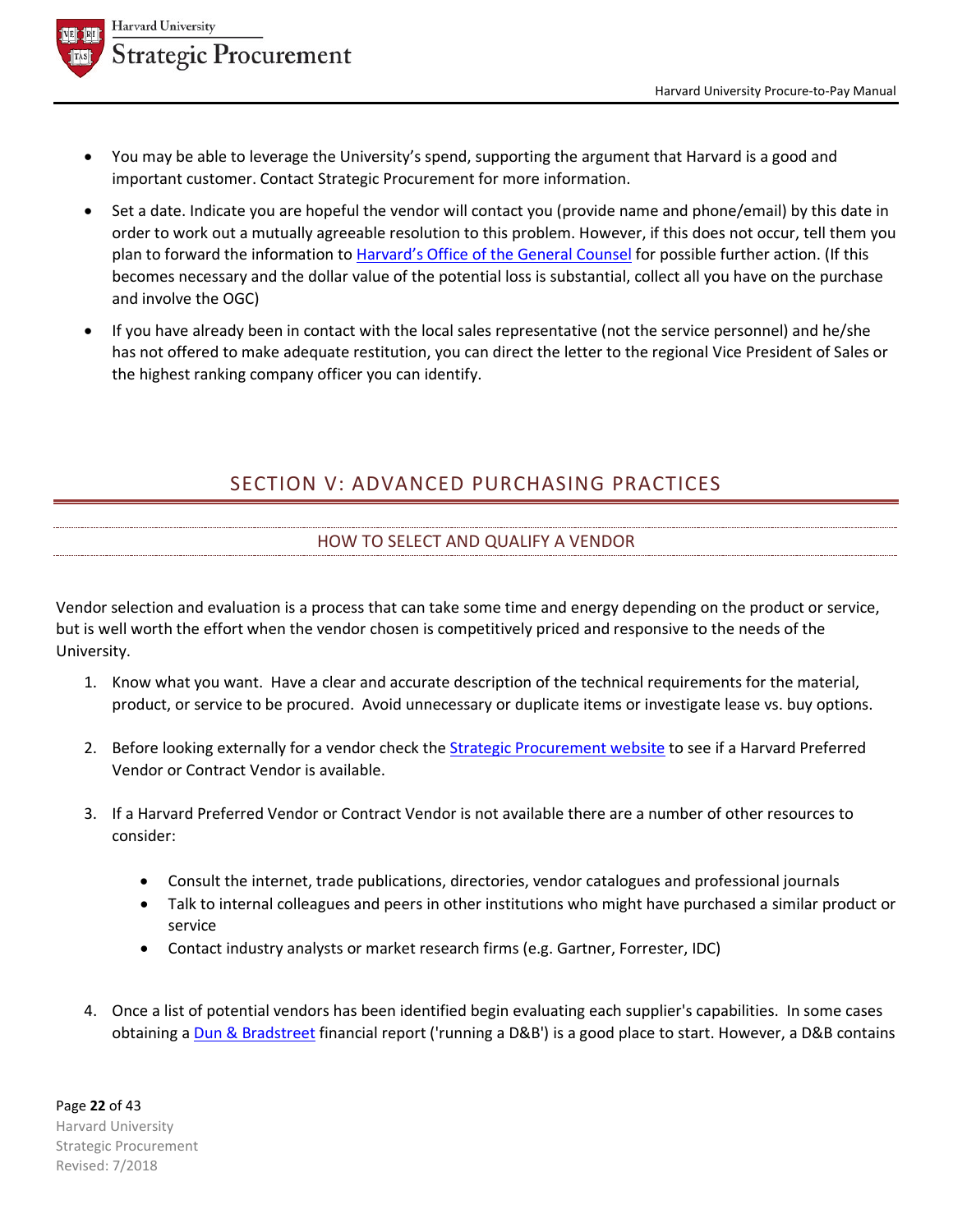

**Harvard University Strategic Procurement** 

> only publicly available information or information the vendor chooses to provide. Some D&B reports also include brief profiles of key management personnel and historical information on the company.

Harvard Business School's Baker Library offers many financial databases through a PIN login at http://www.library.hbs.edu/.

There are a number of considerations for vendor selection

- Evaluate a vendor's financial stability (annual reports, 10K statements, D&B, etc.)
- Find out how long the vendor has been in business
- Find out who are the vendor's primary customers and ask for and check references
- Tour the vendor's facilities, if appropriate
- Does the vendor use state-of-the art technology?
- Is the vendor really interested in doing business with the University?
- Does the vendor use sustainable products and process to conserve natural resources and protect the environment and are energy efficient?

These steps should narrow the field to the three to five vendors who will be asked to bid on the particular product or service.

All vendors who may be invited to submit an RFP must sign a Non-Disclosure Agreement (NDA) prior to receiving the RFP.

# PREPARING AND EVALUATING A BID

Bidding goods and services is a useful process for several reasons. For purchases greater than \$250,000, a formal bid process is required for federal funds and a best practice for all others. The bidding process:

- allows the buyer to comparison shop for the best pricing and service
- allows the buyer to make an informed and objective choice among potential vendors
- encourages competition among vendors
- gives the buyer a standard for comparing price, quality, and service

Page **23** of 43 Harvard University Strategic Procurement Revised: 7/2018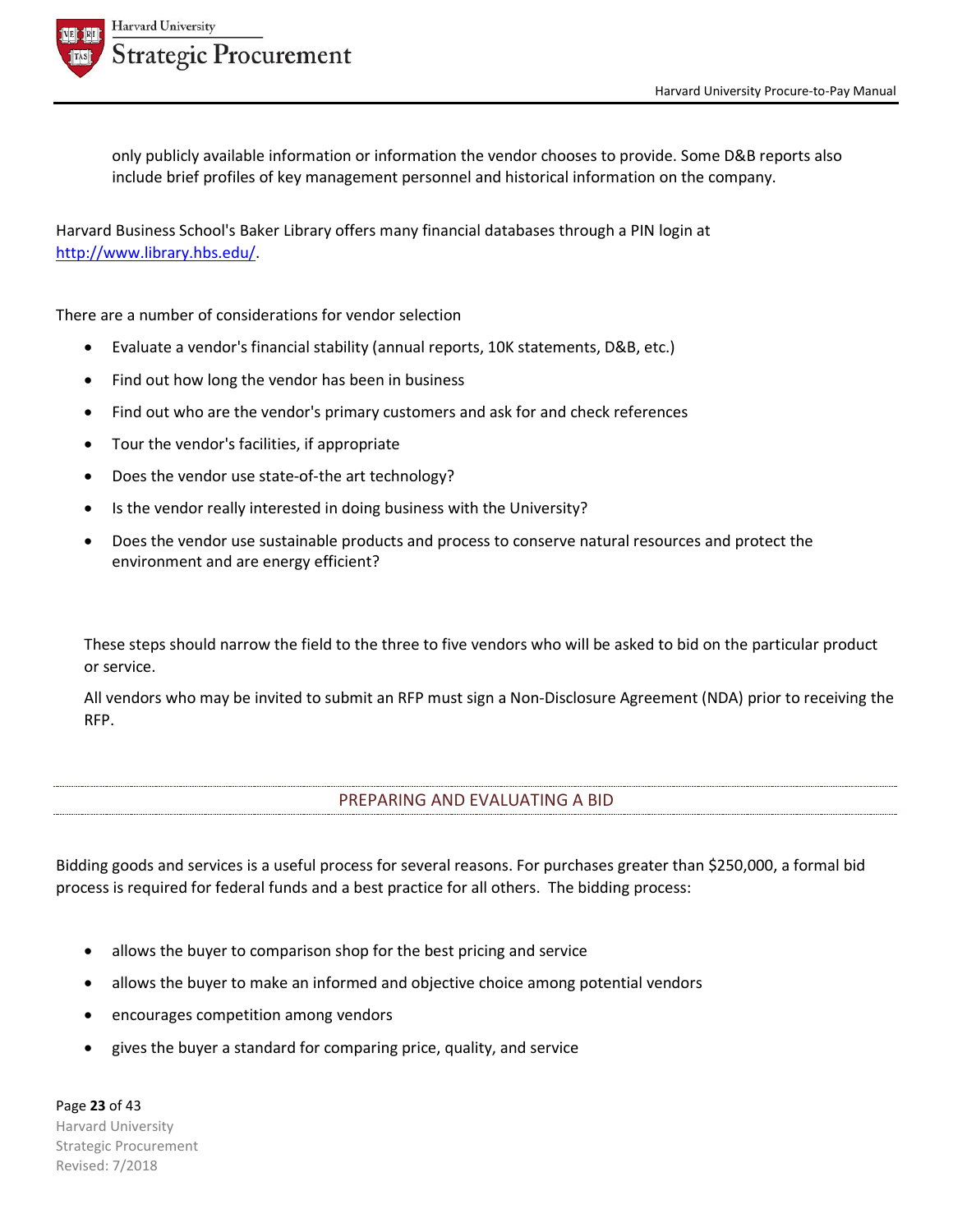

- gives the buyer a list of qualified vendors for future bids
- places Harvard in an advantageous negotiating position

*NOTE:* Depending on the commodity, educational pricing may be available.

**The bid process begins with the buyer developing a set of specifications or objectives.** It is important to be as specific as possible in defining your requirements so you can accurately compare vendor offerings. The buyer can consult colleagues, technical personnel, trade manuals, and vendors for assistance in developing specifications. The buyer then communicates the requirements to the selected vendors by a written **Request for Quotation (RFQ)** or a **Request for Proposal (RFP).**

The **RFQ** process is designed to identify the vendor who can **meet the buyer's requirements for the best price**. The RFQ should be used for bidding familiar, standard items. Price, delivery and inventory are usually the most important elements of the RFQ. The RFQ should contain ALL the information necessary for the vendor to submit a valid quote:

- The product(s) should be described in detail.
- Specifications should be clear, concise and complete.
- Quantity, quality requirements, packaging, FOB Point, payment terms, and warranty, delivery and
- Inventory requirements should all be included in the RFQ.

An **RFP** should be used for bidding services or complex purchases such as Professional Services, Service Agreements, and Technology**.** The RFP usually begins with a statement of purpose or goals and objectives - what the buyer hopes to accomplish. The RFP:

- should clearly define an acceptable level of performance for the vendor and a definite time frame for achieving this goal
- should ask the vendor to describe the qualifications of those individuals who may be involved in implementing the goals and objectives of the RFP
- should ask for all of the information contained in an RFQ (see above) but also can ask for more detailed input from the vendors. The vendors might be asked how they would meet a specific objective, what unique contributions they would make toward achieving the goals outlined in the proposal, and what alternative proposals they would offer. The vendors might also be asked to solve specific problems concerning time constraints, new technology, or on-the-job training for end users. **"How" is as important as "how much"**.

Tips on preparing a bid (RFQ or RFP):

• If any Harvard confidential information will be disclosed then a signed Non-disclosure Agreement (NDA) must be signed before any information is shared

Page **24** of 43 Harvard University Strategic Procurement Revised: 7/2018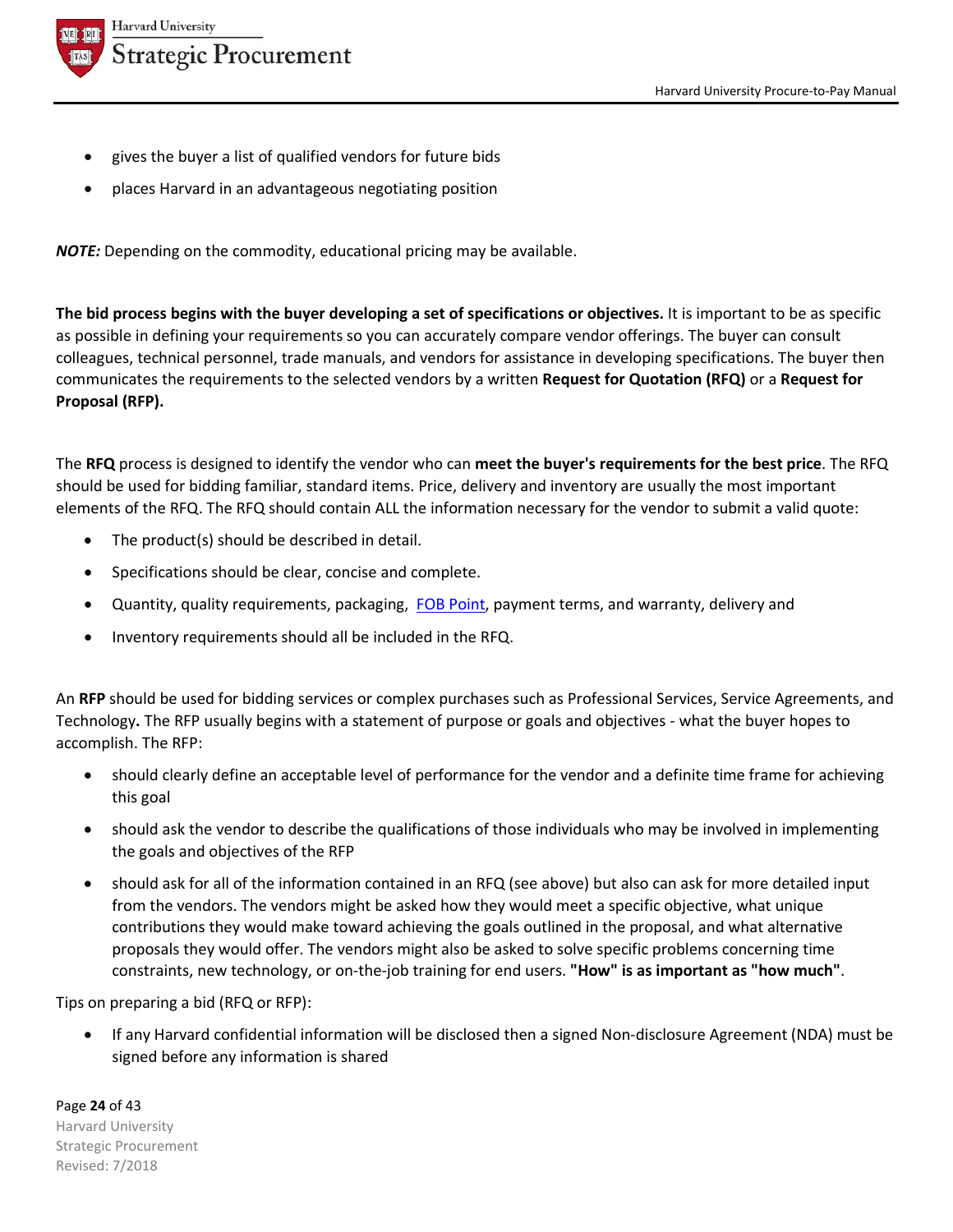

- The buyer needs sufficient time to prepare a good bid and the vendors need sufficient time to respond (two to four weeks is typical depending on commodity or service)
- All vendors should receive **identical** copies of the RFQ or RFP and any subsequent changes in the bid specification
- Specify a deadline for submitting all bids. If the deadline is extended for one vendor, it must be extended for all
- All vendors should be notified in writing if the bid specifications change. If the changes are substantial, it may be necessary to extend the submission deadline. All vendors should be notified of the extension in writing.
- If the buyer receives a number of questions about the bid, the buyer should consider holding a **bidders conference**. The buyer will have an opportunity to clarify the RFQ or RFP for all the vendors and no vendor will have the unfair advantage of additional information.
- Determine what format you want to receive information in (consider providing a pricing template) for ease of comparison
- All competitive bids are confidential and should be treated as such

Tips on evaluating bids:

- Establish your evaluation criteria **before** bid responses are received
- Take the time to review the bids carefully, evaluating qualitative components **before** pricing
- Narrow the field by determining which vendors are "responsive". A "responsive" bid provides ALL the information asked for and addresses ALL the issues in the RFQ or RFP. Consider eliminating bidders who are unresponsive
- Look carefully at proposed prices. Be wary of a vendor who substantially underbids their competitors. They may be 'low-balling" to win the bid but the quality of their product could suffer or they might be unable to meet the delivery requirements. A substantially lower price might also indicate the vendor has misunderstood or misinterpreted the requirements
- If appropriate, obtain and evaluate samples
- If the bids are roughly equivalent ask for extended warranties (if appropriate) and compare prices
- Consider the vendors' past performances, after-sale support and services, technology, and the creativity used to meet the buyer's requirements or objectives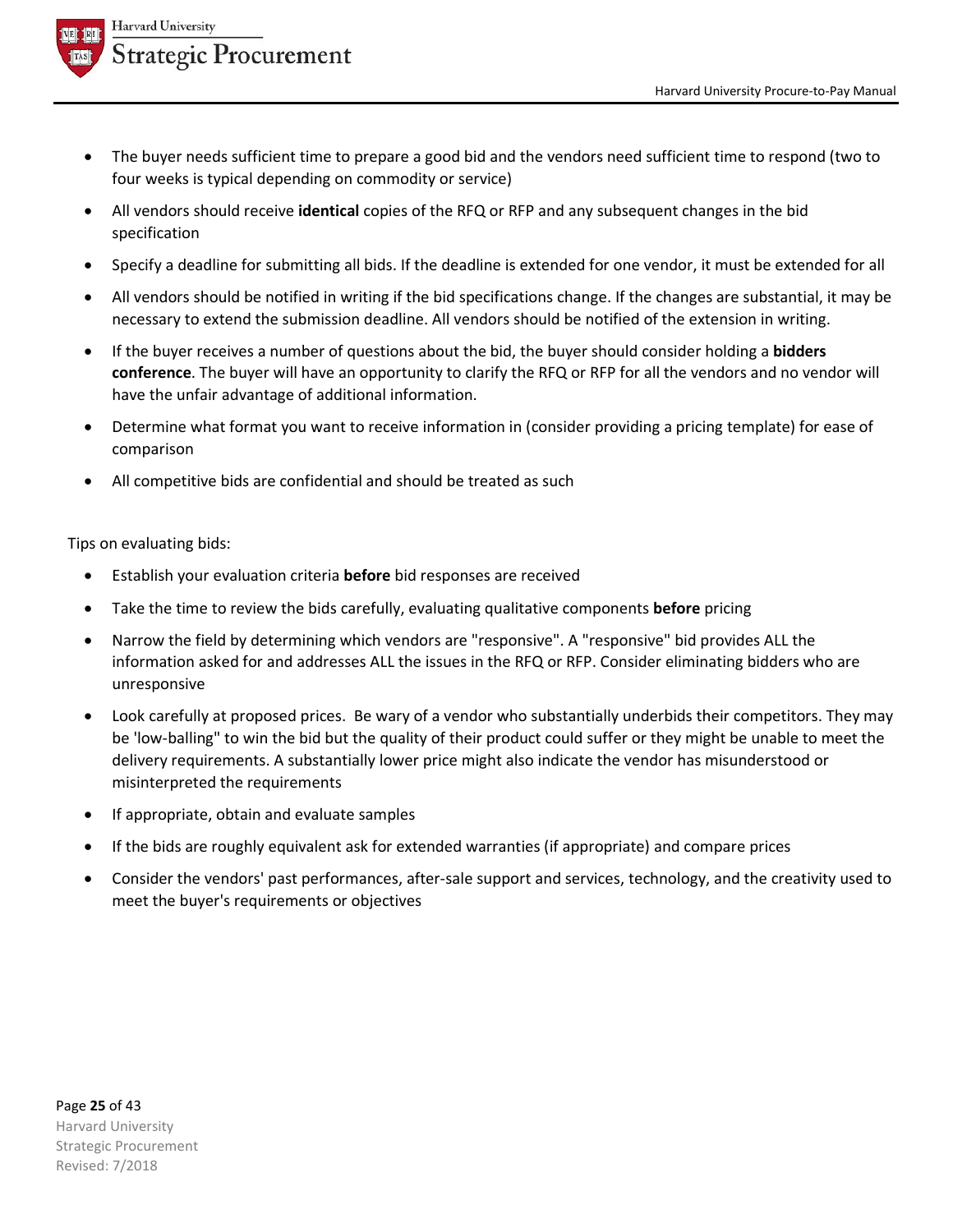

## PREPARING AND EVALUATING A CONTRACT

Generally, a contract is required if a binding agreement is intended between Harvard and any outside party where either Harvard or the other party will be responsible for specific deliverables or services. Harvard may have an existing master services agreement (MSA) with a vendor. If you believe others at Harvard may be using the vendor you are selecting, contact Strategic Procurement to check.

Procurement contracts or other binding documents (defined as an agreement, quote, contract, or statement of work) of \$150,000 or more should be reviewed by your local Finance or Procurement office **prior** to signing the binding agreement, issuing a purchase order or receipt of the good or services. Check with your local Finance or Procurement office to see if they have specific policies about contract review and signing thresholds. Schools or units may want to consult with the Strategic Procurement Contracts team or the General Counsel's Office for high-risk or complex contracts.

The Strategic Procurement Contracts team can assist with any or all of the following:

- Contract Reviews/Questions
- Contract Review Training
- Harvard Standard Contract Templates
- Contract Management Tools and Training

For more information please visit the **Strategic Procurement Contracts team website** or contact spcontracts@harvard.edu.

## NEGOTIATION TECHNIQUES

Negotiating successfully takes skill and practice and should result in a win - win situation for both the buyer and the seller. For individuals who regularly negotiate with vendors and other organizations, it may be appropriate to pursue training and/or membership in one or more appropriate professional societies. As guidelines, good negotiators:

- do their homework
- clearly understand their requirements and objectives
- develop a strategy in advance including a 'Plan B"
- never lose sight of their goals
- know where they can afford to compromise and where they cannot

Page **26** of 43 Harvard University Strategic Procurement Revised: 7/2018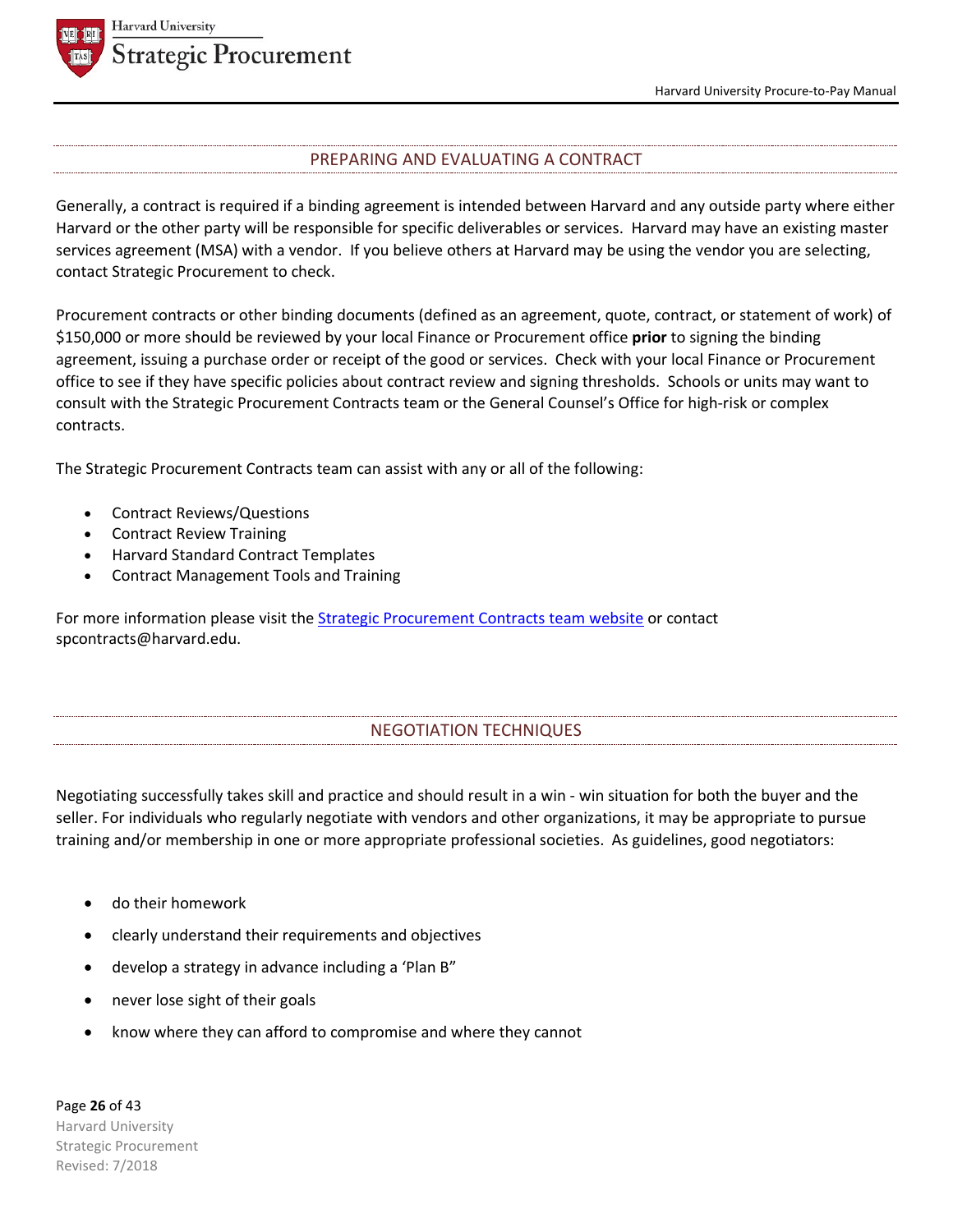

- make sure their negotiating teams have whatever expertise (technical, financial, legal) is needed to increase the chances for a successful settlement
- make an effort to anticipate the vendor's strategy and to determine what the vendor hopes to gain from the negotiation process

## **When to Negotiate**

Buyers should negotiate when:

- the purchase involves a significant amount of money or represents an on-going effort
- the number of vendors available are too few to competitively bid the purchase (the buyer can't be sure of getting a fair price)
- new technologies or processes are involved for which selling prices haven't been determined yet
- the vendor must make a substantial financial investment in equipment, technology or other resources
- not enough time is available to competitively bid the purchase

## **Negotiation Strategies**

Whenever possible, buyers should:

- negotiate on their own "turf". The physical environment should be pleasant, well ventilated and lighted
- prepare an agenda and brief the members of the negotiating team beforehand so that their strategy isn't compromised
- never lose sight of the target what should be gained from the negotiation
- have confidence in their facts and figures. Never use information that could be questioned or proven inaccurate.
- negotiate only with vendor representatives who are empowered to make concessions
- leave plenty of room to maneuver. Don't limit your options
- not be afraid to be silent. Silence can be an effective negotiating tool. If the vendor fears he is losing the business he may talk himself into offering more and better concessions than expected.
- call a recess or break if negotiations break down
- consider having separate rooms available for breakout discussions

Page **27** of 43 Harvard University Strategic Procurement Revised: 7/2018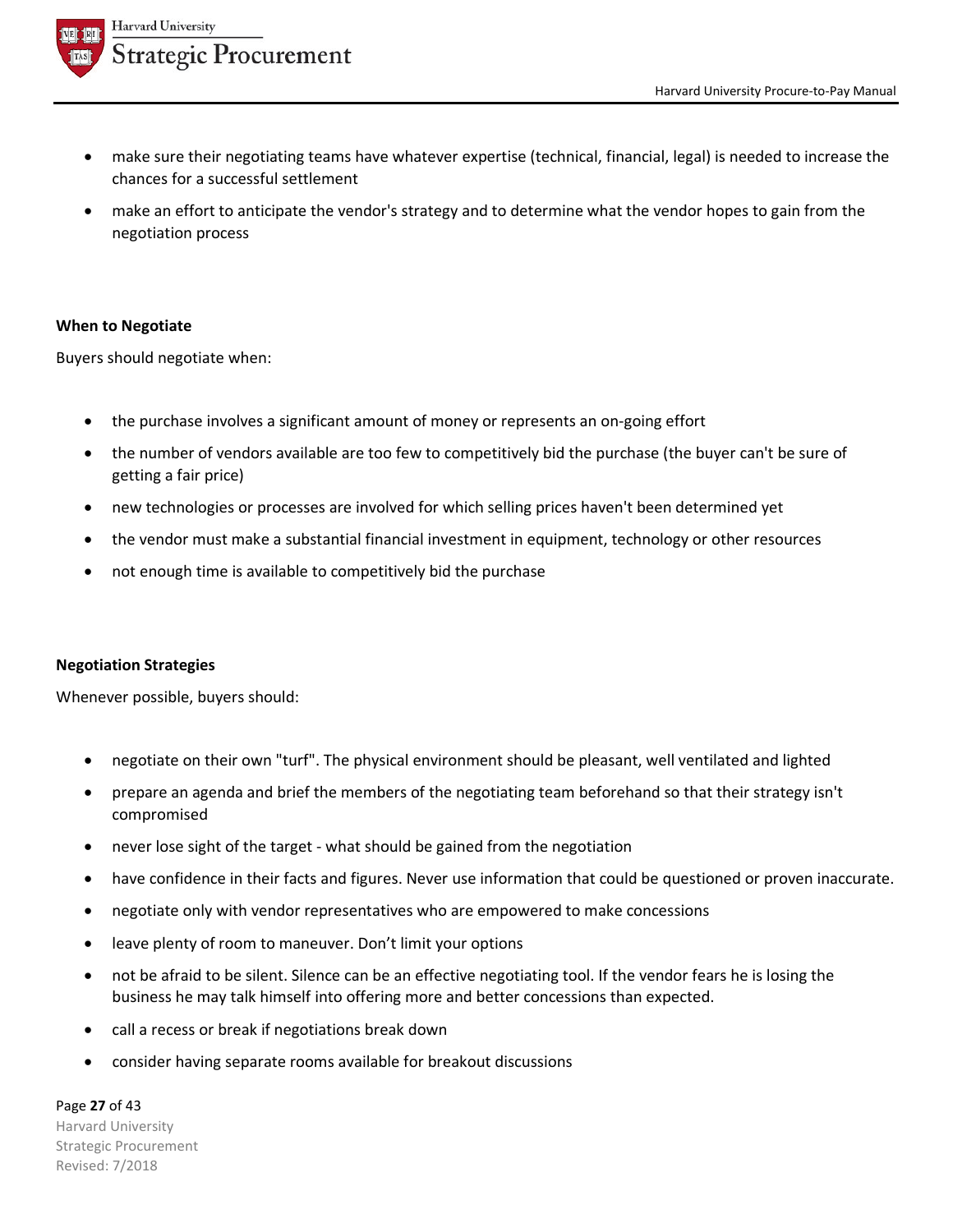



- always withhold something for concession in return for a point the vendor is willing to concede
- always be fair. The vendor is entitled to a reasonable profit one that allows him to stay in business for the longrun.
- Complete negotiations before awarding the bid

# **Negotiation Strategies to Avoid**

Buyers:

- shouldn't reveal their strategies too early into the negotiation process
- should avoid getting so bogged down in details that the overall objectives are lost
- should never try to prove the vendor wrong. Leave the vendor room to retreat gracefully from a stated position.
- should avoid displays of temper, frustration and anger that can handicap the negotiation process and logical thinking.
- should not communicate anything to the vendor that reduces bargaining power, for example: "You're our only source." "We have \$21K budgeted for this purchase." "I have to have it now." etc. Be intelligent and cautious.

# PURCHASING EQUIPMENT

## **Lease or Buy**

Equipment purchases usually involve a substantial financial commitment - the purchase price of the equipment and the **cost to service and repair it**. Before purchasing the equipment, the buyer should determine whether or not a **short term lease** will satisfy the needs of the end user and whether or not a similar piece of equipment exists on campus, is available, and will satisfy the needs of the end user. If the buyer decides to lease the equipment, provisions should be made for **upgrading the equipment**, if needed.

## **Making the Buy**

Once the decision has been made to purchase the equipment, the buyer should prepare the specifications, select the vendors, and develop the RFQ or RFP. If the equipment is standard and requires no modifications, the buyer can use the RFQ format (PREPARING AND EVALUATING A BID). If the equipment requires specific modifications, the buyer should use the RFP format and clearly define the specifications and the scope of the work to be performed.

## Page **28** of 43 Harvard University Strategic Procurement Revised: 7/2018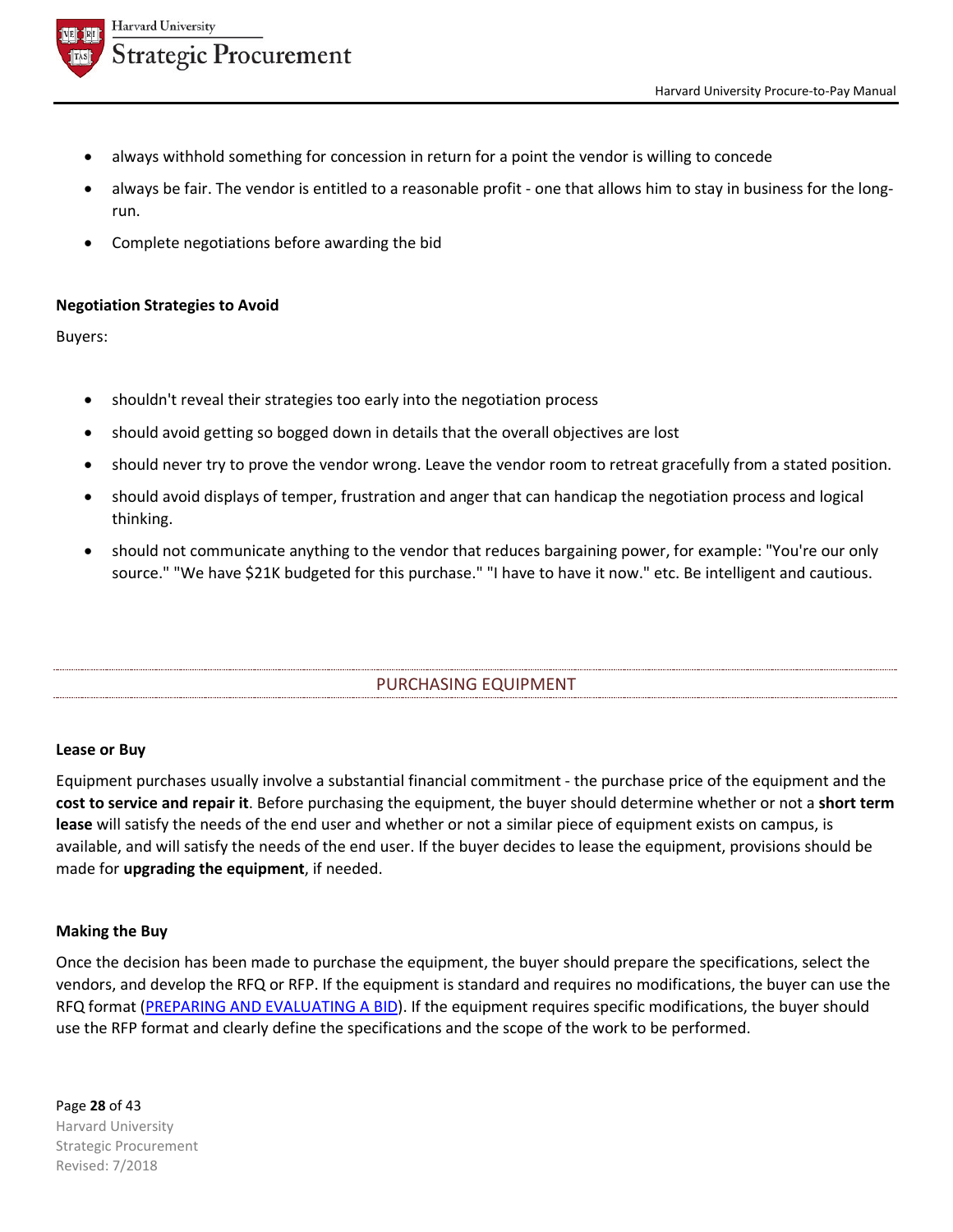

#### **Guidelines for Shipping Equipment**

Negotiate the FOB Point (Free on Board), a term specifying at what point obligation, costs, and risk of goods delivery shifts from seller to buyer. If the terms are FOB Destination, the vendor is legally responsible for the equipment until it is delivered to the specified location and, if the equipment is damaged in transit, is also responsible for filing the freight claim. If the terms are FOB Origin, Harvard is legally responsible for the equipment in transit from the vendor's warehouse or dock. Harvard would file a freight claim if the equipment is damaged in transit. When the FOB point is Origin, the equipment should be insured for full replacement value through the Harvard University Insurance Office (495-8668) or by the vendor. **Harvard's preference is FOB Destination.**

## **Other Issues to address before Purchasing Equipment:**

#### • **Physical Site Preparation**

Does the receiving site have any limitations such as truck size, weight, or accessibility? Have provisions been made to remove old equipment, if necessary? Can the floor structurally support the equipment? Are freight elevators available and will the equipment fit? (Take the time to measure doorways and elevators.) Are electrical connections in place and compatible? Will the new equipment interface with existing equipment and how will this be accomplished? Request that the vendor give notification 24-48 hours before delivery.

#### • **Installation**

Who will be responsible? What does it include? If the installation will be performed by the vendor's personnel, make sure the vendor has adequate liability and worker's compensation insurance. Can University personnel install the equipment? How long will installation take? Is installation a separate cost or included (FOB Installed).

#### • **Training**

Is training available for end users? Where will it take place? How long will it take? Is training included in the purchase price? Is a user's manual included, complete with parts list and schematic, and in English? Will the vendor provide on-going technical assistance if needed?

#### • **Acceptance**

The equipment is expected to conform to certain performance specifications and should be tested before the buyer/end user authorizes payment to the vendor.

#### • **Warranties**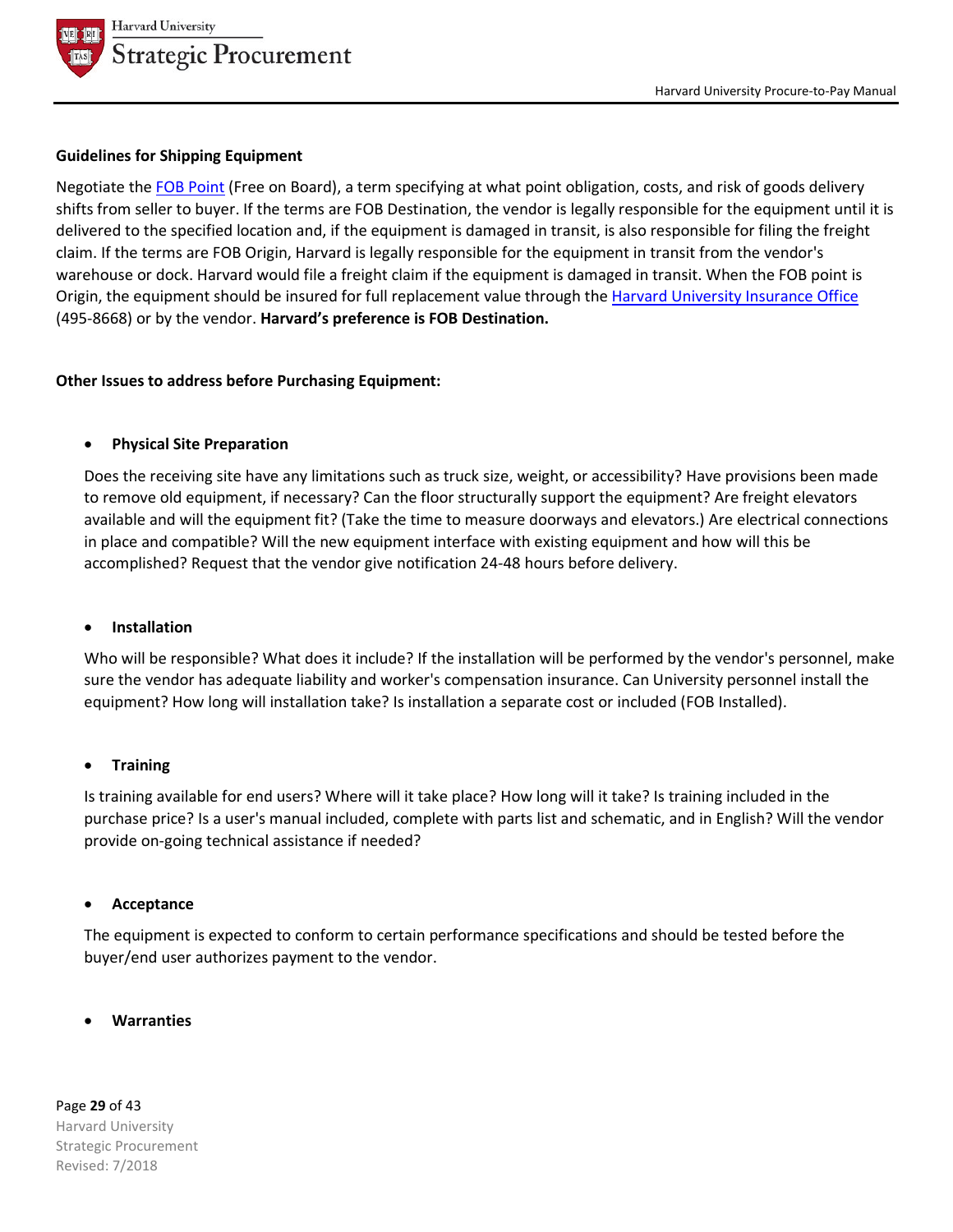

Warranties should begin from the date of installation and training. The equipment should be operational and personnel fully trained. The buyer should avoid taking partial shipments and risk warranties on components expiring at different times. If the equipment is to be stored, arrange with the vendor for an extended warranty or have the vendor activate the warranty after the equipment has been installed and tested. Otherwise, the warranty may expire before the equipment is up and running. Buyers may find an extended preventative maintenance agreement more cost effective than whatever discount terms the vendor is offering.

#### • **Service and Maintenance**

See Equipment Maintenance and Service Agreements

#### • **Payment Terms**

Negotiate payment terms with the vendor and specify the terms on the purchase order. Occasionally, vendors will request a partial payment when the order is placed, another payment when the order is shipped, and final payment when the equipment is accepted. Progress payments are typically made if the equipment is expensive or has been customized to the end user's specifications.

#### • **Vendor Terms and Conditions of Sale**

Buyers should pay particular attention to the fine print on the vendor's written quotation. Some items may be negotiable, some are not. Review the order cancellation and return policies carefully. Penalties for cancellation can involve a substantial portion of the purchase price - particularly if the equipment has already been customized to meet very specific requirements.

#### • **Foreign Import**

Contact the Harvard University customs broker for information on required forms and duty charges.

#### • **Bonds**

If the equipment is complex, customized, and expensive, the buyer may require a **Bid Bond**, which binds the vendor to his offer (the vendor's quotation or proposal) to sell the equipment; a **Supply Bond**, which guarantees delivery of the equipment and is used primarily for customized equipment or components; or a **Performance Bond**, which guarantees that the vendor will deliver and install the equipment according to a specified schedule. Most common equipment purchases do not require bonds.

#### **Purchasing Capital Equipment**

Page **30** of 43 Harvard University Strategic Procurement Revised: 7/2018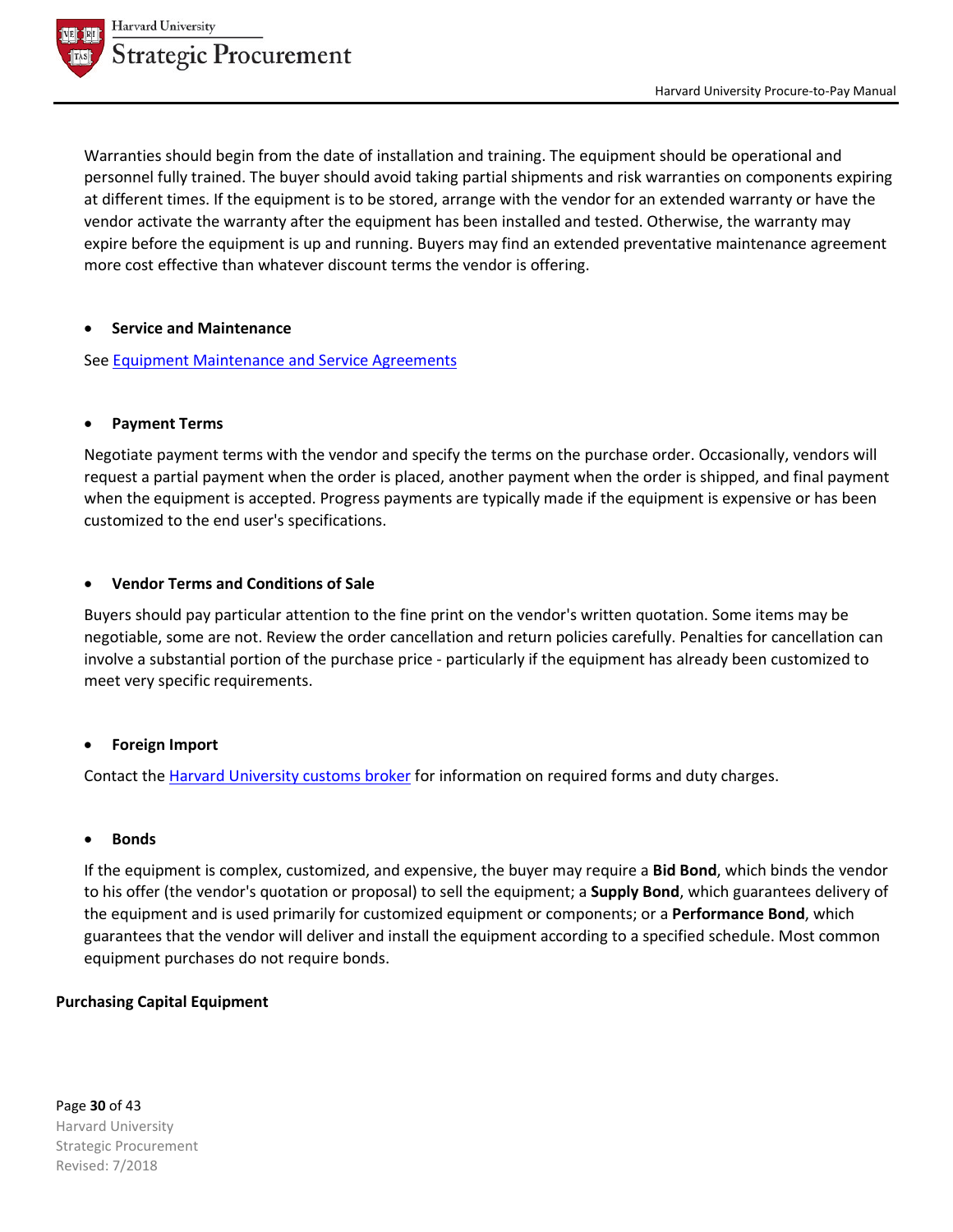

A Capital Equipment purchase is equal to or greater than \$5,000 and has a useful life span of one year or more. For information on fixed assets and capitalizing equipment purchases, refer to the Office of Fixed Asset Accounting.

## EQUIPMENT MAINTENANCE AND SERVICE AGREEMENTS

Computers, scientific, diagnostic and testing equipment, and other specialized equipment require **on-going periodic maintenance after warranties expire**. One of the primary benefits of negotiating a service/maintenance agreement with the manufacturer is that the manufacturer has ready access to the parts and factory trained personnel required to maintain or repair the equipment.

#### **New Equipment**

If the equipment purchase is a 'one time' buy, service and maintenance requirements should be addressed in the bid or during negotiations with the vendor. In evaluating RFQs and RFPs, costs for service and maintenance should always be considered as part of the total price of the equipment. The LIFE CYCLE COST of the equipment includes purchase price for the equipment and the cost of service/maintenance extended over the useful life of the equipment - about 7 to 10 years. If the equipment will be rented or leased, the buyer should carefully review the service coverage offered as part of the rent/lease program for adequacy.

#### **Developing Service/Maintenance Agreements for New or Previously Purchased Equipment**

Buyers negotiating equipment maintenance/service agreements should fully describe the scope of the work to avoid any misunderstandings or unsatisfactory levels of service. Terms and conditions that should be agreed upon between the buyer and vendor include working hours, labor, excluded services (what the vendor is not obligated to do), warranty, excluded parts, response time, loaner equipment, and appropriate insurance coverage. Vendors usually have standard terms and conditions available for review by the buyer. If the buyer feels additional services might be required or if the terms and conditions require amending, the buyer should negotiate these elements with the vendor before the service/maintenance agreement is signed. The buyer should also try to negotiate shipping terms in case the equipment needs to be returned to the manufacturer for repairs.

Equipment that can be serviced under a common agreement should be grouped and identified by model number and manufacturer. If a number of pieces of equipment need servicing, the vendor might be willing to extend a quantity discount. The buyer should request information from individual manufacturers on standard maintenance agreements and what, if any, policy the manufacturer has on maintaining another manufacturer's equipment. The buyer and vendor

Page **31** of 43 Harvard University Strategic Procurement Revised: 7/2018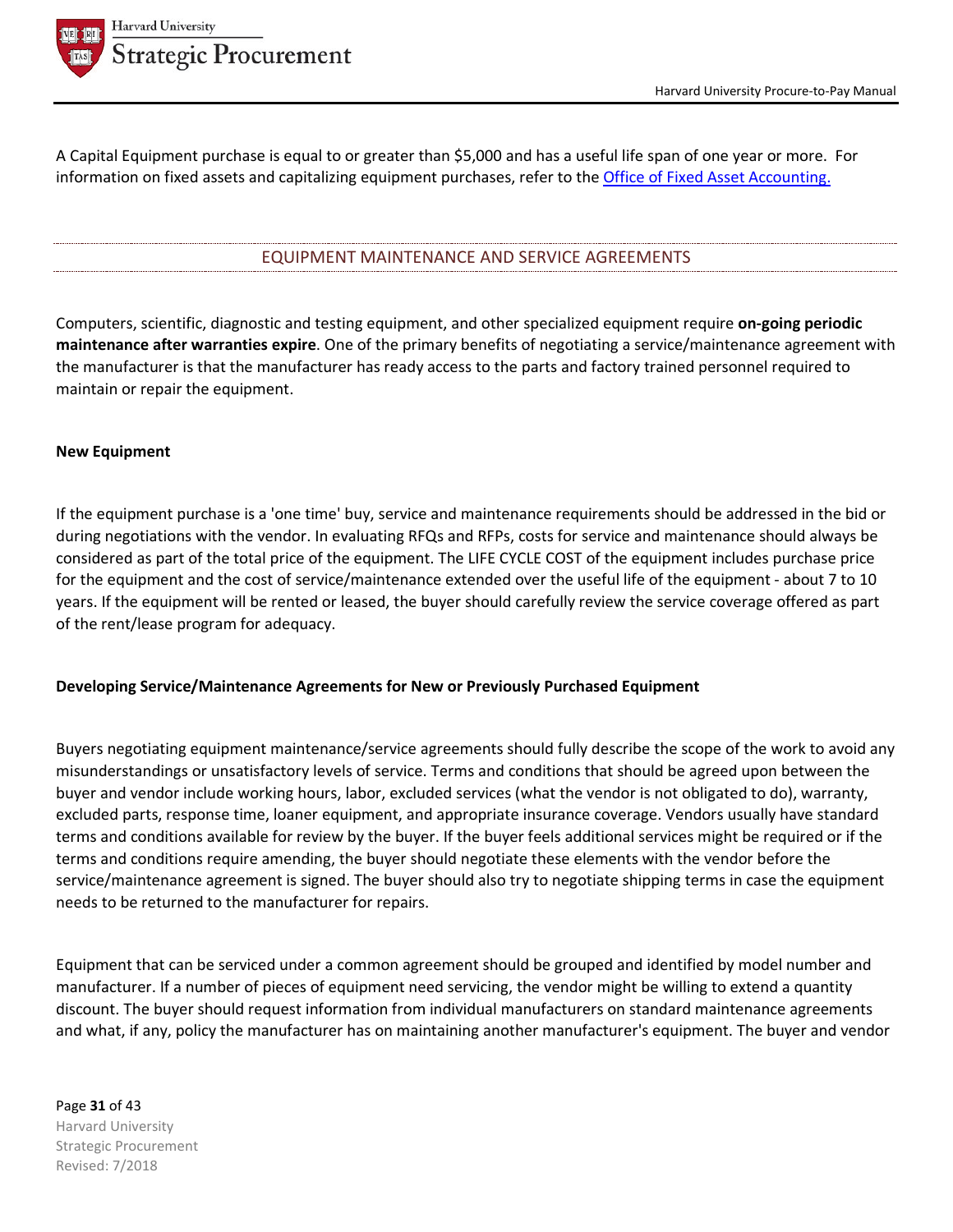

should develop a mutually agreeable maintenance schedule so that the equipment will be available and accessible for servicing.

If time permits, the buyer should look at the cost of obtaining a third-party firm to handle repairs and maintenance versus the original equipment manufacturer (OEM). Service representatives from the OEM may have to travel some distance to repair your equipment - travel time the buyer will have to pay for.

Sometimes, a third-party firm will be able to handle service and repair requirements for a lower rate because the service representatives are closer. However, the buyer must be confident that this firm can obtain the parts and personnel needed to service and repair the equipment.

# SECTION VI: SPECIAL PURCHASES

Follow required procedures for Special Purchases governed by other policies. Certain purchases carry additional restrictions per Harvard policy. Please refer to University and local TUB policies and procedures for the following purchases:

- 1. Air Emission Source Compliance (prior to buying equipment)
- 2. Alcohol and Tobacco (purchases of alcohol and tobacco may be subject to taxes)
- 3. Animals Live
- 4. Chemicals Facility Anti-Terrorism Standards Chemicals of Interest
- 5. Controlled Substances
- 6. Employee and Nonemployee Gifts and Celebratory Events
- 7. Firearms Prohibited by Massachusetts General Law. Contact Harvard University Police Department for additional guidance.
- 8. Human Subjects Use of and Processing Payments
- 9. Independent Contractor Policy
- 10. Radioactive Materials
- 11. Select Agents
- 12. University Purchasing Card Policy
- 13. University Staff Mobile Phone Policy
- 14. University Travel Policy

PURCHASING TAX-FREE ALCOHOL FOR LAB USE

The Department of the Treasury - Alcohol and Tobacco Tax and Trade Bureau (TTB) requires **tax-free alcohol permits** for all departments using absolute alcohol for research. Harvard has tax-free permits for The Chemical Laboratories, Harvard Forest, The Medical Area, and The Cambridge Area.

Page **32** of 43 Harvard University Strategic Procurement Revised: 7/2018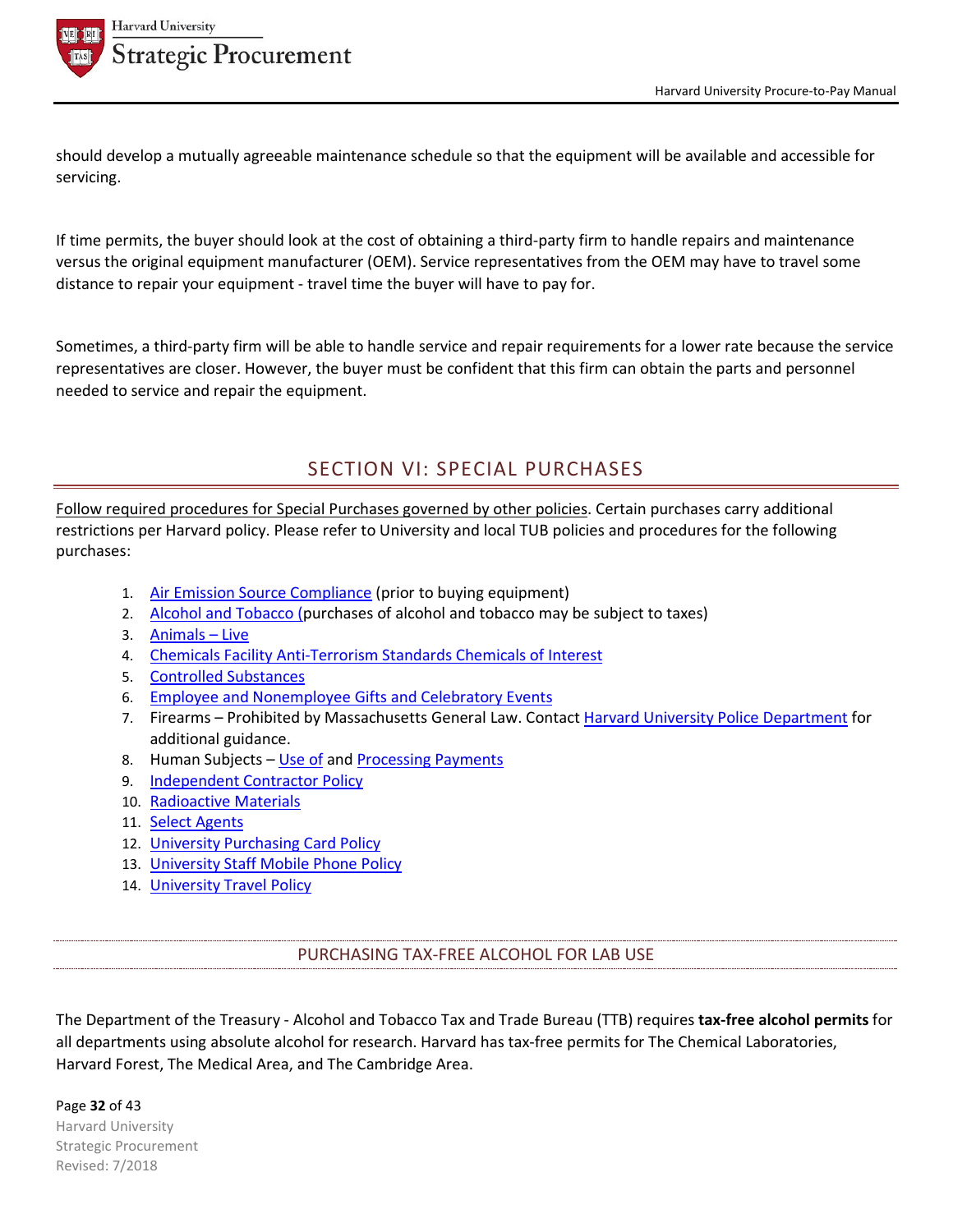

Alcohol Usage Procedures: Alcohol must be stored in locked cabinets. Only one or two individuals in each area can be authorized to dispense alcohol. Records must be kept by authorized dispensers and contain the following documentation:

- the amount and date of each shipment,
- the names of persons requisitioning alcohol,
- the amount of alcohol dispensed, and
- the results of the monthly tabulation (the quantity of alcohol on hand at the beginning of the month plus any shipments received minus the alcohol used is the physical balance on hand at the end of the month).

At the end of each month a physical inventory must be taken and compared with the recorded balance. Any loss or gain must be noted and the results converted to "proof" gallons. Strategic Procurement coordinates the monthly reconciliation for alcohol purchased under the Cambridge area permit only (excluding the Chemical Laboratories).

Tax-Free Alcohol Annual Survey. In January of each year, Strategic Procurement surveys annual alcohol usage by each of the tax-free permit areas. Strategic Procurement sends forms from the TTB to the authorized dispensers in each area. Each area must record the monthly data described above for the previous year on the form and return it to Strategic Procurement. These records must be available for inspection at any time by the Bureau of TTB.

# CUSTOMS BROKERAGE INFORMATION

A customs broker is experienced in tariff and customs laws, rules and regulations for the clearance of imported or exported goods or merchandise from *customs* authority, preparation of import or export documents including computation and payment of duties, taxes and other charges accruing thereon. Only Harvard's customs broker has the Power of Attorney which allows them to act on behalf of the University to expedite deliveries both into and out of the United States. There may be additional fees and regulations when importing or exporting something to the United States.

If you intend to purchase goods abroad which require entry at our ports, it is strongly advised that you contact our customs broker PRIOR to your purchase in order to facilitate the transaction. Likewise, if you are shipping goods abroad, we recommend that you contact Harvard's custom's broker at the outset.

The customs broker for Harvard University is listed here and below:

• E. Sidney Stockwell Co., Inc. 607 North Avenue

Page **33** of 43 Harvard University Strategic Procurement Revised: 7/2018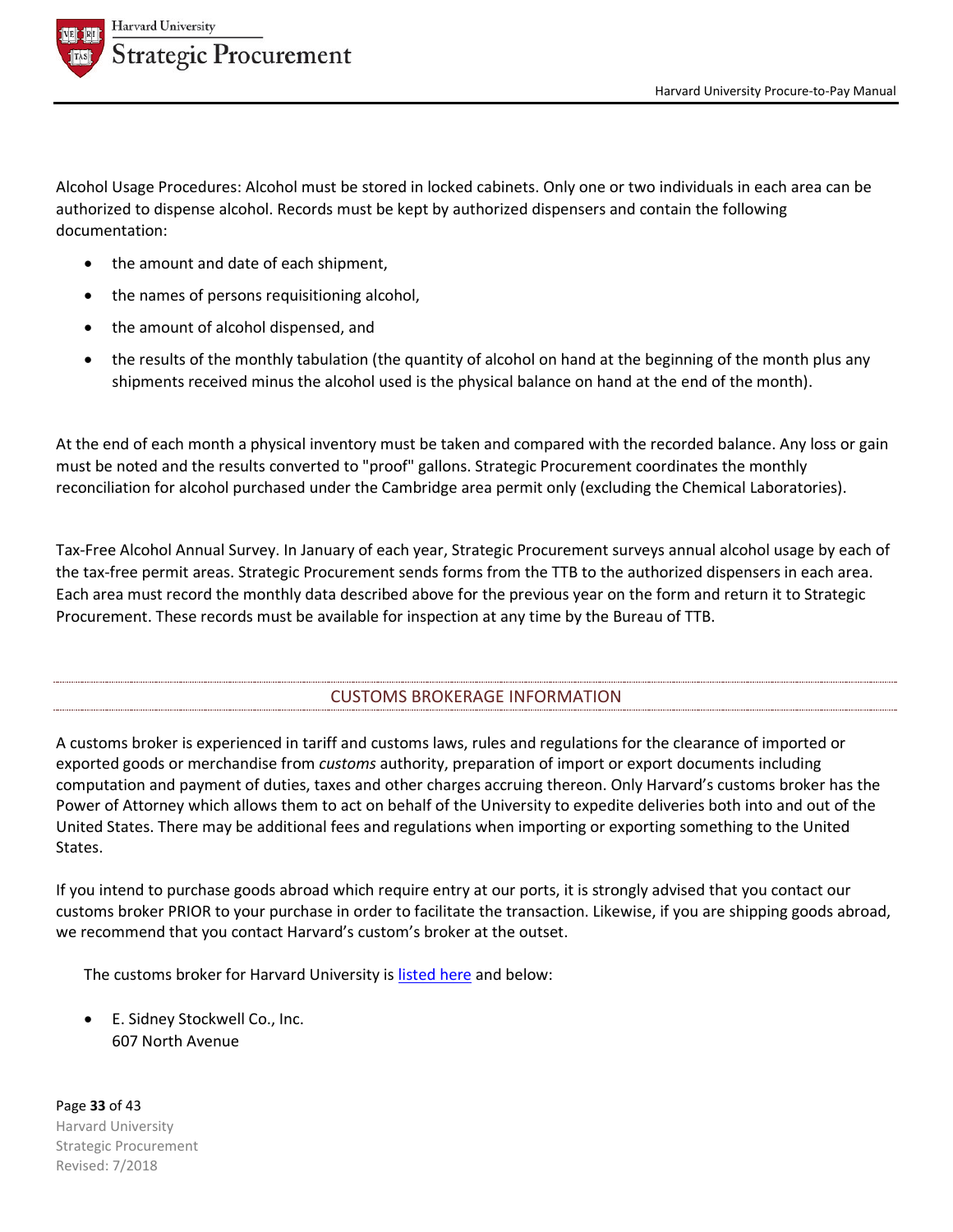

Harvard University Procure-to-Pay Manual

Building 16 2nd Floor Wakefield, MA 01880

• Tom Auffrey, customs agent (339) 203-4276 tom@esstockwell.com

# SECTION VII: FEDERAL PROCUREMENT REQUIREMENTS

# OVERVIEW OF FEDERAL PROCUREMENT REQUIREMENTS

Harvard University receives significant funding from Federal sources and is required to comply with the Uniform Guidance (UG) regulations for purchases with these funds. These purchases are reviewed for compliance with the Federal Acquisition Regulation (FAR) and the Uniform Guidance (UG). Departments are required to retain back-up documentation, such as bids, quotes, and cost/price analyses on file for Federal auditors.

Required documentation for Federally funded purchases can include purchase orders, invoices, copies of competitive quotes or proposals, justification for sole source selection, debarment certification and cost/price analysis. Typically, these documentation requirements can be met by completing the Vendor Justification Form and by retaining copies of quotes and proposals in department files. **The Vendor Justification Form must be used for documenting all purchase orders over \$10,000 made with Federal funds.** If however, at the time of purchase, the shipping cost is unknown and the purchase price is \$10,000 or less, a Vendor Justification Form is not required. Section A and Section B of the Vendor Justification Form cover vendor selection justification. Section C covers cost/price analysis requirements.

Any questions concerning Federal procurement regulations should be directed to Roseann Luongo in the Office for Sponsored Programs.

# PURCHASING WITH FEDERAL FUNDS

A buyer making purchases with federal funds, cost-share funds, or expenses to be transferred onto federal funds is required to adhere to the Federal Acquisition Regulation (FAR) and Uniform Guidance (UG). All federal awards are in the Fund range 100000 to 199999. *The below requirements are both for federal funds classified as grants or contracts.*

# **Micro Purchases: Purchases ≤ \$10,000**

Page **34** of 43 Harvard University Strategic Procurement Revised: 7/2018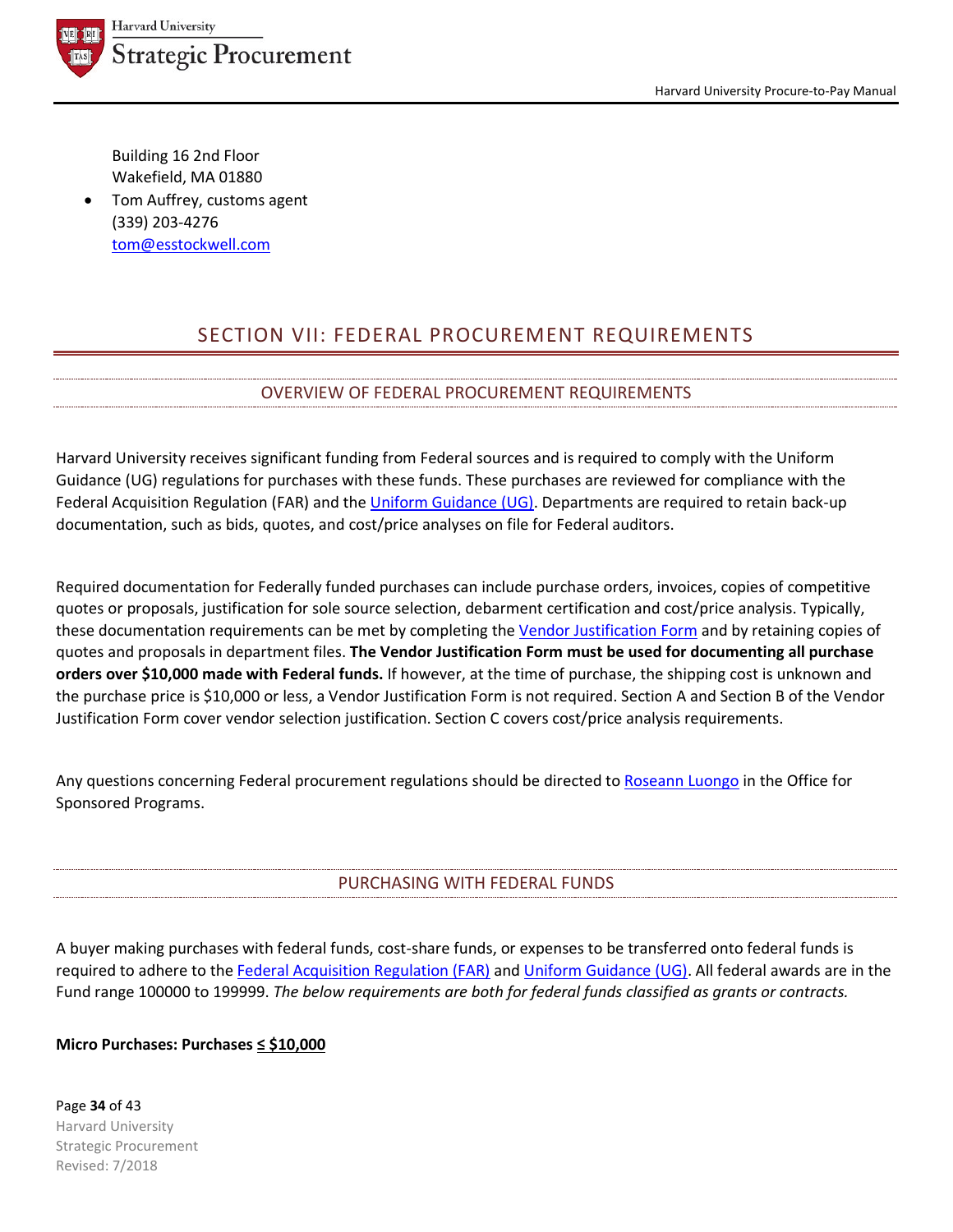

For purchases with a total value of \$10,000 or less, University personnel may use their discretion to select a responsible supplier to purchase goods or services, as long as the good or service is not on the list of Special Purchases. In cases of special purchases, more restrictive or controlled processes apply.

## **Small Purchases: Purchases > \$10,000 - \$250,000**

For purchases greater than \$10,000 through \$250,000, if a Harvard Preferred Vendor that complies with Uniform Guidance is not available or not selected, the purchaser must obtain at least two quotes (three or more is best practice) from qualified suppliers.

Purchases over \$10,000 using federal funds, cost-share funds or expenses journaled onto federal funds require documentation to support the selection of a vendor. Schools must complete the HCOM electronic VJF for federal purchases over \$10,000. Purchases with cost-share funds or expenses journaled onto federal funds must meet the VJF criteria. Since the HCOM Electronic VJF is activated only when federal funds are used, approvers should review the documentation for completeness prior to approving requisitions or payments in HCOM.

#### **Purchases > \$250,000 - \$699,999.99**

A formal bid process with written quotes is required for federal purchases greater than \$250,000. Quotes must follow competitive proposal guidelines (or sealed bids if construction). A competitive bid proposal requires a formal Request for Quote (RFQ) or Request for Proposal (RFP) be publically advertised. Contact your local Finance or Procurement Office or Strategic Procurement for additional guidance.

#### **Purchases ≥\$700,000+ (\$1.5M for construction)**

In addition to following the above requirements, for a federally funded contract over \$700K (or \$1,500,000 for construction of public facilities), a purchaser must develop a Small Business Subcontracting Plan (for minority vending goals) if required by proposal instructions**,** and complete Individual Subcontractor Reports (ISR) & Summary Subcontract Reports (SSR) required by the terms and conditions of the contract. Contact your local Finance or Procurement Office or Strategic Procurement for additional guidance.

For more information, see Appendix for Summary of Purchasing Procedures for Standard Purchases.

#### **Vendor Justification/Price Verification Form**

The information requested within Appendix C: VJF meets the supporting documentation requirements around justification for the selection of a vendor.

At the discretion of the school or unit, a paper VJF may also be used as a tool to help guide the purchaser regarding the vendor review and selection requirements and processes. In all cases, supporting documentation such as copies of bids or quotes and cost or price analysis must be kept on file by the department (See RMS website for further instructions on document retention).

Page **35** of 43 Harvard University Strategic Procurement Revised: 7/2018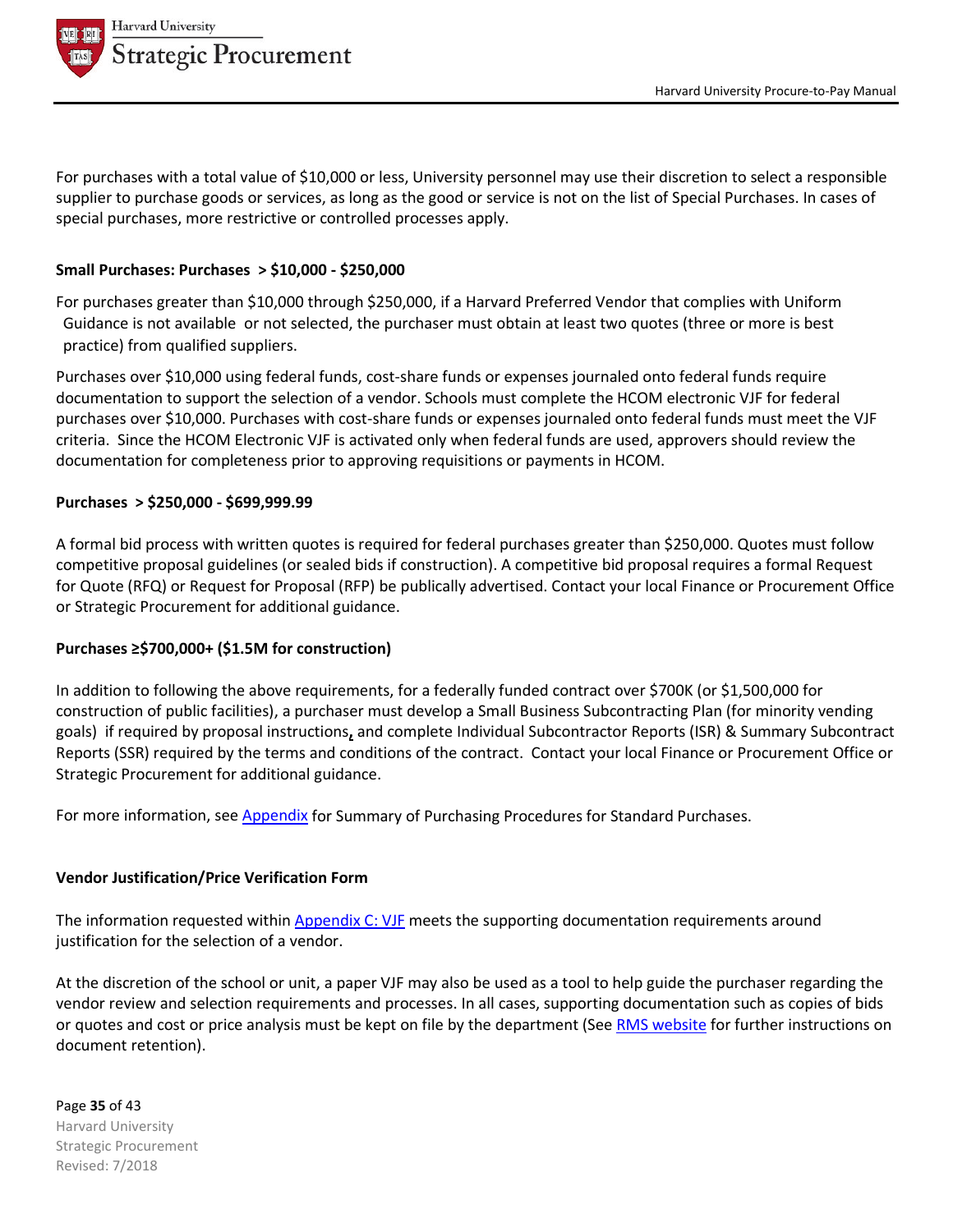

A **subcontract** formally negotiated through and signed by the Office for Sponsored Programs – University Area or the Office of Research Administration or Sponsored Program Administration in the Longwood Medical Area – does not require a VJF since the contract's scope of work and terms should adequately reflect vendor selection justification and contain Debarment Language. In cases of formal OSP subcontracts, the HCOM preparer would select "sole source" for justification and note in the justification explanation that it is a formally negotiated and signed OSP subcontract.

**Using the Vendor Justification Form:** Instructions for completing the VJF are on the form itself. To summarize:

- Record competitive bids on Section A.
- Record selected or sole source justification on Section B.
- Check cost/price analysis options on Section C.

Justification for vendor selection may include:

- 1. Justification for selected source or sole source purchases, and
- 2. Evidence of prudence and reasonableness for the price of the purchase, based on at least one of the following:
	- a. Price analysis review of overall price proposed and evaluation if it is fair and reasonable,
	- b. Cost analysis examine the individual cost elements and determine if they are fair and reasonable,
	- c. The vendor/contractor has stated that the quoted prices are no greater than those charged to the vendor/contractor's most favored customer.
	- d. The prices compare favorably to previous prices paid for the same or similar items or services
	- e. The price was obtained from a current catalogue or standard printed price list.
	- f. The prices compare favorably to Harvard in-house estimates (e.g. Harvard University Information Technology (HUIT), Campus Services, etc.) for similar items
- The VJF must be completed for purchases of greater than \$10,000 made with federal or cost-share funds of expenses transferred onto federal awards. This regulation applies to funding from all federal contracting and granting agencies.
- The completed VJF must be kept on file (electronically for HCOM orders) for general audit purposes.
- Do not send your VJFs to Strategic Procurement.
- The \$10,000 requirement refers to the total of the purchase order, not price per item.
- Freight costs are considered part of the purchase price and must be included in the total cost of the item(s), even if these costs increase the purchase order to \$10,000 or over.
- The VJF should be signed by an individual with knowledge of the vendor selection process and rationale.
- Interdepartmental billings do not require a VJF.
- If you are making progress payments greater than or equal to \$10,000, the progress payments are addressed by the original VJF.
- The \$10,000 requirement applies to any and all purchases of goods or services, regardless of the form of payment. It includes invoiced transactions, PCard transactions, and reimbursements.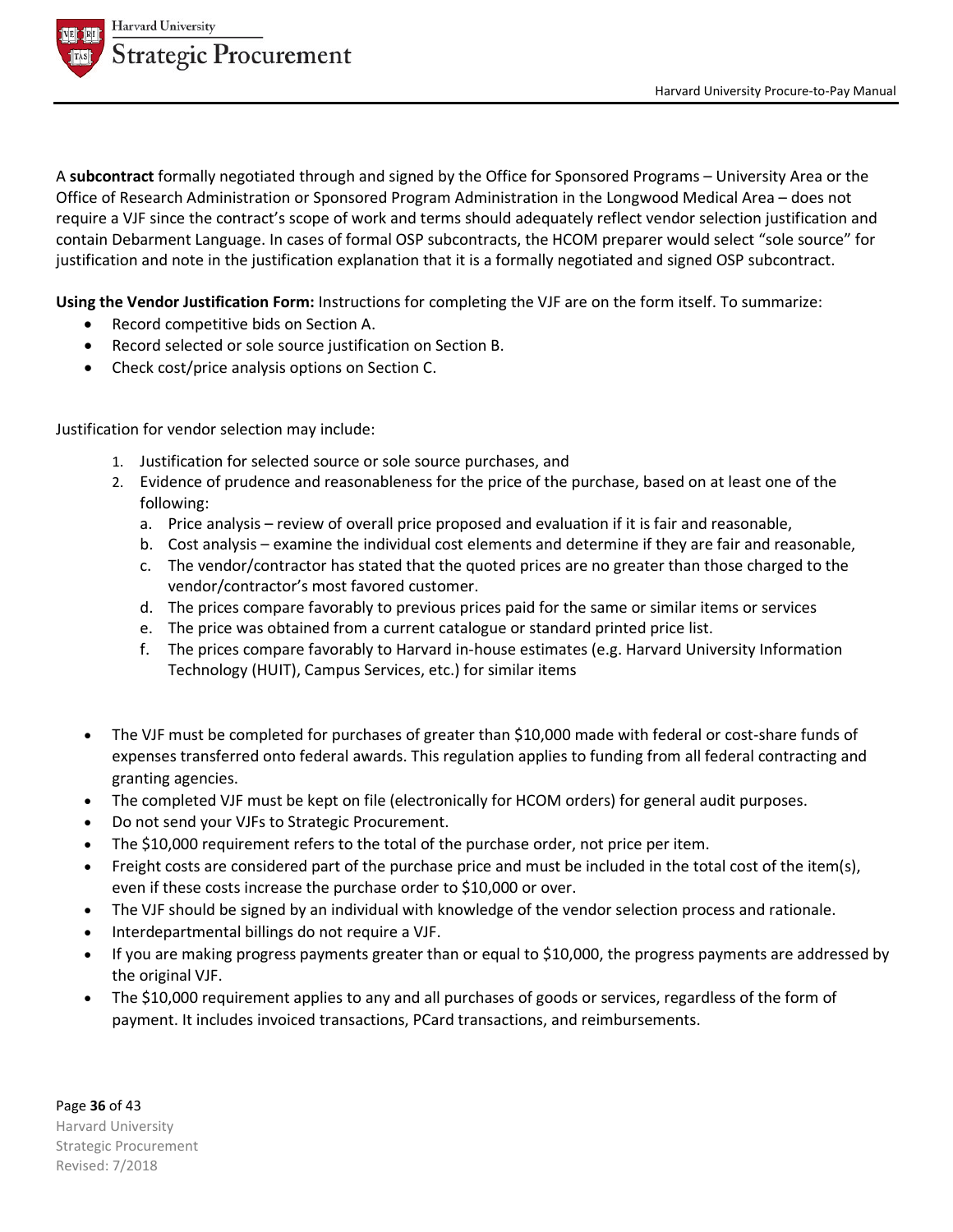

- If the scope of a grant or contract requires an individual to spend time outside the U.S. and goods and/or services are purchased abroad, it is still necessary to abide by federal procurement regulations as outlined in the VJF.
- The VJF is not required for sub-agreement transactions when Harvard is the prime grantee institution. Any required supporting documentation should be held by the sponsoring institution.
- Users of the Harvard Crimson Online Marketplace (HCOM) may complete the VJF online. In these cases, there is no need to retain a paper copy.

## **Formal Bid Process**

**Competitive Bid or Competitive Proposal:** Used for purchases over \$250,000 made with Federal funds. Requires advertising, includes a written method for conducting the technical evaluation, responses must be solicited from two or more sources, the award is fixed-price or cost-reimbursement contracts. The contract should be awarded to the responsible firm whose proposal is most advantageous to the program, with price being one of the various factors.

Current Competitive Bid information for federal purchases greater than \$250,000 will be publically advertised on Harvard's external Procurement website. Suppliers will be able to access a link from the website that will take them to a Bid Board that will include information on the bid type and contact information in order to request a copy of the bid.

Strategic Procurement will be responsible for maintaining and posting the Bid Board to the external Harvard Procurement website. TUBs/Departments will be responsible for notifying Strategic Procurement of all bids that need to be posted and for providing the information necessary to populate the Bid Board. Please note public posting of the bids is in addition to sending the bid directly to the specific suppliers selected to participate in the bid.

Bid posting requests should be sent to Procurement@harvard.edu

**Non-Competitive Proposal or Bid (also known as Single Source)**: Used when choosing a specific company and bypassing the competition. One or more of the following must apply: 1) public emergency procurement will not permit a delay in competitive solicitation, 2) After solicitation of a number of sources, competition is determined inadequate, 3) awarding agency or pass-through expressly authorizes noncompetitive proposals (must be documented)., or 4) continuity of existing research/work.

## **Cost/Price Analysis for Contracts**

Harvard University also requires documentation verifying that the purchase price is **fair and reasonable**. The buyer must provide documentation of cost/price analysis for **all non-competitive** purchase orders greater than \$10,000. Documentation can be based on the price of previous and similar purchases, current price lists, catalogues, advertisements, and negotiated pricing agreements (including vendor partnerships). Section C of the Vendor Justification Form lists cost/price analysis options. The buyer should check all that apply.

#### **Receiving for Purchases with Federal Funds**

Page **37** of 43 Harvard University Strategic Procurement Revised: 7/2018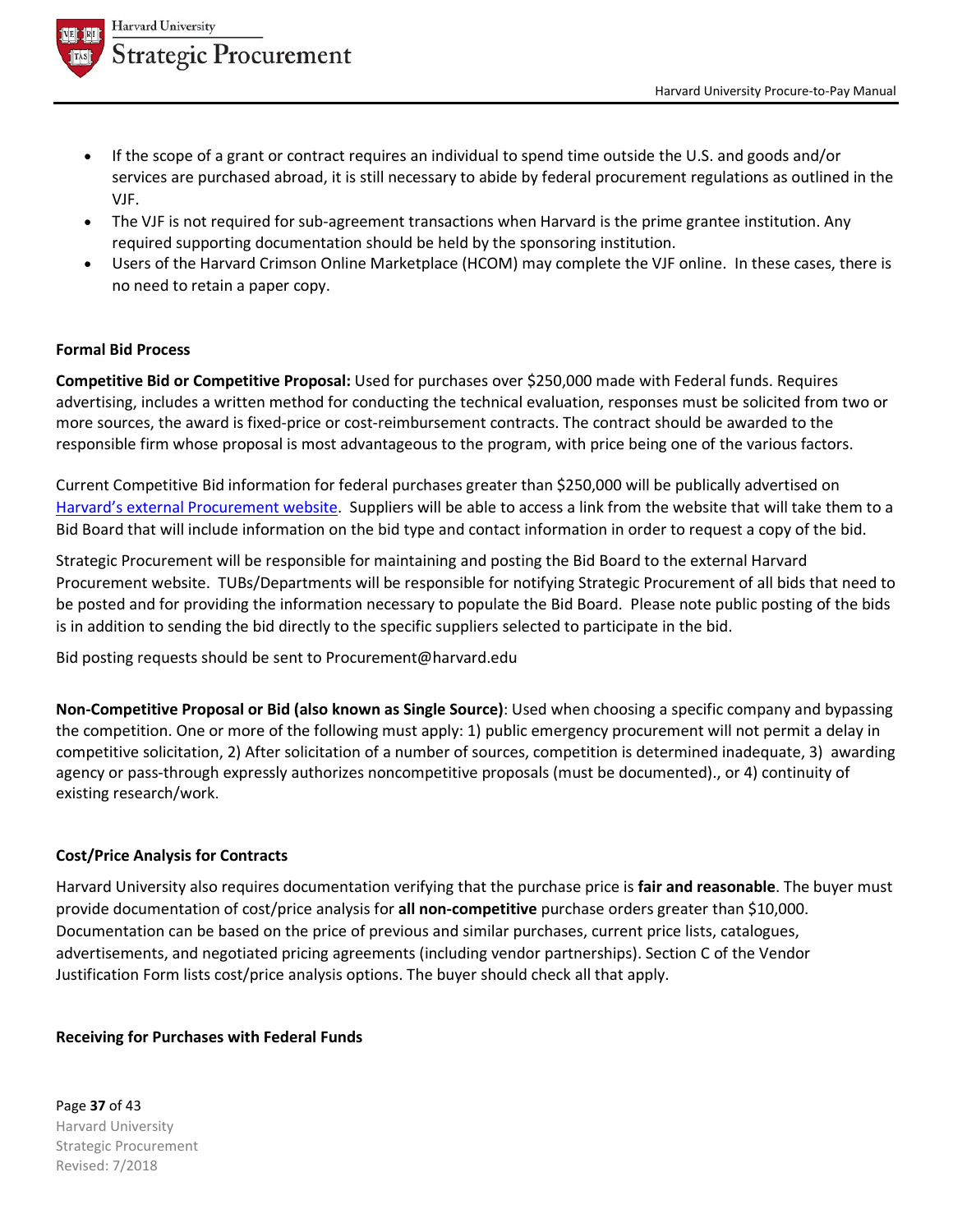

According to University policy, receipts of \$75 or more must be retained. Receipts under \$75 may be required based on sponsored requirements. Please refer to the terms and conditions of your award to determine the documentation you are required to retain. For additional guidance please refer to the Sponsored Expenditure Guidelines for more information.

#### SUBCONTRACTING PLANS FOR SMALL AND SMALL DISADVANTAGED BUSINESSES

#### **1. The Small Business Subcontracting Plan**

The Federal Acquisition Regulation (52.219-9) requires a Small Business Subcontracting Plan (the "Subcontracting Plan") for each federally funded contract that is expected to exceed \$700,000, unless other arrangements are made during contract award. When these plans are required, contractors, such as Harvard, **agree to purchase a percentage of the supplies and services required for the performance of the contract from small and diverse businesses**. Some Federal agencies set specific goals. Most rely on the contractor to make a "good faith effort." The Subcontracting Plan specifies:

- which items / commodities will be purchased from small and minority businesses,
- the total dollars to be spent each with small and minority businesses, and
- the percentage of total dollars budgeted for supplies and services that these purchases represent.

When required, the Subcontracting Plan is submitted by the Principal Investigator with his/her research proposal and budget or at the award stage. Once the award has been made, the Subcontracting Plan becomes part of the contract and the Principal Investigator is expected to meet the goals set in the Plan.

**2. Principal Investigators, contract administrators, and buyers should be familiar with the Definitions of Small, Small Disadvantaged, and Women-Owned Businesses.**

#### **A Small Business:**

generally has fewer than 500 employees including affiliates, is independently owned and operated, and is not dominant in its field of operation.

#### **A Small Disadvantaged Business:**

Page **38** of 43 Harvard University Strategic Procurement Revised: 7/2018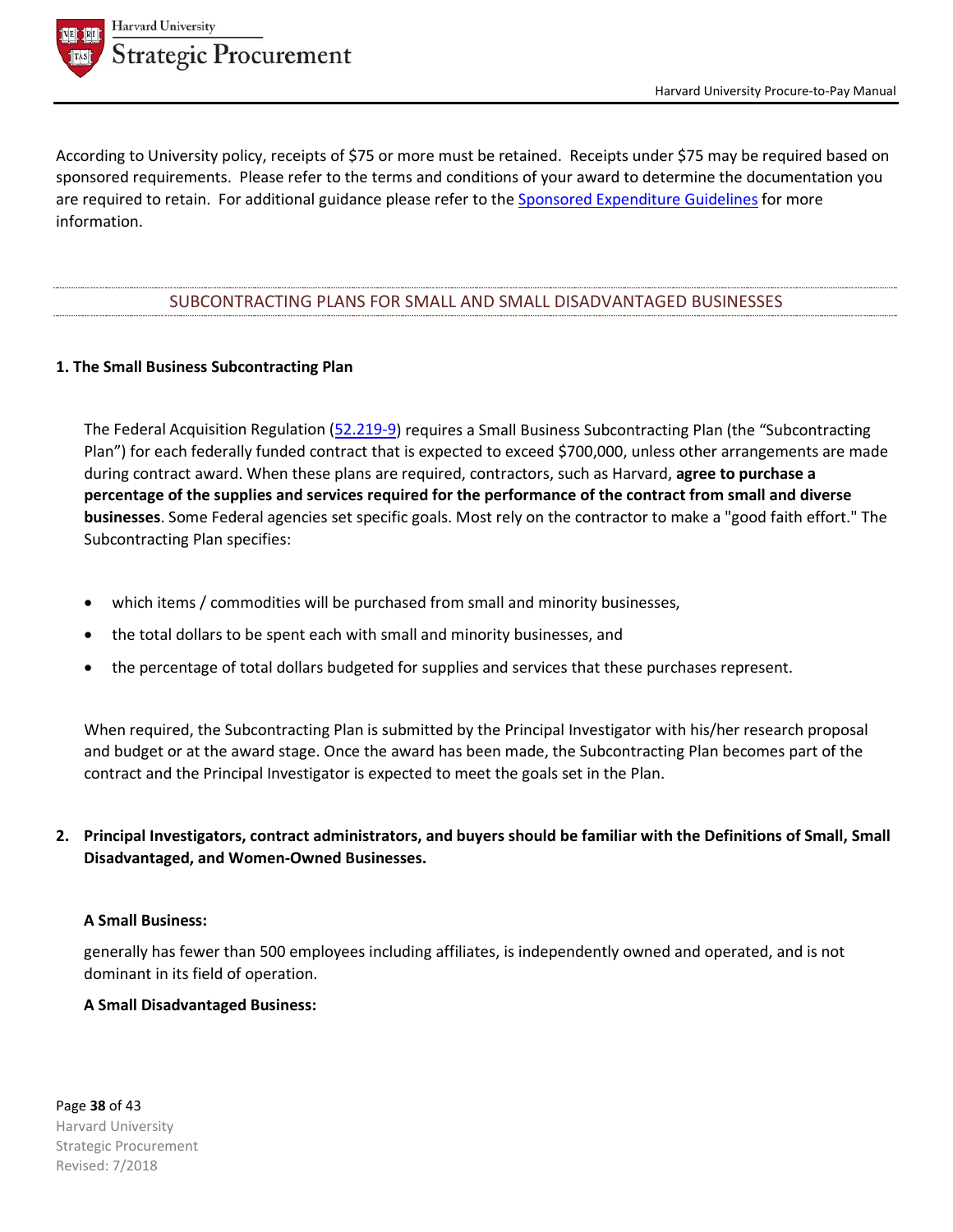

is a small business concern which is at least 51% owned, managed, and operated on a daily basis by a member of a definable minority group. Definable minority groups include African Americans, Hispanic Americans, Asian Americans, Native Americans, Native Hawaiians, Inuit, and Asian-Pacific Americans.

#### **A Women-Owned Business:**

is a small business concern which is at least 51% owned, managed, and operated on a daily basis by a woman / women who is a United States citizen. Women-Owned businesses are not considered disadvantaged, unless owned by a woman who is also a member of a definable minority group.

#### **3. Preparing a Subcontracting Plan**

The Office for Sponsored Programs notifies the Principal Investigator when a plan is required and whether or not the contracting agency has set specific goals. In either case, the plan must set separate goals for small and small disadvantaged businesses. Strategic Procurement is available to assist the Primary Investigator with the identification of vendors that meet specific minority, women owned, small business or other requirements.

#### **4. The Subcontracting Plan Form**

Once subcontracting opportunities have been identified and dollars and percentage goals calculated, this information is entered on a Subcontracting Plan form. Some contracting agencies provide these forms. The National Institute of Health (NIH), for instance, will not accept a subcontracting plan that is not on an NIH form. However, most agencies are flexible as long as the required information is included. The General Services Administration ("GSA") provides a Subcontracting Plan Model Template on its website that is generally accepted by federal contracting agencies. The completed Subcontracting Plan must be signed by the individual submitting it and sent to the contracting agency for approval.

#### **5. Subcontracting Plan Reporting – Individual Subcontracting Report (ISR) and Summary Subcontracting Report (SSR)**

The contracting agency requires the Principal Investigator to complete online semi-annual ISR and annual SSR reporting charting his/her progress in meeting subcontracting goals. The Office of Sponsored Programs, along with Strategic Procurement, coordinates the reporting with the Principal Investigator(s), and PI's grant administrator. Buyers should be alerted to subcontracting goals and should identify small and minority businesses at the start of the contract since it is difficult to meet goals after the money has been spent. Failure to demonstrate a "good faith effort" can result in the prime contractor being assessed liquidated damages. The completed form must indicate the name of the administrator of the plan.

## Page **39** of 43 Harvard University Strategic Procurement Revised: 7/2018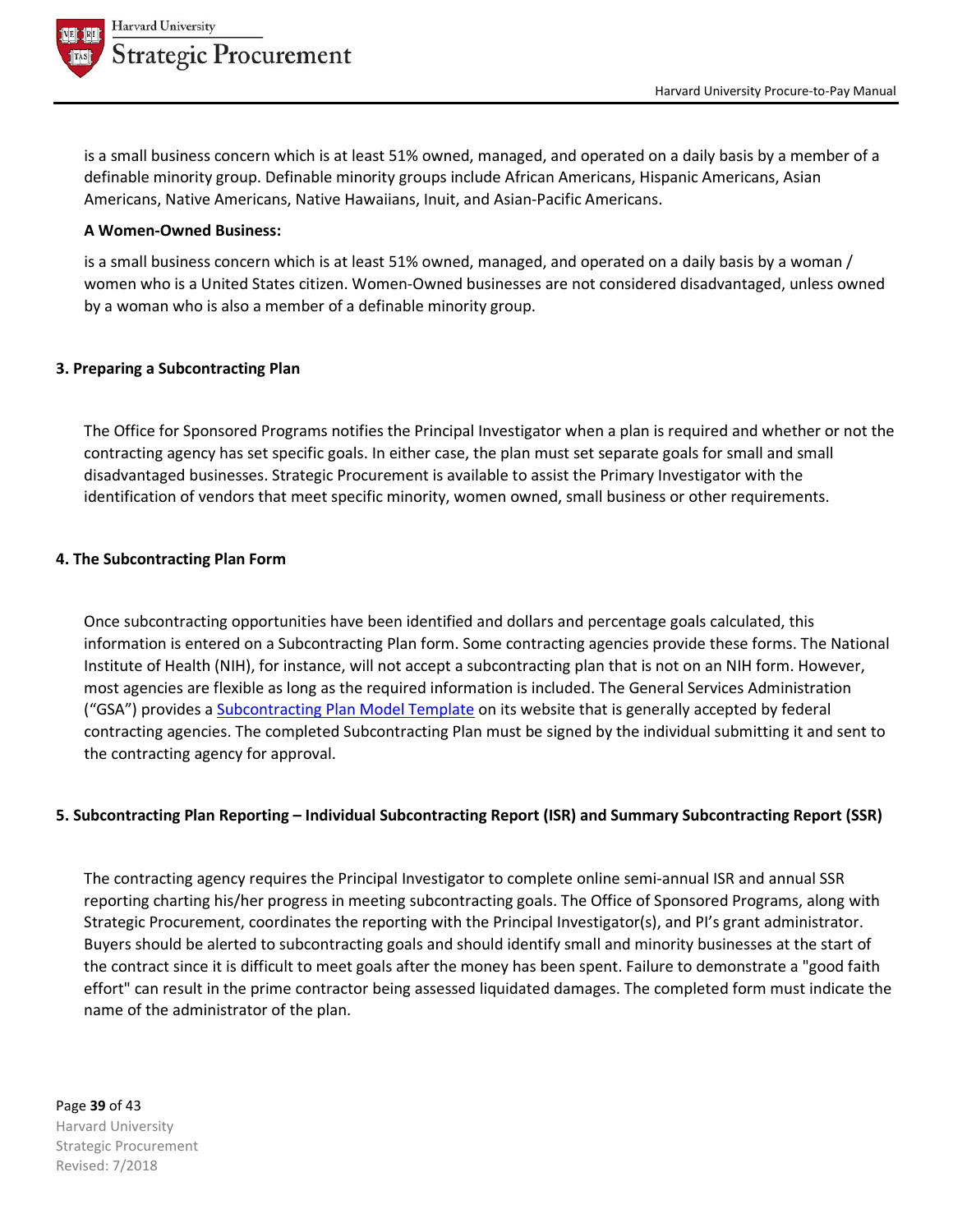

#### **6. EPA Grant/Cooperative Agreement Requirements - Form 5700-52A**

University recipients of EPA grants and cooperative agreements are required to set a Fair Share goal. The Principal Investigator must report his progress annually to the EPA on Form 5700-52A. This form is available from the EPA and can be copied. Form 5700-52A

Regardless of the dollar value of a project awarded a Grant, the Federal State Revolving Fund (SRF) Grant Program requires that any prime contracts or subcontracts for services, construction, goods, or equipment procured by a Grantee to implement the project funded from the Grant must contain the applicable Federal Fair Share Minority and Women-Owned Business Enterprises (M / WBE) Utilization Goals.

Strategic Procurement is available to assist the Principal Investigator with the identification of vendors that meet specific minority, women owned, small business or other requirements.

## DEBARMENT

**Debarment occurs when a vendor is prohibited from doing business with the Federal government.** A vendor is debarred for serious criminal offenses such as embezzlement, theft, forgery, bribery, and other offenses indicating a lack of business integrity. Depending on the specific cause, the length of the debarment can be anywhere from three years to indefinitely.

## **Purchases Under \$25,000**

• Verification of debarment status for vendors receiving purchase orders or commitments under \$25,000 should be performed by the schools and/or departments via System for Award Management (SAM). Download and save a pdf showing no active exclusions and attach it to the HCOM order, or with local files.

If the schools and/or departments do not check vendor debarment status for federal purchases under \$25,000 prior to purchase, they will be responsible for the timely removal from federal awards of any charges from vendors identified as debarred during Harvard's annual debarment review process. This provision requires journaling corrected transactions to the school and/or department's own unrestricted funds. **The Office of Sponsored Programs does not absorb these charges.**

#### **Purchases of \$25,000 or more**

Obtain written certification from vendors prior to making a financial **commitment for purchases of \$25,000 or more made with Federal, cost-share or expenses journaled on to federal awards,** that they have not been debarred (prohibited) from doing business with the Federal Government. A prime contractor such as Harvard, who knowingly does business with a debarred vendor, risks having Federal contracts terminated.

Page **40** of 43 Harvard University Strategic Procurement Revised: 7/2018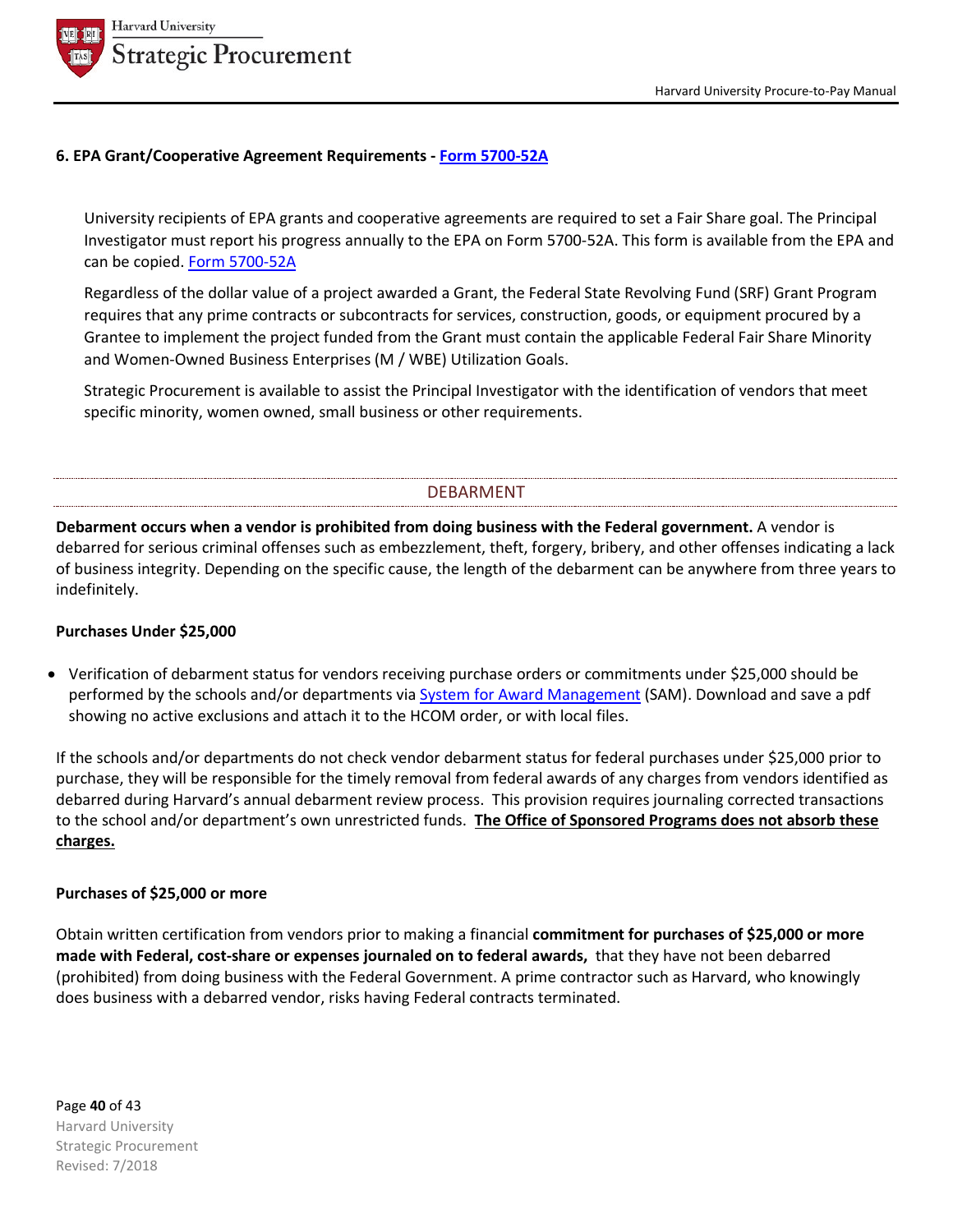

Although the General Services Administration maintains the System for Award Management (SAM) identifying debarred vendors, it is not sufficient for purchasers to reference this list as a means of certifying that a vendor is not debarred. A written certification must be obtained from the vendor for purchases of \$25,000 or more.

#### **Certification Requirements**

The buyer making the purchase is required to obtain a signed Debarment Certification Form from the vendor **prior** to making a purchase commitment. Typically, this is done at the time a commitment is made, a contract is signed, or as part of a quotation process or immediately prior to placing the order. The vendor can email, mail, or fax the completed form to the buyer. The signed debarment certification form must be uploaded into HCOM. Both the Debarment Certification and VJF back-up documentation must be retained for audit purposes. If progress payments greater than or equal to \$25,000 will be made, all progress payments are addressed by the original Debarment Form.

#### **Contracts and Debarment Language**

Formal contracts between Harvard and the vendor contract should contain the Debarment Language. If the contract contains debarment language, a debarment certificate is not required for that specific contract.

A subcontract formally negotiated through and signed by the Office for Sponsored Programs – University Area or the Office of Research Administration or Sponsored Program Administration in the Longwood Medical Area – does not require a VJF since the contract's scope of work and terms should adequately reflect vendor selection justification and contain Debarment Language.

#### **Vendor Review**

To ensure no federal purchases were made from debarred vendors, Strategic Procurement Department engages a thirdparty service provider to conduct a retroactive annual review of Harvard's active vendor files.

Page **41** of 43 Harvard University Strategic Procurement Revised: 7/2018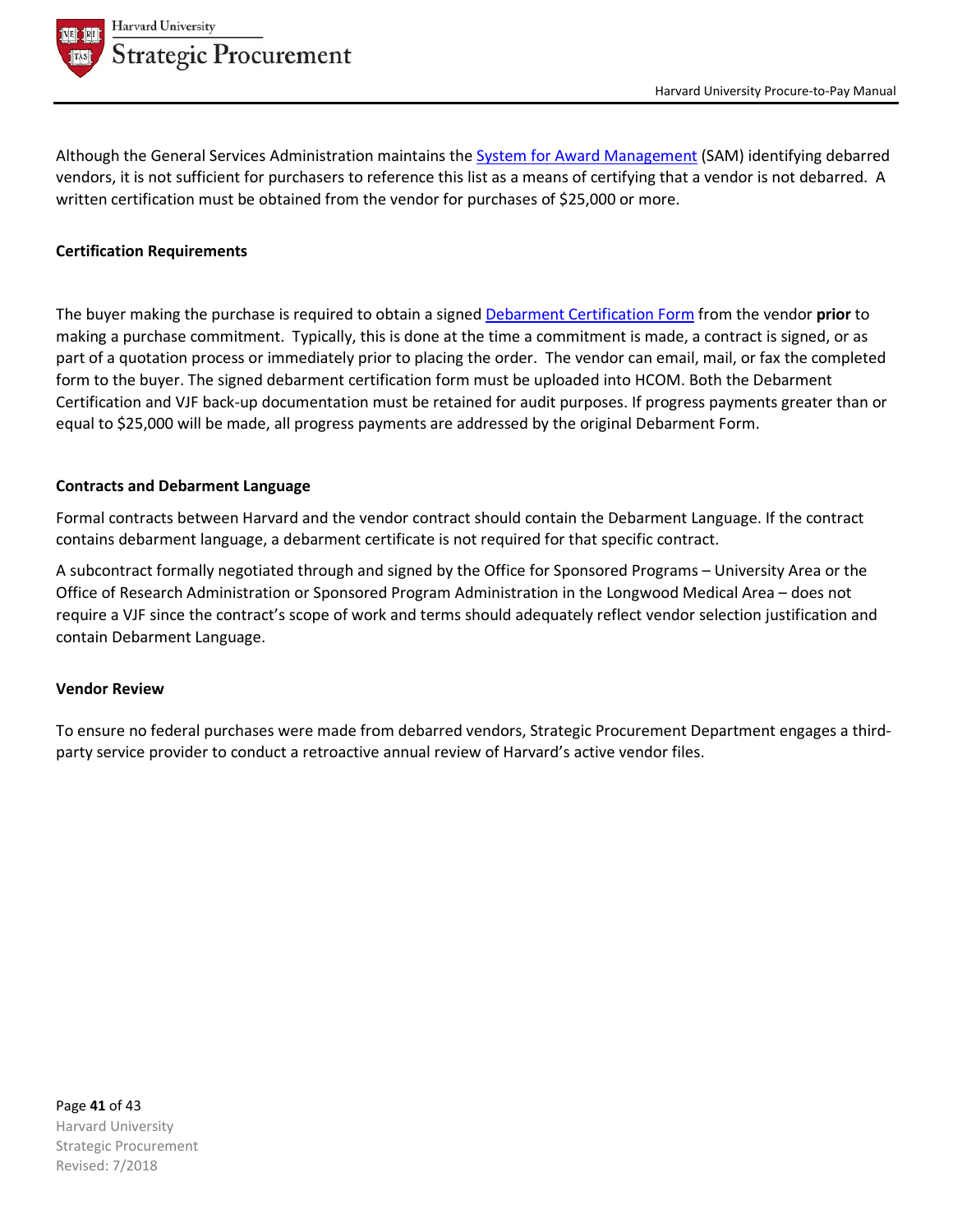

#### APPENDIX

# **Summary of Purchasing Procedures for Standard Purchases** *(Excluding Special Purchases – see Section VI)*

Schools or Units may have more restrictive requirements, contact your Finance Office for guidance.

|                               | REQUIRED for Federal Funds (100000-199999)                                                     |                                                                            |
|-------------------------------|------------------------------------------------------------------------------------------------|----------------------------------------------------------------------------|
| Threshold <sup>(a)</sup>      | <b>Cost-Share Funds or Expenses Journaled onto</b>                                             | <b>BEST PRACTICE</b>                                                       |
| \$0-\$10,000                  | <b>Federal Funds</b>                                                                           | for Non-Federal Funds (all other funds)                                    |
|                               | University recognized Preferred Vendors are                                                    | University recognized Preferred<br>Vendors are encouraged                  |
| Micro Purchase                | encouraged<br>Schools are responsible for timely removal of                                    | Purchases should be distributed                                            |
| Threshold (MPT)               | expenses from federal awards if a supplier is                                                  | equitably among qualified suppliers to                                     |
|                               | identified as debarred (cost-share funding also                                                | the extent practical                                                       |
|                               | applies). Download and save a pdf showing no                                                   | Self-approval for purchase up to                                           |
|                               | active exclusions from the <b>System for Award</b>                                             | \$2,499.99 is allowed, but not                                             |
|                               | Management (SAM)                                                                               | recommended                                                                |
|                               | Purchases should be distributed equitably among                                                |                                                                            |
|                               | qualified suppliers to the extent practical                                                    |                                                                            |
|                               | No self-approval is allowed on federal funds                                                   |                                                                            |
| >\$10,000-\$250,000           | University recognized Preferred Vendors are                                                    | University recognized Preferred                                            |
| <b>Small Purchase</b>         | encouraged                                                                                     | Vendors are encouraged, OR                                                 |
|                               | Electronic VJF must be completed in HCOM (paper                                                | Should obtain a minimum of 2 but                                           |
| <b>Simplified Acquisition</b> | VJF may be completed at the school's discretion),                                              | recommend 3 written quotes (email is                                       |
| Threshold (SAT)               | o Non-Preferred Vendors require a minimum of 2                                                 | allowable)                                                                 |
|                               | but recommend 3 written quotes (email is                                                       | Purchases should be distributed                                            |
|                               | allowable)                                                                                     | equitably among qualified suppliers to                                     |
|                               | o Back-up documentation regarding vendor                                                       | the extent practical                                                       |
|                               | selection justification, (quotes, explanation                                                  | For purchases $\ge$ \$25,000: before                                       |
|                               | around sole source vendors etc.) must be kept<br>on file                                       | Harvard makes a purchase commitment                                        |
|                               |                                                                                                | purchaser should obtain a signed                                           |
|                               | Purchases should be distributed equitably among<br>qualified suppliers to the extent practical | Debarment Certification Form or have                                       |
|                               | For purchases $\ge$ \$25,000: before Harvard makes a                                           | debarment language included in a<br>contract or keep on file a pdf showing |
|                               | purchase commitment purchaser must obtain a                                                    | no active exclusions from the System                                       |
|                               | signed Debarment Certification Form or include                                                 | for Award Management (SAM).                                                |
|                               | debarment language in the contract.                                                            |                                                                            |
| >\$250,000-\$699,999(b)       | Same as above, AND                                                                             | Same as above, AND                                                         |
|                               | Must conduct a formal written bid process,                                                     | Should obtain a minimum of 2 but                                           |
|                               | If a competitive bid, vendor selection should be                                               | recommend 3 written quotes.                                                |
|                               | awarded to the bidder whose proposal is most                                                   |                                                                            |
|                               | advantageous to the program with price being one                                               |                                                                            |

Page **42** of 43 Harvard University Strategic Procurement

Revised: 7/2018